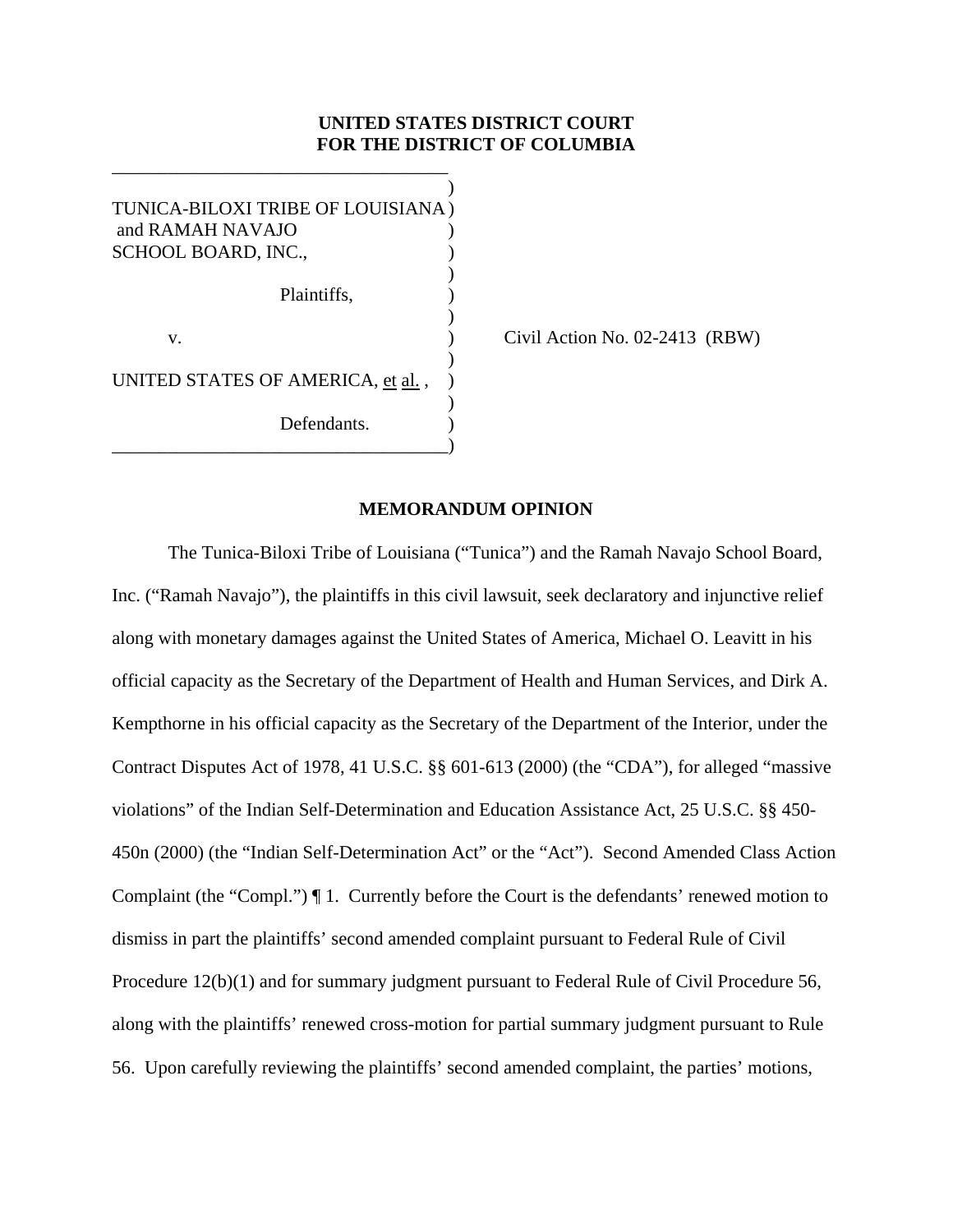and all memoranda of law and exhibits submitted by the parties,<sup>[1](#page-1-0)</sup> the Court concludes that it must grant in part and deny in part the defendants' motion, deny in part the plaintiffs' cross-motion, and stay further consideration of the parties' cross-motions for the reasons that follow.

## **I. Background**

Except where indicated otherwise, the following facts are either undisputed or matters of public record. Finding that "the prolonged [f]ederal domination of Indian service programs ha[d] served to retard rather than enhance the progress of the Indian people and their communities by depriving Indians of the full opportunity to develop leadership skills crucial to the realization of self-government," 25 U.S.C. § 450(a)(1), Congress passed the Indian Self-Determination Act in 1975 to "permit an orderly transition from the [f]ederal domination of programs for, and services to, Indians to effective and meaningful participation by the Indian people in the planning, conduct, and administration of those programs and services," id. § 450a(b). The Act was intended to assist in the accomplishment of the "major national goal" of "provid[ing] the quantity and quality of educational services and opportunities which will permit Indian children to compete and excel in the life areas of their choice, and to achieve the measure of selfdetermination essential to their social and economic well-being." Id.  $\S$  450a(c).

 $\overline{a}$ 

<span id="page-1-0"></span><sup>&</sup>lt;sup>1</sup> In addition to the plaintiffs' second amended complaint, the defendants' motion to dismiss in part and for summary judgment, and the plaintiffs' cross-motion for partial summary judgment, the Court considered the following documents in reaching its decision: (1) the Memorandum of Points and Authorities in Support of Defendants' Motion to Dismiss and for Summary Judgment (the "Defs.' Mem."), (2) the Defendants' Statement of Material Facts (the "Defs.' Facts"), (3) the Renewed Memorandum of Points and Authorities in Support of Plaintiffs' Motion for Partial Summary Judgment and Renewed Opposition to Defendants' Motion to Dismiss or for Summary Judgment (the "Pls.' Mem."), (4) the Plaintiffs' Response to Defendants' Statement of Material Facts (the "Pls.' Resp."), (5) the Plaintiffs' Statement of Material Facts Not in Genuine Dispute in Support of Renewed Motion for Partial Summary Judgment (the "Pls.' Facts"), (5) the Defendants' Combined Opposition to Plaintiffs' Motion for Partial Summary Judgment and Reply in Support of Motion to Dismiss and for Summary Judgment (the "Defs.' Reply/Cross-Opp'n"), (6) the Defendants' Response to Plaintiff's Statement of Material Facts, (7) the Plaintiffs' Reply in Support of Motion for Partial Summary Judgment (the "Pls.' Cross-Reply"), and (8) the Plaintiffs' Notice of Recent Authority.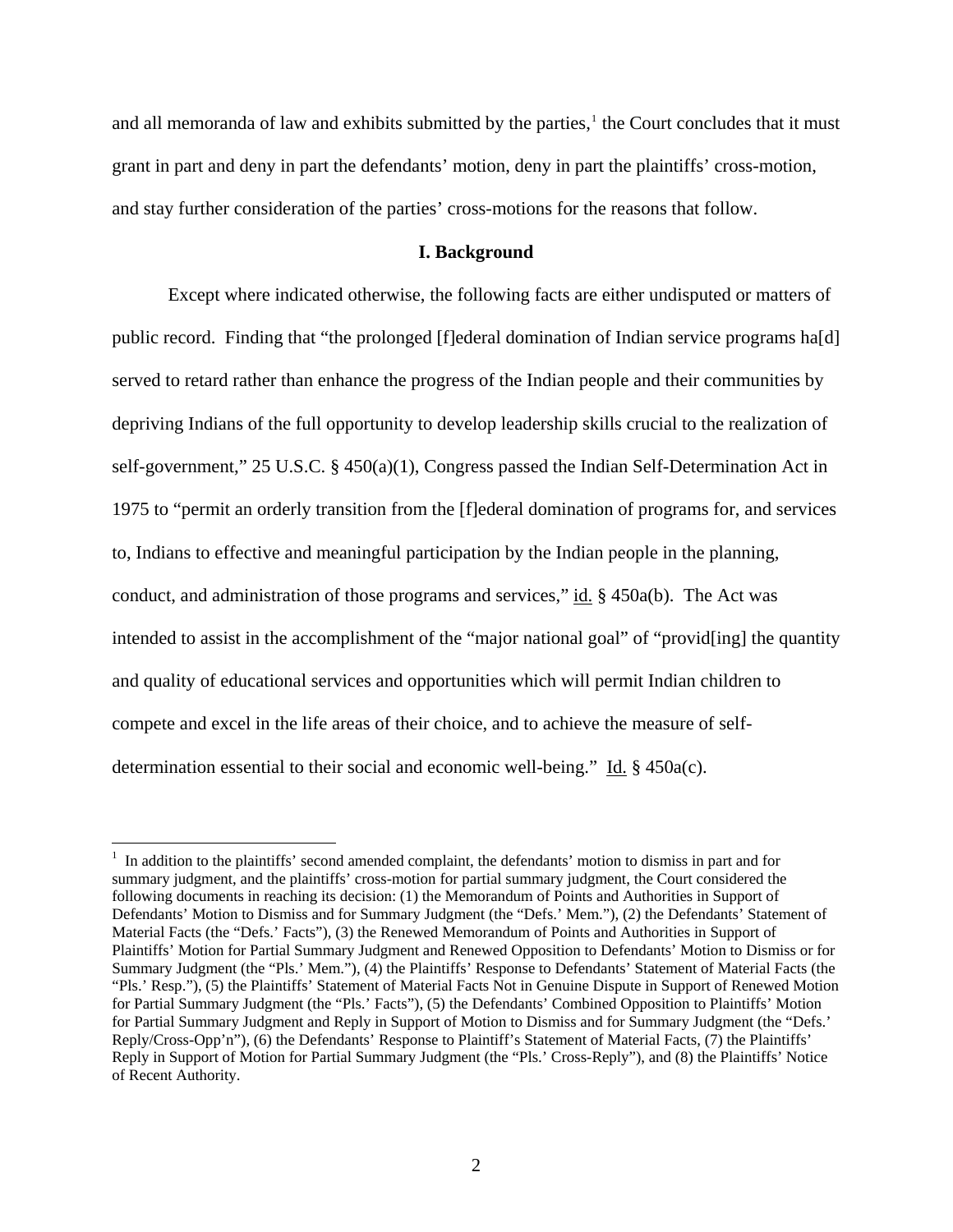Pursuant to the Indian Self-Determination Act, the Secretary of the Department of Health and Human Services and the Secretary of the Department of the Interior are "directed, upon the request of any Indian tribe by tribal resolution, to enter into a self-determination contract or contracts with a tribal organization to plan, conduct, and administer programs or portions thereof" that are administered by those Secretaries "for the benefit of Indians because of their status as Indians." Id.  $\S$  450f(a)(1). The Act provides that "a tribal organization may submit a proposal for a self-determination contract, or a proposal to amend or renew a self-determination contract," to the applicable Secretary, after which the Secretary "shall, within ninety days after receipt of the proposal, approve the proposal and award the contract" unless the Secretary finds that one or more of five statutory criteria for declination have been met. Id.  $\S$  450f(a)(2). These criteria for declination include a finding that "the amount of funds proposed under the contract is in excess of the applicable funding level for the contract[] as determined under [the Act]." Id.  $§$  450f(a)(2)(D).

"Whenever the Secretary declines to enter into a self-determination contract or contracts" in whole or in part, he must "state any objections in writing to the tribal organization" and "provide assistance to the tribal organization to overcome the stated objections." Id. § 450f(b)(1)-(2). Further, he must "provide the tribal organization with a hearing on the record with the right to engage in full discovery relevant to any issue raised in the matter and the opportunity for appeal on the objections raised." Id.  $\S$  450f(b)(3). Alternatively, "the tribe or tribal organization may, in lieu of filing such an appeal, exercise the option to initiate an action in a [f]ederal district court." Id. However, even if the Secretary finds that the level of funding proposed for a self-determination contract is too high, the Secretary is required to approve the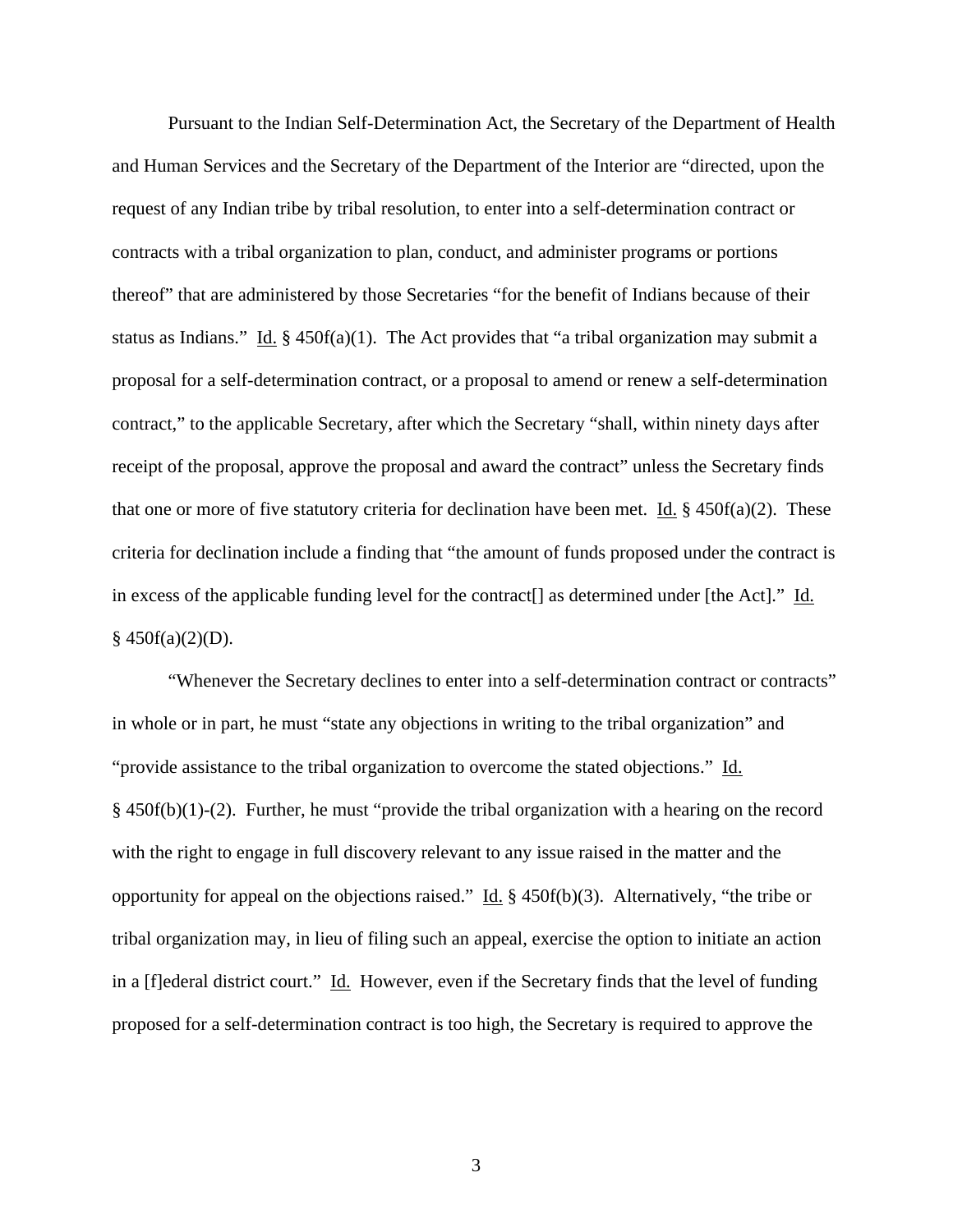remainder of the contract with "a [lower] level of funding [that is] authorized under [the Act]." Id.  $§$  450f(a)(4)(B).

The "level of funding authorized" by the Indian Self-Determination Act is determined in accordance with 25 U.S.C. § 450j-1. That section provides that "[t]he amount of funds provided under the terms of self-determination contracts . . . shall not be less than the appropriate Secretary would have otherwise provided for the operation of the programs or portions thereof for the period covered by the contract." Id.  $\S$  450j-1(a)(1). In addition to this baseline level of funding, also known as the "Secretarial amount," "[t]here shall be added . . . contract support costs," id. § 450j-1(a)(2), which "include the costs of reimbursing each tribal contractor for reasonable and allowable costs of" both "(i) direct program expenses for the operation of the [f]ederal program that is the subject of the contract" as well as "(ii) any additional administrative or other expense related to the overhead incurred by the tribal contractor in connection with the operation of the [f]ederal program, function, service, or activity pursuant to the contract," provided such funding does not duplicate the Secretarial amount, <u>id.</u> § 450*j*-1(a)(3)(A). Further, "the tribe or tribal organization shall have the option to negotiate with the Secretary the amount of funds that the tribe or tribal organization is entitled to receive" under the contract. Id. § 450j- $1(a)(3)(B)$ .

There are two statutory restrictions on the amount of funding that the Secretary may provide for self-determination contracts pursuant to § 450j-1. First, "[n]otwithstanding any other provision in [the Indian Self-Determination Act], the provision of funds . . . is subject to the availability of appropriations[,] and the Secretary is not required to reduce funding for programs, projects, or activities serving a tribe to make funds available to another tribe or tribal organization." Id. § 450j-1(b). Second, "[b]efore, on, and after October 21, 1998, . . . funds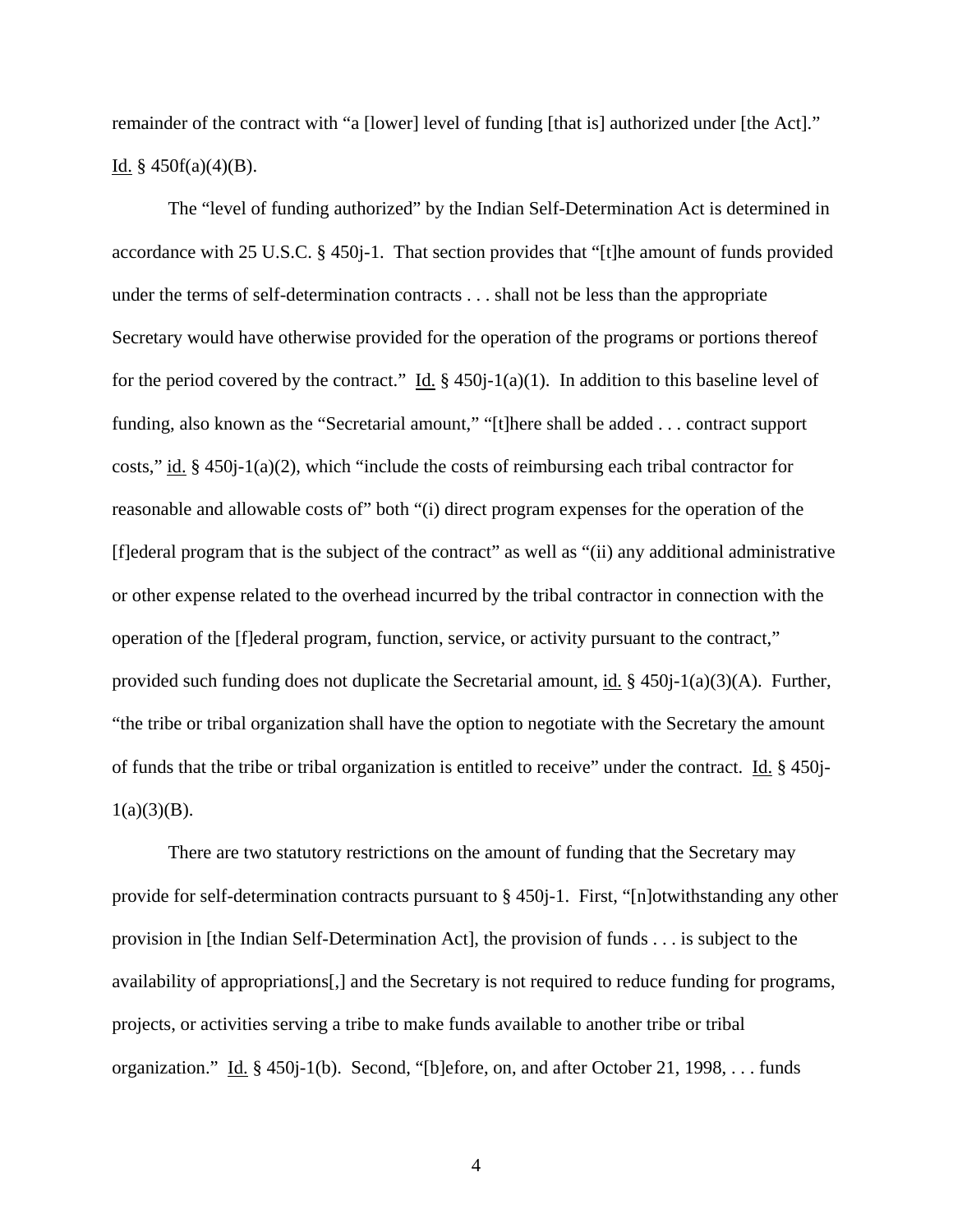available to the Indian Health Service . . . for Indian self-determination or self-governance contract or grant support costs may be expended only for costs directly attributable to contracts, grants[,] and compacts" issued pursuant to the Act, "and no funds appropriated by [the Act] shall be available for any contract support costs or indirect costs associated with any contract, grant, cooperative agreement, self-governance compact, or funding agreement entered into between an Indian tribe or tribal organization and any entity other than the Indian Health Service." Id. § 450j-2. This same restriction applies to all "funds available to the Department of the Interior" from November 29, 1999, onwards. Id. § 450j-3.

The Indian Self-Determination Act also restricts the terms of self-determination contracts. Pursuant to 25 U.S.C. §  $450j(c)(1)(A)$ , a self-determination contract may not last longer than three years "in the case of [anything] other than a mature contract, unless the appropriate Secretary and the tribe agree that a longer term would be advisable." Mature contracts,<sup>[2](#page-4-0)</sup> on the other hand, may last "for a definite or an indefinite term, as requested by the tribe." Id. § 450j(c)(1)(B). "The amounts of such contracts may be renegotiated annually to reflect changed circumstances and factors, including, but not limited to, cost increases beyond the control of the tribal organization." Id.  $\S$  450 $j(c)(2)$ .

Finally, self-determination contracts under the Act must "incorporate by reference[] the provisions of [a] model agreement" described in the Act itself. Id. § 450*l*(a)(1). This model agreement provides, inter alia, that, "[s]ubject to the availability of appropriations, the Secretary shall make available to the [contracting Indian tribe or tribal authority] the total amount specified in" an annual funding agreement to be executed separately and incorporated by reference in the

 $\overline{a}$ 

<span id="page-4-0"></span><sup>&</sup>lt;sup>2</sup> A "mature contract" is "a self-determination contract that has been continuously operated by a tribal organization for three or more years, for which there are no significant and material audit exceptions in the annual financial audit of the tribal organization." 25 U.S.C. § 450b(h).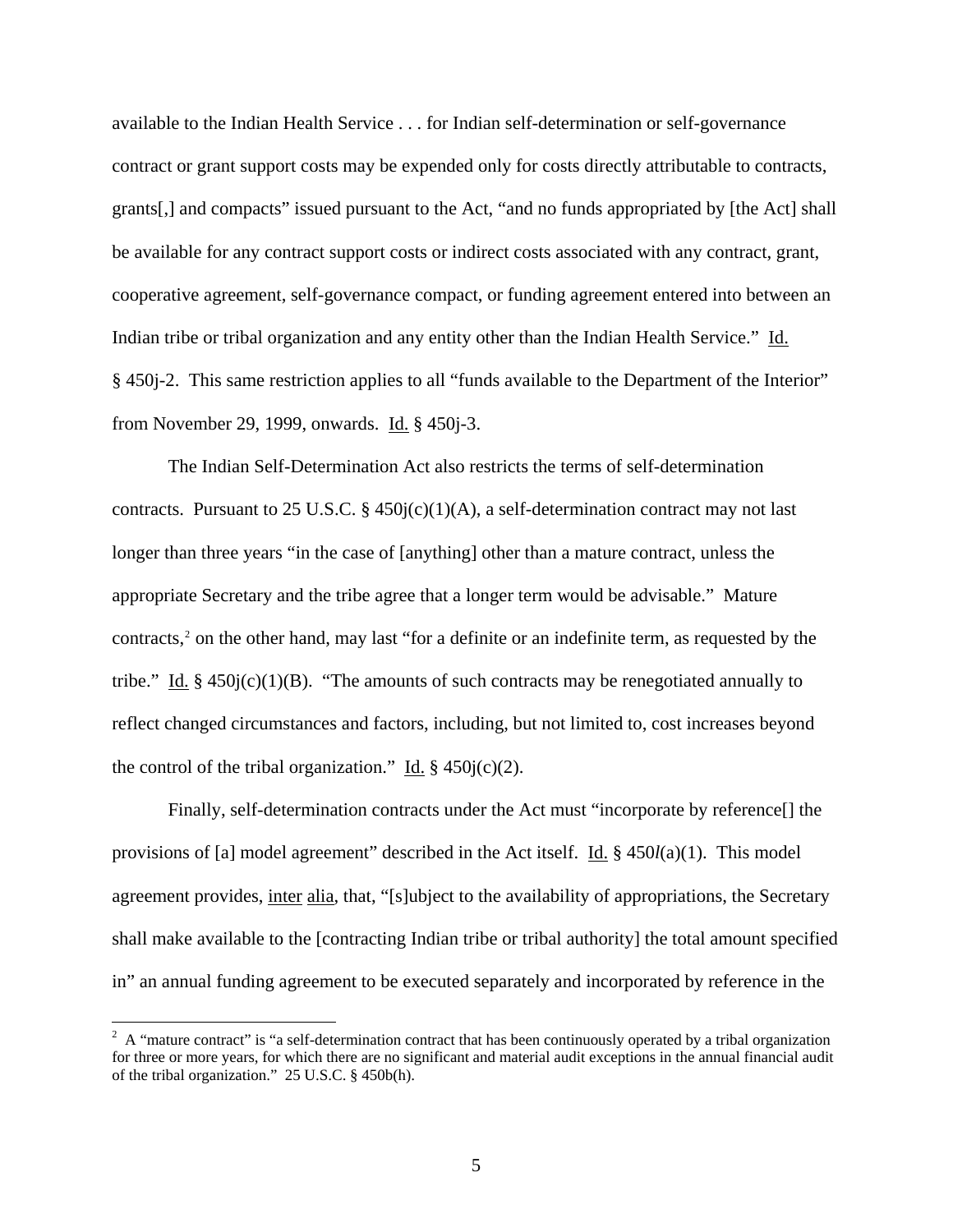self-determination contract. Id. § 450*l*(c). "Such amount shall not be less than the applicable amount determined pursuant to [§ 450j-1]." Id.

"Since before 1995," the plaintiffs have entered into self-determination contracts with the Indian Health Service (the "IHS"), a component of the Department of Health and Human Services, "to provide health services to members of federally-recognized Indian tribes pursuant to the [Indian Self-Determination Act]." Pls.' Facts ¶ 1. For all of the contracts at issue here, the plaintiffs and the IHS agreed to use a so-called "indirect cost rate"[3](#page-5-0) negotiated by the plaintiffs and the Office of the Inspector General (the "OIG") of the Department of Interior (the "DOI") until 2003 and between the plaintiffs and the National Business Center, another component of the DOI, thereafter to calculate the amount of funding necessary to cover the plaintiffs' indirect costs. Defs.' Facts ¶¶ 10, 16, 22, 28, 34, 40, 46, 56, 62, 68, 74, 80, 86, 92, 98, 104. The DOI, in turn, utilized its own version of an accounting methodology set forth in a circular created by the Office of Management and Budget (the "OMB") known as "OMB Circular A-87" to determine an appropriate indirect cost rate for each contract. Pls.' Facts ¶ 16. OMB Circular A-87, now codified at Part 225 of Title 2, Subchapter A, Chapter II of the Code of Federal Regulations, Cost Principals for State, Local, and Indian Tribal Governments, 2 C.F.R. § 225.45 (2008), delineates the appropriate method for calculating state and local indirect cost rates. Under that methodology,

> Where a grantee agency's major functions benefit from its indirect costs to approximately the same degree, the allocation of indirect costs may be accomplished by classifying the grantee agency's total costs for the base period as either direct or indirect[] and dividing the total allowable indirect costs . . . by an equitable distribution base. The result of this process is an indirect cost

 $\overline{a}$ 

<span id="page-5-0"></span> $3$  The term "indirect cost rate" is defined by the Indian Self-Determination Act to mean "the rate arrived at through negotiation between an Indian tribe or tribal organization and the appropriate [f]ederal agency." 25 U.S.C.  $§$  450b(g).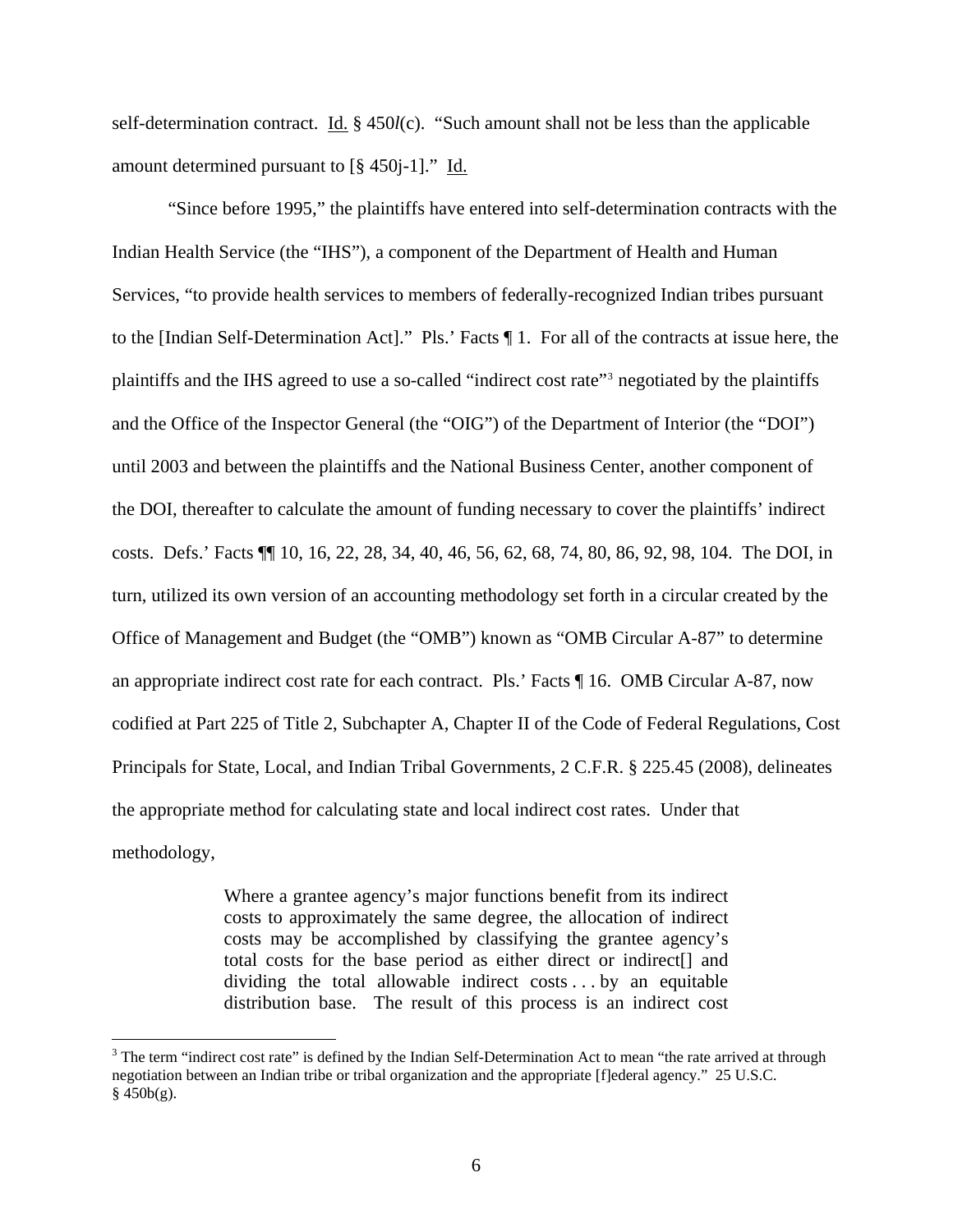rate[,] which is used to distribute indirect costs to individual [f]ederal awards. The rate should be expressed as the percentage [that] the total amount of allowable indirect costs bears to the base selected.

Id. § 225 app.  $E(C)(2)(a)$ . "The distribution base may be total direct costs . . . , direct salaries and wages, or another base [that] results in an equitable distribution." Id.  $\S 225$  app. E(C)(2)(c).

 Following the guidelines set forth in Appendix E to Part 225, the DOI used the "total direct costs" necessary to support the tribal function at issue as the "equitable distribution base" for purposes of calculating the appropriate indirect cost rate to be used in the contracts at issue here. This process was explained succinctly by the Tenth Circuit in Ramah Navajo Chapter v.

Lujan, 112 F.3d 1455 (10th Cir. 1997) ("RNC"), as follows:

Under this formula, the [applicable] Secretary adds all funds that will be received by a tribe in a given fiscal year, including those not received in connection with a self-determination contract, into the denominator. The numerator is the amount of indirect costs the tribe is expected to incur in a given financial year. The numerator is divided by the denominator, resulting in an indirect cost rate. To produce the amount of indirect cost funding that will be provided to a tribe in a given fiscal year, the [applicable] Secretary then multiplies the amount of direct cost funding under the selfdetermination contract by the indirect cost rate.

Id. at 1457.

The plaintiffs did not challenge the indirect cost rates calculated by these agencies through the DOI's appeals process. Defs.' Facts ¶¶ 6-7. Nor did they dispute any of their contracts or annual funding agreements that incorporated those calculations prior to the execution of those agreements, id.  $\P$  50, 108, or suspend any of their contracts due to insufficient funding, id. ¶¶ 51, 109. Further, the plaintiffs did not and do not dispute that the defendants paid the amounts set forth in the parties' annual funding agreements in full. Id. ¶¶ 8- 9, 14-15, 20-21, 26-27, 32-33, 38-39, 44-45, 52-55, 60-61, 66-67, 72-73, 78-79, 84-85, 90-91,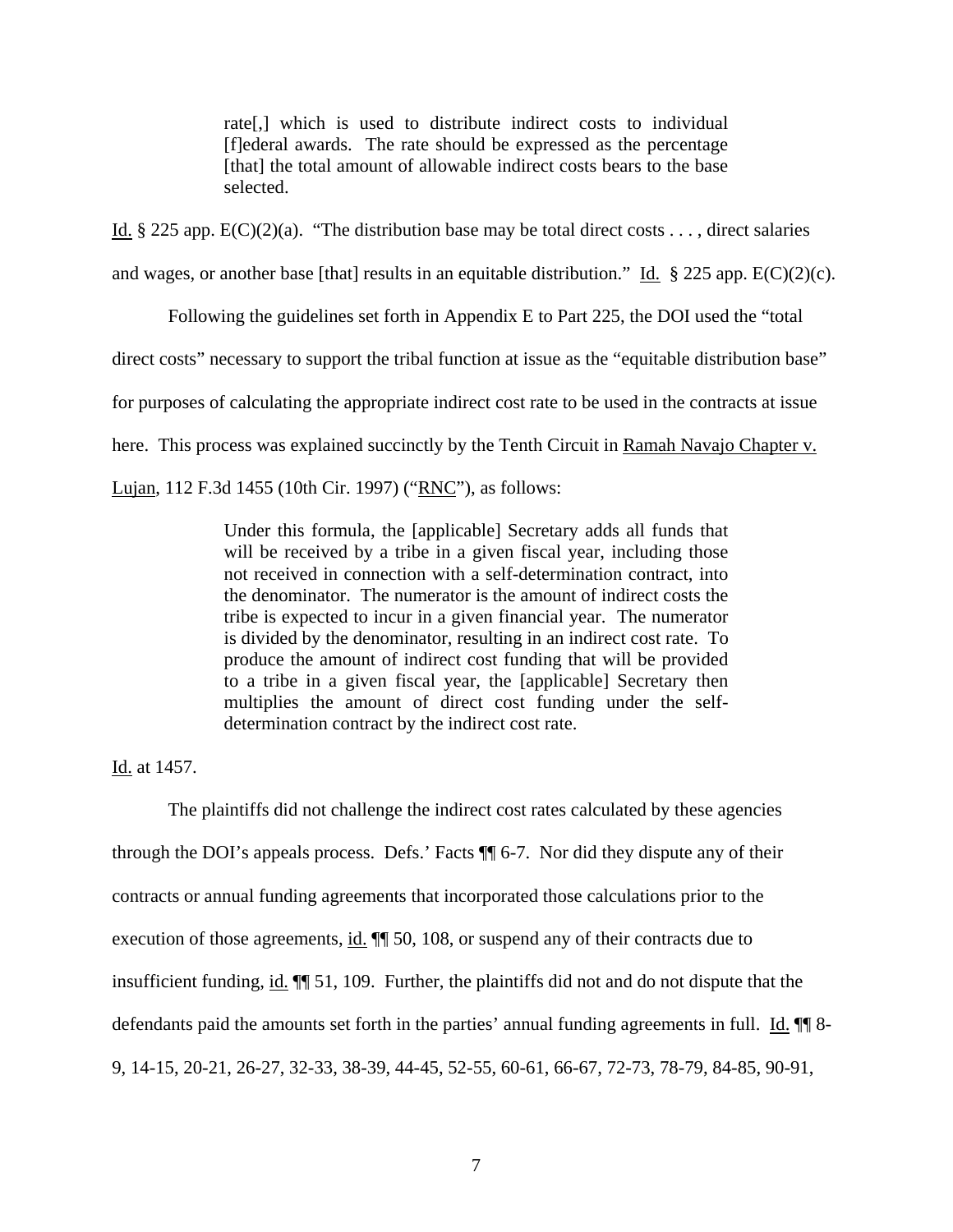96-97, 102-103. Rather, the plaintiffs challenge the manner in which these amounts were calculated by the DOI and implemented by the IHS.

As required by the CDA, Tunica and Ramah Navajo initially presented their disputes regarding the sufficiency of the funding they received for indirect costs in letters to the Acting Senior Contracting Officer of the IHS. Tunica presented three separate claims in its letter, all relating to contracts spanning fiscal years 1996-2001.<sup>[4](#page-7-0)</sup> First, it asserted that the IHS failed to calculate the appropriate amount of indirect costs for the tribe using the indirect cost rate crafted by the DOI (the "Shortfall Claim"). Defs.' Ex. 23 (Letter from Earl J. Barbry, Sr., Chairman, Tunica-Biloxi Tribe of Louisiana, to Ralph W. Ketcher, Jr., Acting Senior Contracting Officer, Indian Health Service (Apr. 2, 2001)) (the "Tunica CDA Claim") at 1-4.<sup>[5](#page-7-1)</sup> Second, it claimed that the DOI miscalculated its indirect cost rate by "inclu[ding] . . . other federal agency programs in the direct cost base under OMB[]Circular A-87," which "cause[d] the indirect[]cost rate to go down" (the "Rate Dilution Claim"). Id. at 4.

Third, Tunica argued that the DOI erred in establishing "successive year indirect cost rates" by "not complying with the carry[-]forward rules established by [OMB Circular] A-87 as regards actual under-recoveries of indirect costs from other federal agencies" (the "Carry-Forward Claim"). Id. at 5. Specifically, "none of the actual under-recoveries experienced in [fiscal year] 1996 forward were carried forward by the [DOI], but all of the actual overrecoveries of [Tunica] were carried forward." Id. at 6. Tunica subsequently filed a letter raising

 $\overline{a}$ 

<span id="page-7-0"></span><sup>&</sup>lt;sup>4</sup> Tunica entered into two self-determination contracts with the IHS covering this period of time: a contract effective in 1996 with annual funding agreements amending that contract for each year between 1996 and 1999, Defs.' Ex. 7 (Self-Determination Contract between Tunica and the IHS effective January 1, 1996) at 1-147, and a contract effective in 2000 with an accompanying annual funding agreement for that year, Defs.' Ex. 8 (Self-Determination Contract between Tunica and the IHS effective April 1, 2000) at 1-64.

<span id="page-7-1"></span><sup>&</sup>lt;sup>5</sup> Because the parties have numbered their exhibits consecutively without starting the numbering process anew when listing exhibits for the first time in their reply memoranda, the Court refers to each side's exhibits without citation to the memoranda of law to which the exhibits were attached.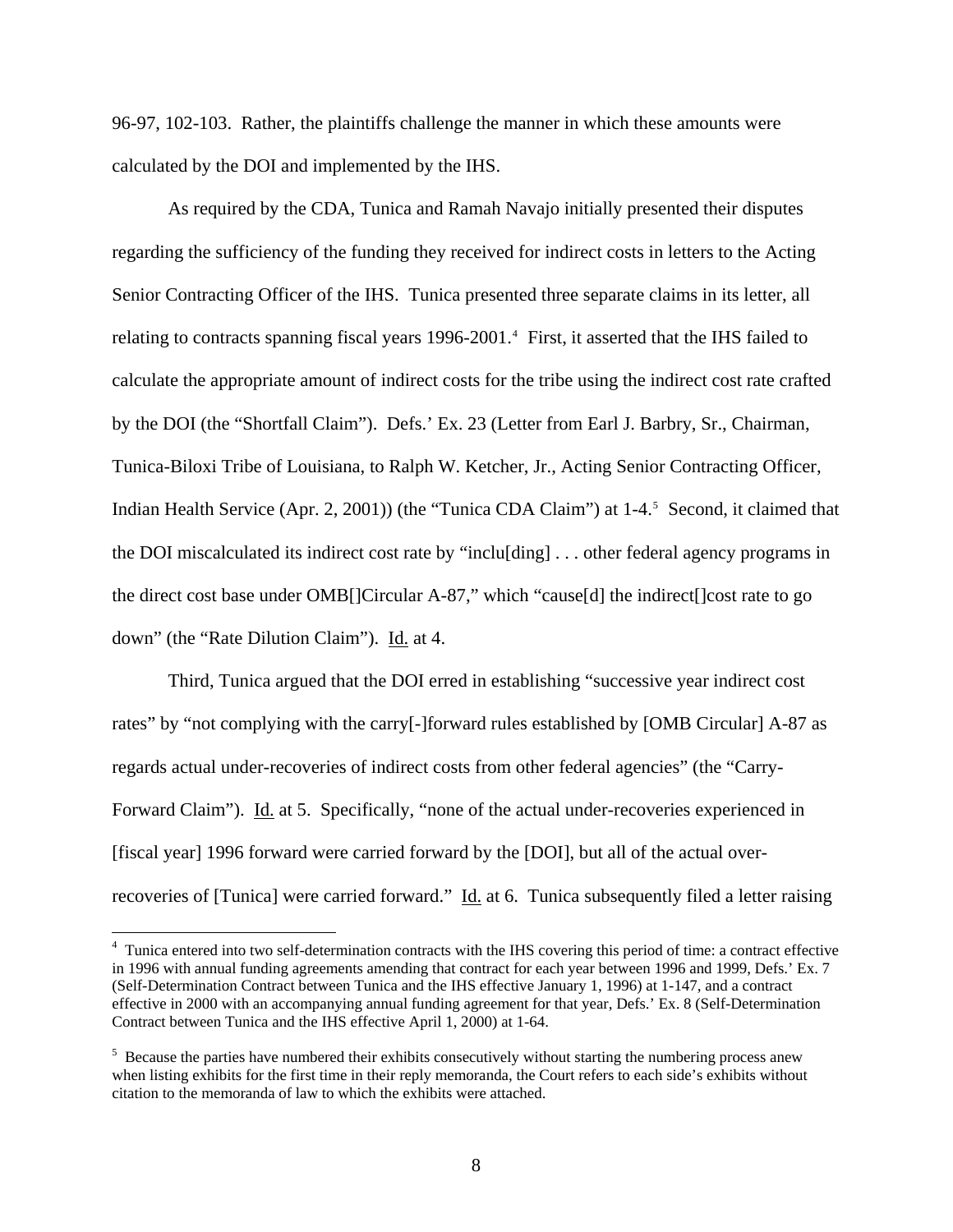identical claims with respect to its self-determination contract for fiscal year 1995. Defs.' Ex. 24 (Letter from Earl J. Barbry, Sr., Chairman, Tunica-Biloxi Tribe of Louisiana, to Ralph W. Ketcher, Jr., Acting Senior Contracting Officer, Indian Health Service (Sept. 27, 2001)) (the "Supplemental Tunica CDA Claim") at 1-5.

Ramah Navajo filed a letter raising most of the same claims raised by Tunica in August of 2001. Like Tunica, Ramah Navajo claimed that the IHS erred in determining the amount of funding required to cover indirect costs for Ramah Navajo's self-implementation contracts for fiscal years 1993-1996 by "adding to the [Ramah Navajo's] annual funding agreements only the estimated amount [that was] available from annual appropriations" to support indirect costs. Defs.' Ex. 26 (Letter from Jim Hooper, Jr., Administrative Services Director, Ramah Navajo Board of Trustees, to Diego Lujan, Director, Division of Contracts & Grants, Albuquerque Area Indian Health Service (Aug. 31, 2001)) (the "Ramah Navajo CDA Claim") at  $2.6$  $2.6$  And like Tunica, Ramah Navajo asserted that the IHS erred in adopting the flawed methodology of the DOI in using an indirect cost rate to determine the amount of indirect costs to be funded by the IHS. Id. at 3-4.

 The IHS responded to Ramah Navajo's claims first in a decision issued on December 18, 2001. Pls.' Ex. 53, Ex. 3 (Letter from Diego G. Lujan, Contracting Officer, to Jim Hooper, Jr., Administrative Services Director, Ramah Navajo School Board, Inc. (Dec. 18, 2001)) (the "Ramah Navajo CDA Decision") at 1. It concluded that Ramah Navajo's Shortfall Claim was without merit because Ramah Navajo's self-determination contract governing fiscal years 1993

 $\overline{a}$ 

<span id="page-8-0"></span><sup>&</sup>lt;sup>6</sup> These claims arise from a single self-determination contract entered into by Ramah Navajo in 1988, the terms of which were substituted in their entirety by an amendment to the contract made in 1995 to bring the parties' arrangement into conformance with the provisions of the Indian Self-Determination Act. See Defs.' Ex. 9 (Self-Determination Contract between Ramah Navajo and the IHS effective September 21, 1988) at 1-25 (setting forth the effective date and terms of the contract as originally written); id. at 26-45 (setting forth the terms of the contract as modified and the effective date of that modification).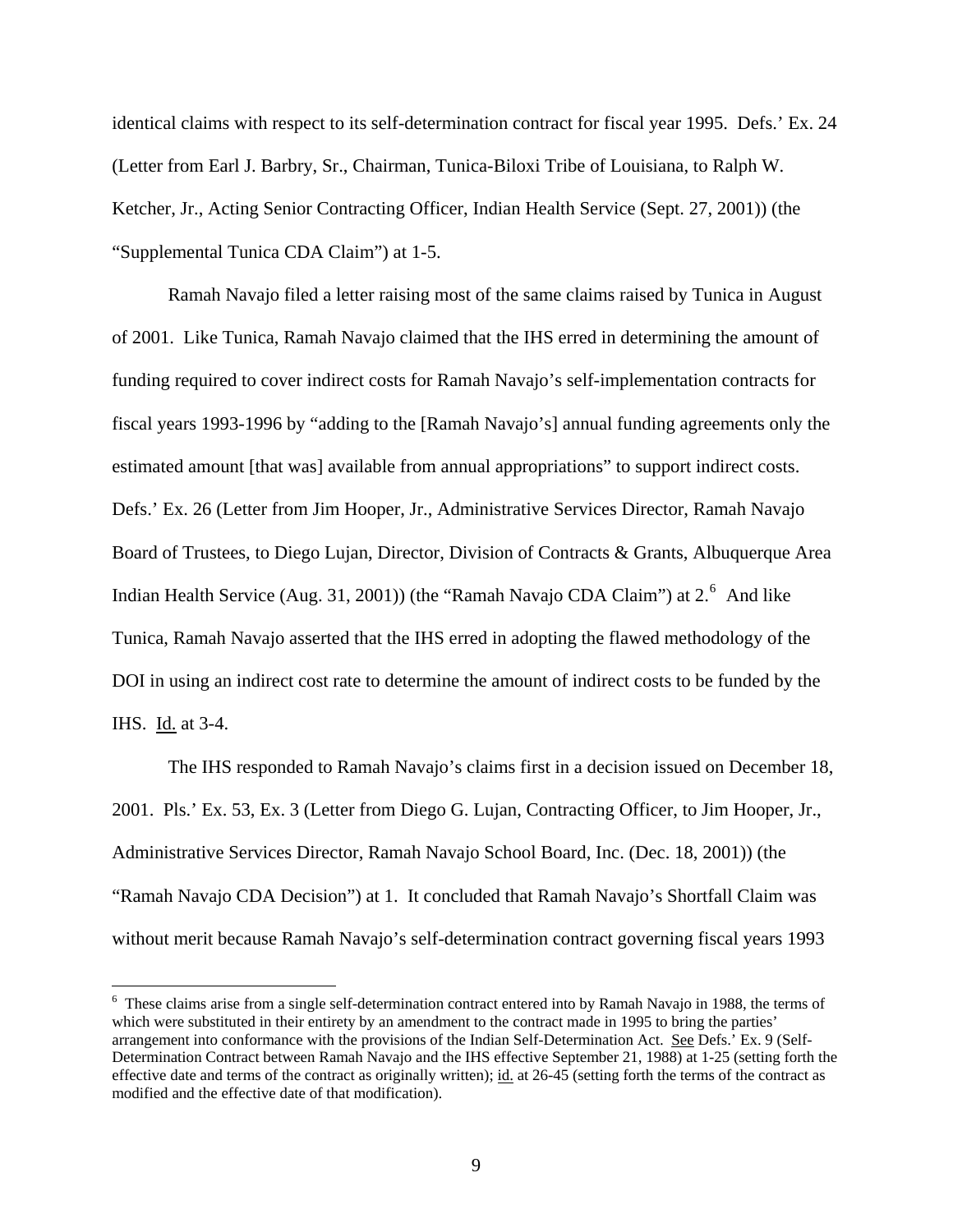and 1994 "contained a specific cost ceiling beyond which there would be no additional cost to the government," and in fiscal years 1995 and 1996 because "there were insufficient funds available to the Albuquerque Area IHS to make additional indirect cost funds available to [Ramah Navajo] without reducing funding for programs serving other Area tribes." Id. at 5. The IHS further concluded that Ramah Navajo's Rate Dilution Claim lacked merit because there was "no evidence" that the procedure used by the DOI to calculate an indirect cost rate actually resulted in an "adverse adjustment" to Ramah Navajo and because, in its view, the Indian Self-Determination Act "[did] not require [the] IHS to adjust the indirect cost rate [that] the [Ramah Navajo] negotiated with [the DOI] to compensate the tribe for indirect costs allocable to other agencies that do not allow for full indirect cost recovery," id. at 6, but rather "statutorily barred" the IHS "from awarding indirect cost funding for any cost shared with any other federal program," id. at 7. Further, the IHS held that it "properly calculated the amount of indirect funds associated with the [Ramah Navajo's] self-determination contract[s]" and that the amount of funds that could be paid was limited in any event by the availability of appropriated funds. Id.

 The IHS issued a lengthier but substantively similar decision with respect to Tunica's claims. Pls.' Ex. 35, Ex. 6 (Letter from Ralph W. Ketcher, Jr., Senior Contracting Officer, to Earl Barbry, Sr., Chairman, Tunica-Biloxi Tribe of Louisiana) (the "Tunica CDA Decision") at 1. It concluded that, with respect to Tunica's Shortfall Claim, "there were insufficient funds available to the Nashville Area IHS to make additional indirect cost funds available to [Tunica] without reducing funding for programs serving other Area tribes" (*i.e.*, the same rationale proffered with respect to Ramah Navajo's Shortfall Claim), id. at 6, and that Tunica's Rate Dilation Claim was defective because Tunica had not established that the methodology used by the DOI to calculate the indirect cost rate used in Tunica's self-determination contracts was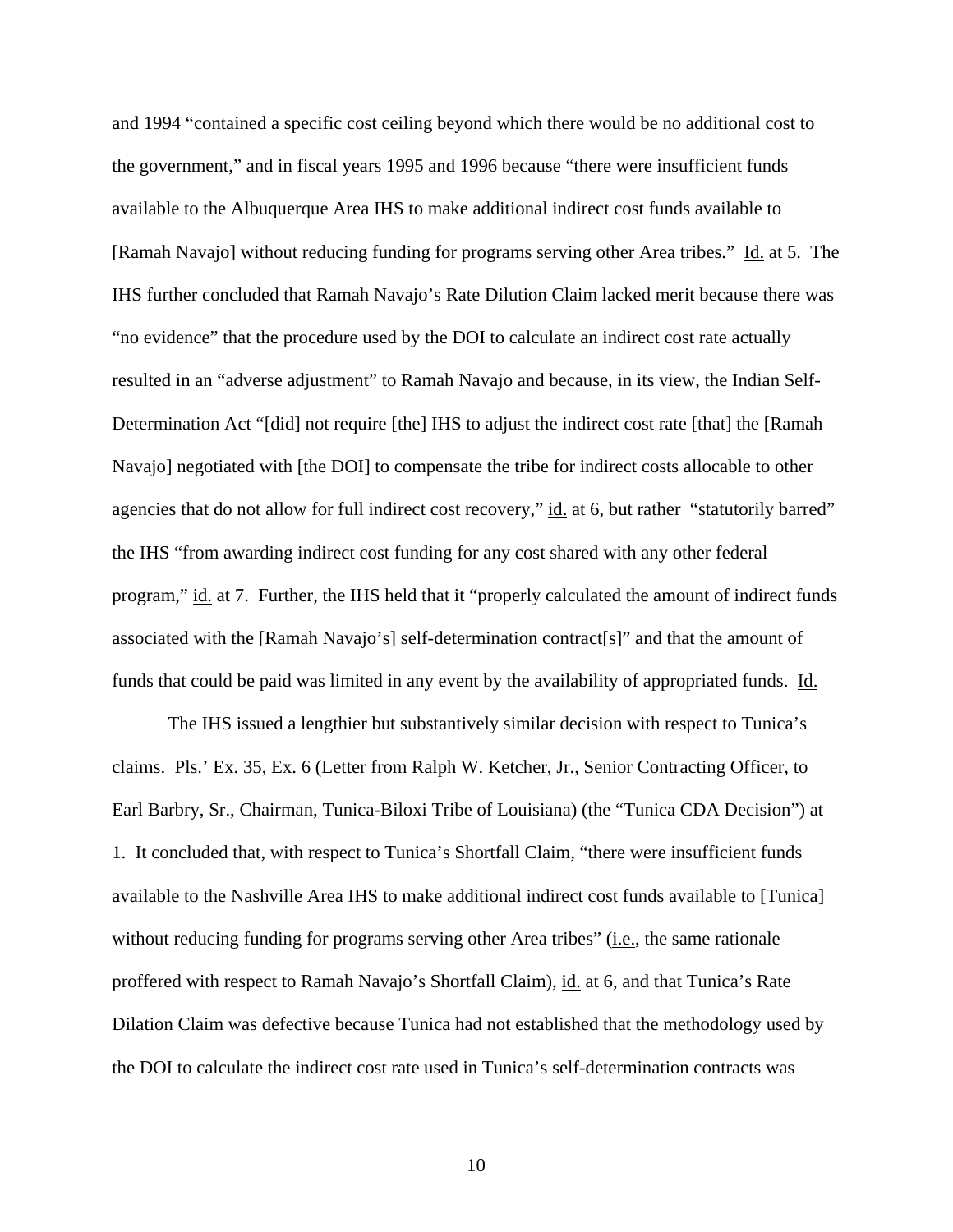adverse to Tunica and because the IHS was not required to pay—indeed, was statutorily prohibited from paying—for indirect costs shared with any other federal program, id. at 8-9. The IHS also held that Tunica's Carry-Forward Claim was without merit because Tunica "presented no evidence that [OMB Circular] A-87 was violated" and that it was "not authorized to adjust rates negotiated under OMB Circular A-87 unless statutorily required." Id. at 8.

 Following these decisions, the plaintiffs initiated this lawsuit on December 9, 2002. They amended their complaint on February 4, 2003, and again on March 12, 2003, naming the predecessors to the current defendants, the Interim Director of the IHS, the Inspector General of the OIG, and the Director of the National Business Center as defendants in their official capacities. Compl. ¶¶ 8-13-B. In their second amended complaint, the plaintiffs allege that the method used by the OIG and the National Business Center to ascertain an indirect cost rate for the plaintiffs "systematically under[-]calculates the [i]ndirect [c]ontract [s]upport [c]osts needed to operate IHS [Indian Self-Determination Act] contracts," id.  $\P$  21, and "incorrectly compute[s] carry[-]forward adjustments under [OMB] Circular A-87," id. ¶ 23—i.e., their Rate Dilution and Carry-Forward Claims. According to the plaintiffs, the consequences of these alleged errors "have been fiscal crisis, diminution of direct program services, and depletion of tribal financial resources, in direct contravention of the purposes and policy of [the Indian Self-Determination Act]." Id.  $\P$  24. The plaintiffs therefore seek damages and declaratory and injunctive relief, id. at 15, against the defendants for their alleged contractual breaches (or, in the alternative, breaches of the implied covenant of good faith and fair dealing) and breaches of their fiduciary duty, <u>id.</u>  $\P\P$  34-46.<sup>[7](#page-10-0)</sup>

<span id="page-10-0"></span>The plaintiffs also seek class certification, <u>see</u> Compl.  $\P$  26-33 (setting forth factual allegations pertaining to this request); id. at 15 (requesting "[t]hat this action be certified as a class action and that [the p]laintiffs and their counsel be approved to represent the class"), and filed a motion to that effect on April 10, 2003. The Court stayed (continued) . . .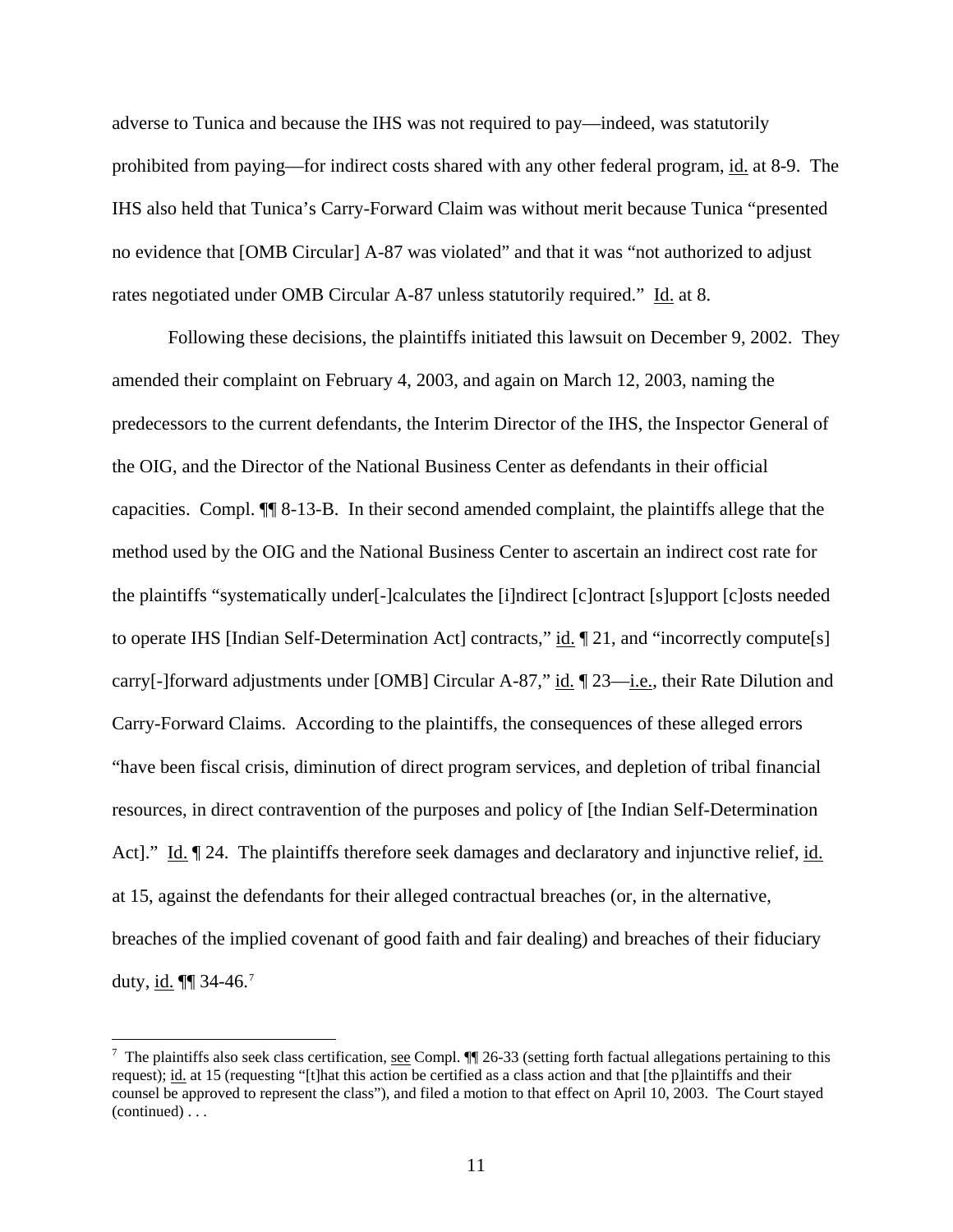The defendants moved to dismiss the plaintiffs' second amended complaint on March 31, 2003. In an unpublished memorandum opinion issued on December 9, 2003, and amended on January 22, 2004, this Court granted the motion in part and denied it in part. Tunica-Biloxi Tribe of La. v. United States, Civil Action No. 02-2413 (RBW), slip op. at 1 (D.D.C. Jan. 22, 2004). Specifically, the Court "dismiss[ed] the plaintiffs' claims for payments in those years for which payments [were] sought before fiscal year 1995 and after fiscal year 2001" in the case of Tunica and before fiscal year 1993 and after fiscal year 1996 with respect to Ramah Navajo because those claims had not been presented properly to the IHS as required by the CDA. Id. at 15.<sup>[8](#page-11-0)</sup> But the Court refused to dismiss the plaintiffs' claims in their entirety as moot notwithstanding the defendants' contention that they no longer had any appropriated funds from which the plaintiffs' claims could be satisfied due to the lack of any evidence to support the defendants' argument, id. at 18-26, and declined to rule on whether Tunica had standing to seek any relief with respect to fiscal years after 1996 without further briefing, id. at 29, although it noted that it was "clear . . . that [the] plaintiffs have standing to challenge the indirect [contract support costs] they received for fiscal years 1995 and 1996," id. at 28.

 In addition, the Court rejected the defendants' argument that the plaintiffs' claims were time-barred by the statute of limitations set forth in 28 U.S.C. § 2401(a), Tunica-Biloxi, slip op. at 29-30, as well as their assertion that the United States should be dismissed as a party to this case under the doctrine of sovereign immunity, id. at 30-36. However, the Court agreed with

that motion in an order entered on May 6, 2003. The plaintiffs subsequently renewed their motion for class certification on March 23, 2006, but withdrew the motion on May 22, 2006.

<span id="page-11-0"></span><sup>&</sup>lt;sup>8</sup> The Court reached the opposite result with respect to the defendants' argument that the plaintiffs' claims for breach of the implied covenant of good faith and fair dealing were also barred by the exhaustion doctrine, reasoning that they were simply alternative legal theories of recovery and thus "did not have to be presented to the contracting officer [(i.e., the IHS)]." Id. at 15-16. Nevertheless, the Court dismissed these claims for other reasons. See infra discussion.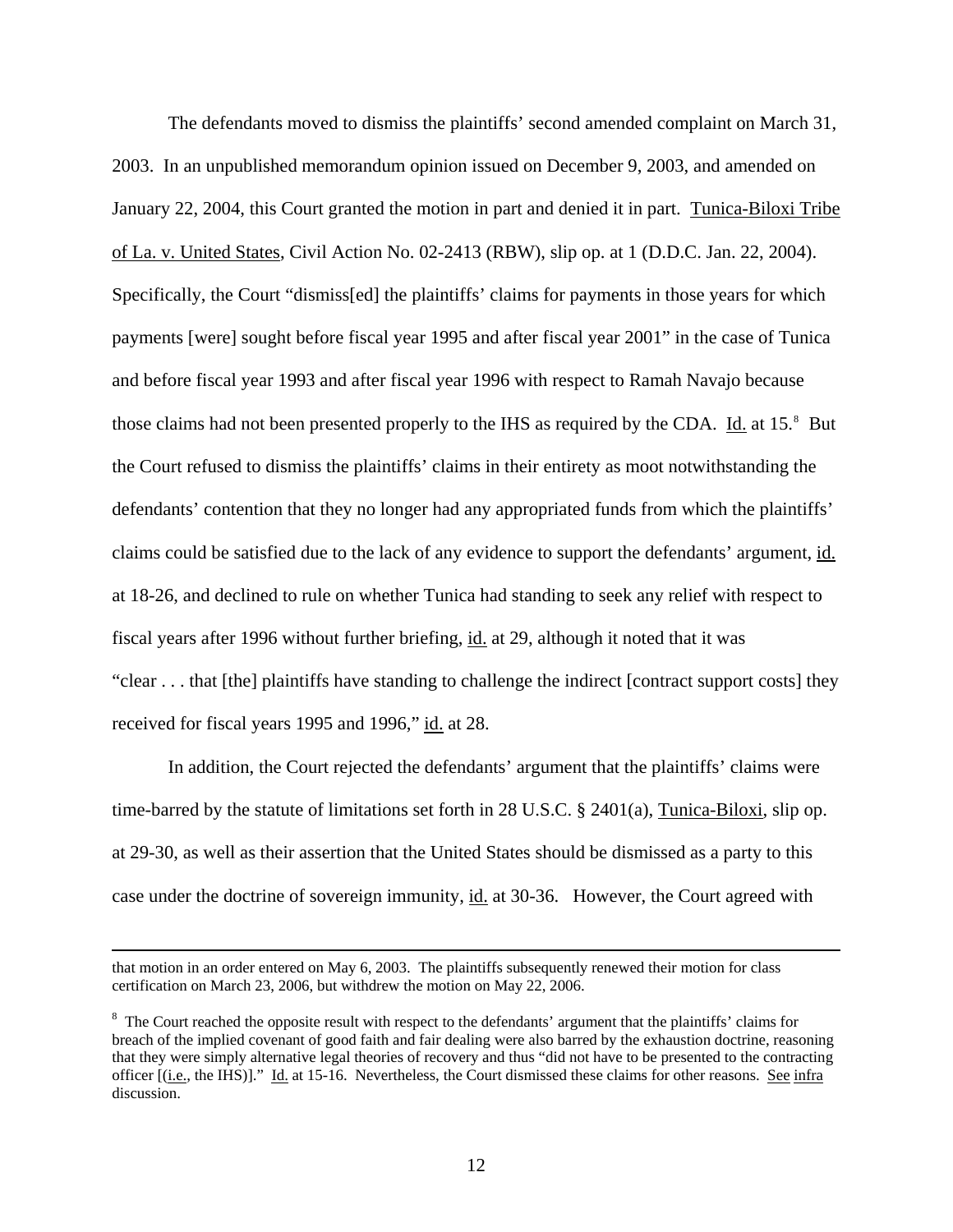the defendants that the Interim Director of the IHS, the Inspector General of the OIG, and the Director of the National Business Center should all be dismissed from the case because "[t]he Court [did] not think" that "the [Indian Self-Determination Act] grant[ed] the Court jurisdiction over any named federal official based on the United States'[s] waiver of sovereign immunity," id. at 36 (emphasis in original), and "[t]hese individually named defendants [were] merely agents of the Secretar[ies] and [the] plaintiffs would not be entitled to any greater relief by the inclusion of these defendants in [the plaintiffs'] lawsuit," id. at 36-37. Finally, the Court held that the plaintiffs could not state viable claims for breach of a fiduciary duty or breach of the implied covenant of good faith and fair dealing and that these claims should therefore be dismissed pursuant to Federal Rule of Civil Procedure 12(b)(6). Id. at 37-40.

 In response to the parties' joint request, the Court entered an order on June 10, 2004, staying this case until the Supreme Court could resolve certain related cases before it. That order was vacated on November 7, 2005, after which the defendants filed a motion to dismiss the plaintiffs' second amended complaint in its entirety, Defendants' Motion to Dismiss at 1, and the plaintiffs filed a motion for summary judgment with respect to its claims for those years in which Congress appropriated funds to the Department of Health and Human Services in a lump sum, Motion for Partial Summary Judgment as to <sup>[4]</sup>Lump Sum Years<sup>[53]</sup> (1995-1997) at 1-2, to which the defendants eventually responded by filing both an opposition and a cross-motion for summary judgment, Defendants' Cross-Motion for Summary Judgment at 1. Due to the need for discovery to resolve these motions, the Court set forth a schedule for discovery pursuant to Federal Rule of Civil Procedure 56(f), denied the parties' motions without prejudice, and set a briefing schedule for renewed motions on June 5, 2006.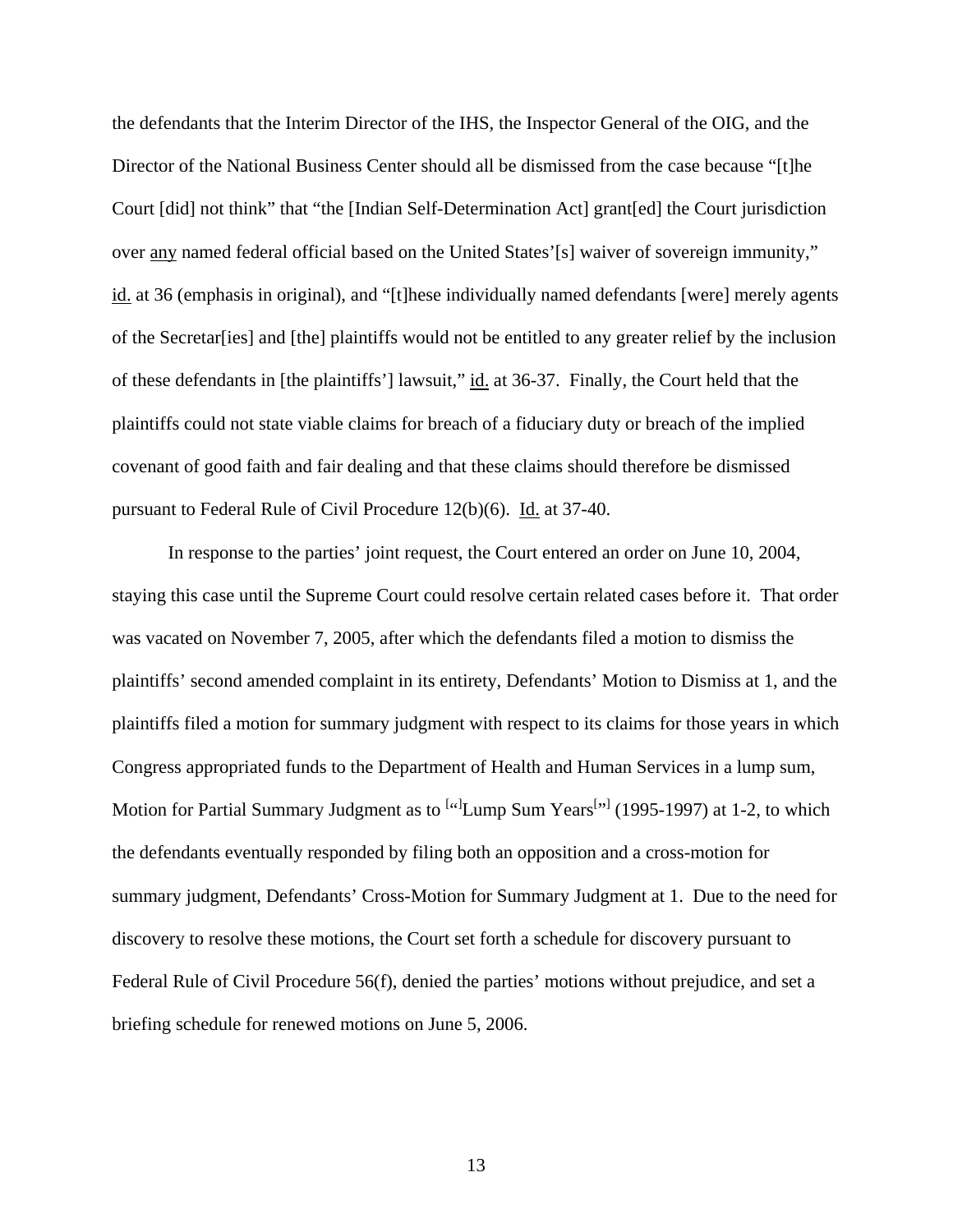While its lawsuit proceeded apace before this Court, Ramah Navajo filed new Shortfall and Rate Dilution Claims for fiscal year 1998 with the IHS in a letter prepared in late 2003. Defs.' Ex. 28 (Letter from Jim Hooper, Jr., Executive Director, Ramah Navajo School Board, Inc., to Diego Lujan, Director, Division of Contracts & Grants, Albuquerque Area Indian Health Service (Dec. 30, 2003)) (the "Supplemental Ramah Navajo CDA Claim") at 1-4. It subsequently issued yet another letter on September 21, 2005, in which it reiterated its Shortfall and Rate Dilution Claims for fiscal years 1999-2003 and also raised Carry-Forward Claims for these fiscal years. Defs.' Ex. 29 (Letter from Bennie Cohoe, Interim Executive Director, Ramah Navajo Board of Trustees, to Diego G. Lujan, Director, Office of Contracts & Grants, Albuquerque Area Indian Health Service (Sept. 21, 2005)) (the "Second Supplemental Ramah Navajo CDA Claim") at 1-2.<sup>[9](#page-13-0)</sup> When the IHS did not act on these claims in a timely manner, Ramah Navajo filed a supplemental complaint with this Court adding these claims pursuant to Federal Rule of Civil Procedure 15(d). Supplemental Complaint (the "Suppl. Compl.")  $\P$  3-5.

After Ramah Navajo filed its supplemental complaint and the parties completed discovery, the plaintiffs renewed their motion for partial summary judgment on December 21, 2006, Plaintiffs' Motion for Partial Summary Judgment at 1, while the defendants filed a motion to dismiss for lack of subject-matter jurisdiction and failure to state a claim upon which relief can be granted or for summary judgment that same day, Defendants' Motion to Dismiss or, in the Alternative, for Summary Judgment at 1. After the close of briefing on those motions, the

 $\overline{a}$ 

<span id="page-13-0"></span><sup>&</sup>lt;sup>9</sup> Ramah Navajo's claims for 1998 and 1999 arise from a self-determination contract effective in 1997 with Annual Funding Agreements covering the period from 1997 to 1999. Defs.' Ex. 10 (Self-Determination Contract between Ramah Navajo and the IHS effective January 1, 1997) at 1-127. Its claims for 2000-2002 arise from a selfdetermination contract effective in 2000 with annual funding agreements covering the period from 2000 to 2002. Defs.' Ex. 11 (Self-Determination Contract between Ramah Navajo and the IHS effective January 1, 2000) at 1-152. Its claim for 2003 arises from a self-determination contract effective in 2003 and an accompanying annual funding agreement for that same year. Defs.' Ex. 12 (Self-Determination Contract between Ramah Navajo and the IHS effective January 1, 2003) at 1-78.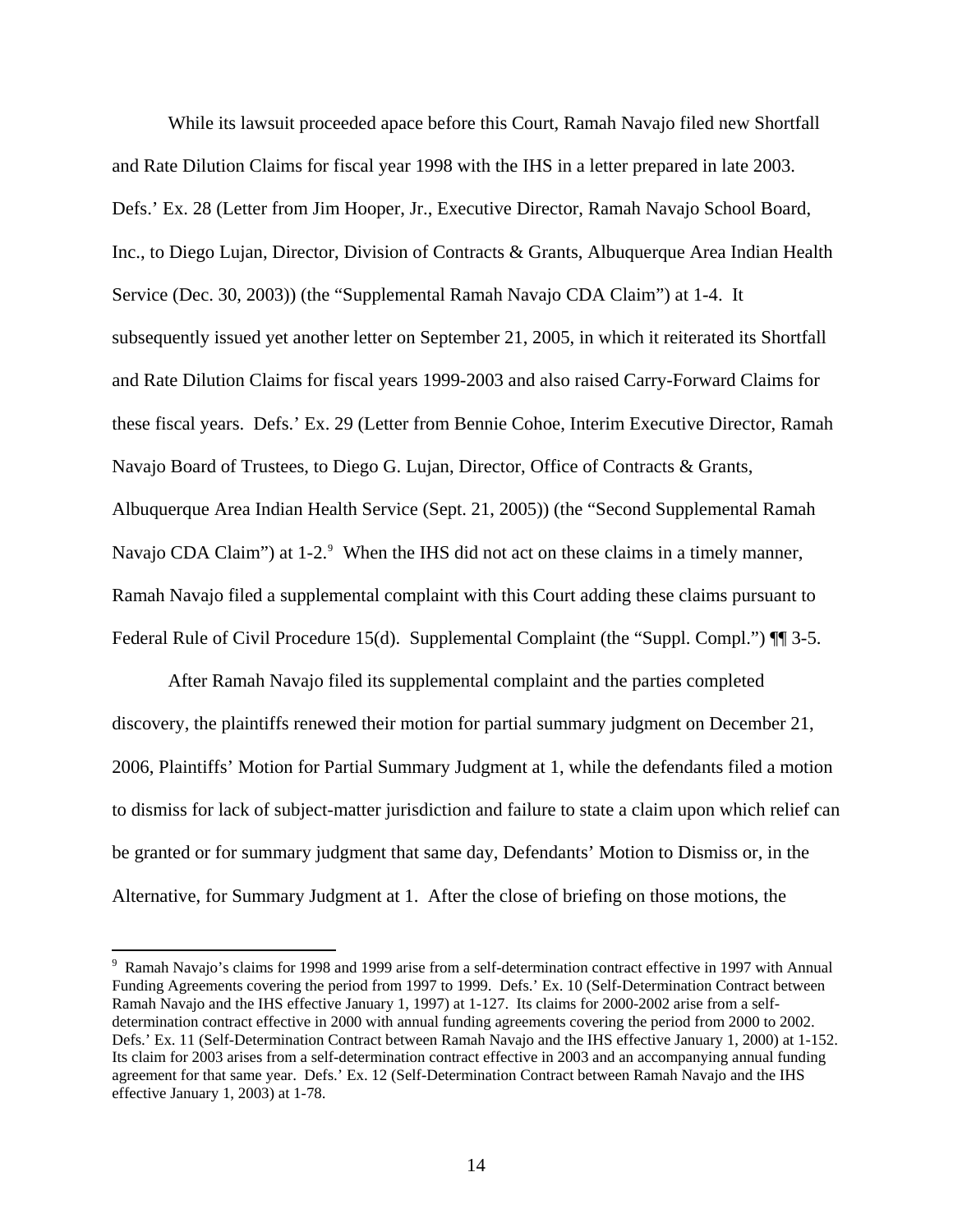parties filed numerous supplemental notices of authority, supplemental declarations, and new exhibits, along with other miscellaneous documents. This bevy of supplemental filings led the Court to enter an order on March 17, 2008, denying both motions without prejudice and a separate order on March 28, 2007, setting a forth a revised (and more structured) briefing schedule so as to simplify the record before the Court upon which the parties' motions would be addressed as much as possible.

Pursuant to the Court's revised scheduling order, the defendants filed a renewed dispositive motion on April 20, 2008. In their renewed motion, the defendants seek to dismiss some of the plaintiffs' claims—including all claims against Secretary Kempthorne—for lack of subject-matter jurisdiction and seek summary judgment with respect to the remainder of the plaintiffs' claims. Defs.' Mem. at 1-2. With respect to subject-matter jurisdiction, the defendants argue that the plaintiffs' claims against Secretary Kempthorne are moot because the plaintiffs do not seek any actionable relief against him, id. at 20-21, and in any event must be dismissed due to the defendants' failure to exhaust the administrative remedies available to them, id. at 21-22. They further argue that Ramah Navajo's claims for fiscal years 1997-2003 must be dismissed because it did not present any claim for fiscal year 1997 to the IHS, did not present its Carry-Forward Claim to the IHS for fiscal year 1998, and did not adequately present any of its claims to the IHS for fiscal years 1998-2003. Id. at 17-18.[10](#page-14-0)

The defendants' arguments in support of summary judgment are more complex. They argue that summary judgment should be granted in their favor because the IHS fully complied

 $\overline{a}$ 

<span id="page-14-0"></span><sup>&</sup>lt;sup>10</sup> The defendants also argue at length that the Court should dismiss the plaintiffs' Shortfall Claims for lack of standing, see Defs.' Mem. at 18-20 ("[The p]laintiffs lack standing as to their [S]hortfall [C]laims."); Defs.' Reply/Cross Opp'n at 7-8 ("[The p]laintiffs lack standing to assert . . . the [Shortfall Claims] because [the] IHS paid both [p]laintiffs more than their direct cost base multiplied by their rate in all years."). As the plaintiffs readily admit, however, these claims are not raised in the second amended complaint, and therefore are not before the Court in the first instance. See Pls.' Mem. at 31 ("[The d]efendants' standing argument directed to the [Shortfall Claims] is irrelevant because the operative pleadings allege no [Shortfall Claim].").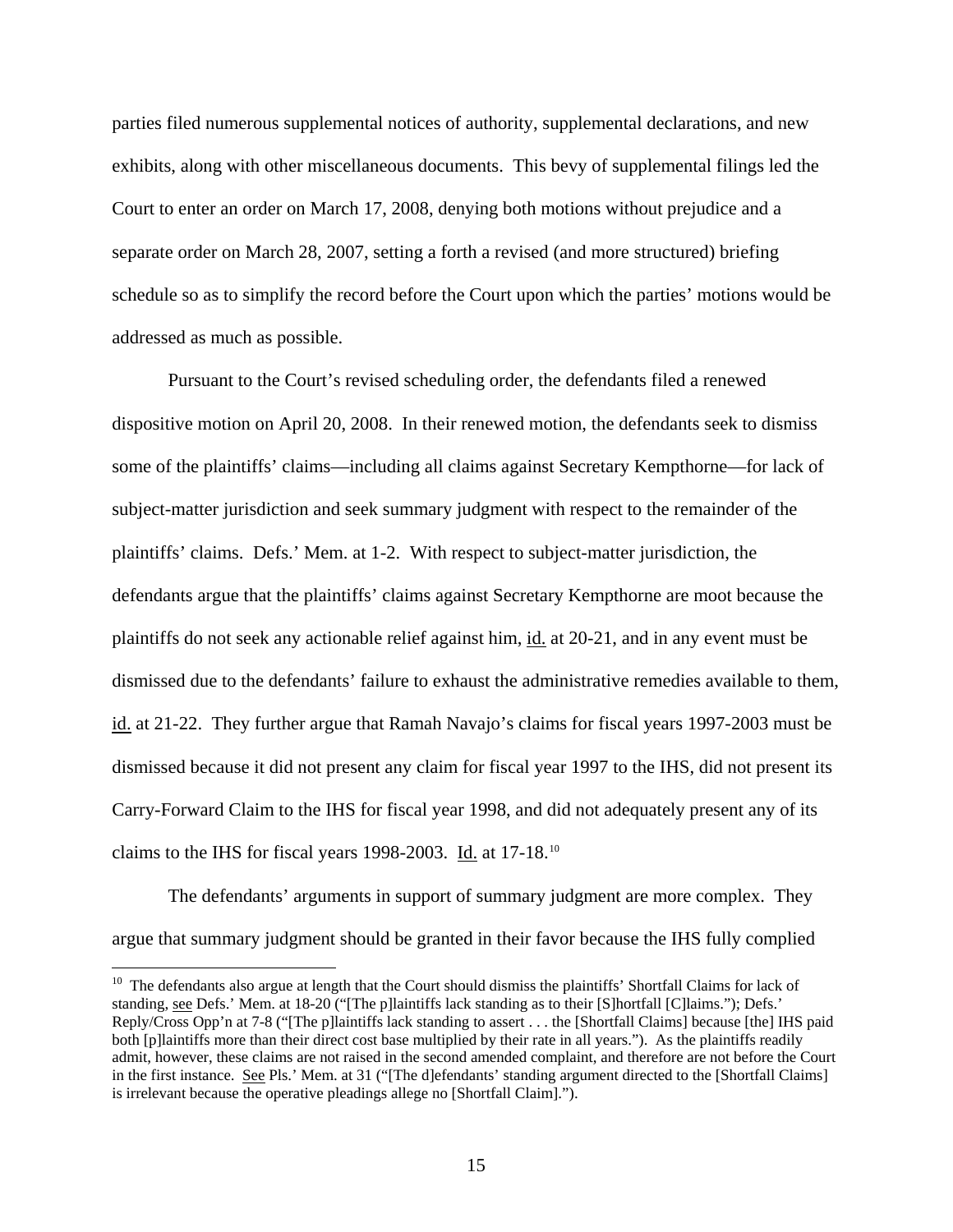with the terms of its self-determination contracts with the plaintiffs, including the funding levels agreed to by the plaintiffs, id. at 22-25, and that these contracts do not violate the Indian Self-Determination Act because the Act does not require a specific amount of funding for indirect costs, but rather contemplates negotiation of the appropriate amount of funding by the parties, id. at 25-29. They further argue that the plaintiffs have waived any claims that they might have been able to assert under the Indian Self-Determination Act or should be estopped from asserting such claims by agreeing to and accepting performance under the self-determination contracts negotiated with the IHS instead of forcing the Secretary for the Department of Health and Human Services to decline their own proposed contracts with higher rates and appealing that declination through the agency appeals process or directly in federal district court. Id. at 52-59. The defendants also argue that summary judgment in their favor is appropriate with respect to all of the plaintiffs' claims because the plaintiffs actually recovered more indirect costs from the IHS than they actually expended, and any additional amounts awarded to the plaintiffs would result in a windfall. <u>Id.</u> at 59-60. Finally, they contend that, at a minimum, the Court should grant summary judgment in their favor with respect to the plaintiffs' Rate Dilution Claims because the Indian Self-Determination Act permits, and, indeed, mandates, the methodology used by the OIG and the National Business Center to calculate indirect cost rates, id. at 38-52, and with respect to all of the plaintiffs' claims for fiscal years after 1997 because Congress specifically limited its appropriations to the Department of Health and Human Services beginning in fiscal year 1998, id. at 29-31.

The plaintiffs strenuously object to the notion that their claims for fiscal years 1998-2003 were not adequately presented to the IHS, including Ramah Navajo's Carry-Forward Claim for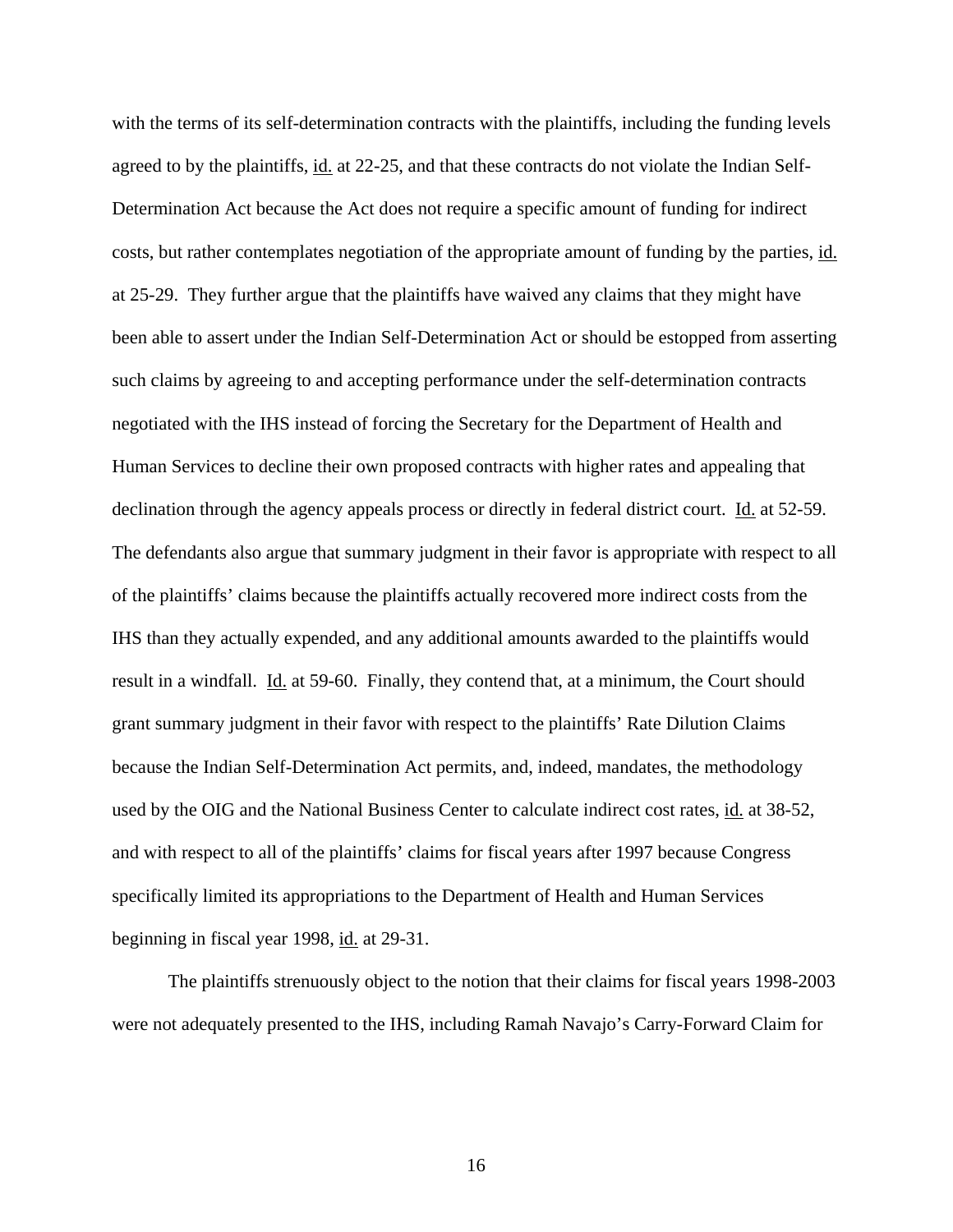fiscal year 1998. Pls.' Mem. at  $27-31$ .<sup>[11](#page-16-0)</sup> They argue that their claims against Secretary Kempthorne are justiciable because the Court can award injunctive relief in their favor. Id. at 32-33. Further, they assert that they are not required to exhaust any administrative remedies available to them with respect to those claims because they have already exhausted the administrative remedies provided by the CDA and it would be futile to appeal the OIG's and National Business Center's methodology within the Department of the Interior. Id. at 33-34.

With respect to the defendants' arguments in support of their request for partial summary judgment, the defendants contend that the Indian Self-Determination Act requires full funding of all contract support costs, including indirect costs, for every self-determination contract, id. at 47-48, and that the contract price for their self-determination contracts necessarily included the full amount of funding necessary to cover those costs, id. at 12-14. They further argue that the Indian Self-Determination Act does not require that the IHS adhere to the methodology set forth in OMB Circular A-87, id. at 44-46, that applying that methodology to self-determination contracts violates the Indian Self-Determination Act because it does not provide for full funding of a tribe or tribal authority's indirect costs, id. at 46-47, and that the defendants are collaterally estopped from arguing otherwise by the Tenth Circuit's decision in RNC, id. at 15-22. The plaintiffs also dispute the defendants' waiver and estoppel arguments, asserting that these arguments are procedurally infirm, id. at 53-56, that the plaintiffs could not waive their rights under the Indian Self-Determination Act,  $\underline{\text{id}}$ , at 56-61, and that they have not waived their rights or engaged in conduct warranting estoppel of their claims in any event, id. at 61-64. They

<span id="page-16-0"></span><sup>&</sup>lt;sup>11</sup> The plaintiffs do not contest the defendants' assertion that Ramah Navajo failed to present any claims for fiscal year 1997 in their consolidated memorandum of law in opposition to the defendants' dispositive motion and in support of their cross-motion for summary judgment. See id. at 27-31 (discussing only the sufficiency of the presentation of Ramah Navajo's presentation of claims for fiscal years 1998-2003). However, they state in their cross-reply memorandum that "[t]he time for presenting [Ramah Navajo's] individual claims for 1997 was tolled until class certification was denied in Pueblo of Zuni v. United States, [243 F.R.D. 436 (D.N.M. 2007)]." Pls.' Cross-Reply at 3.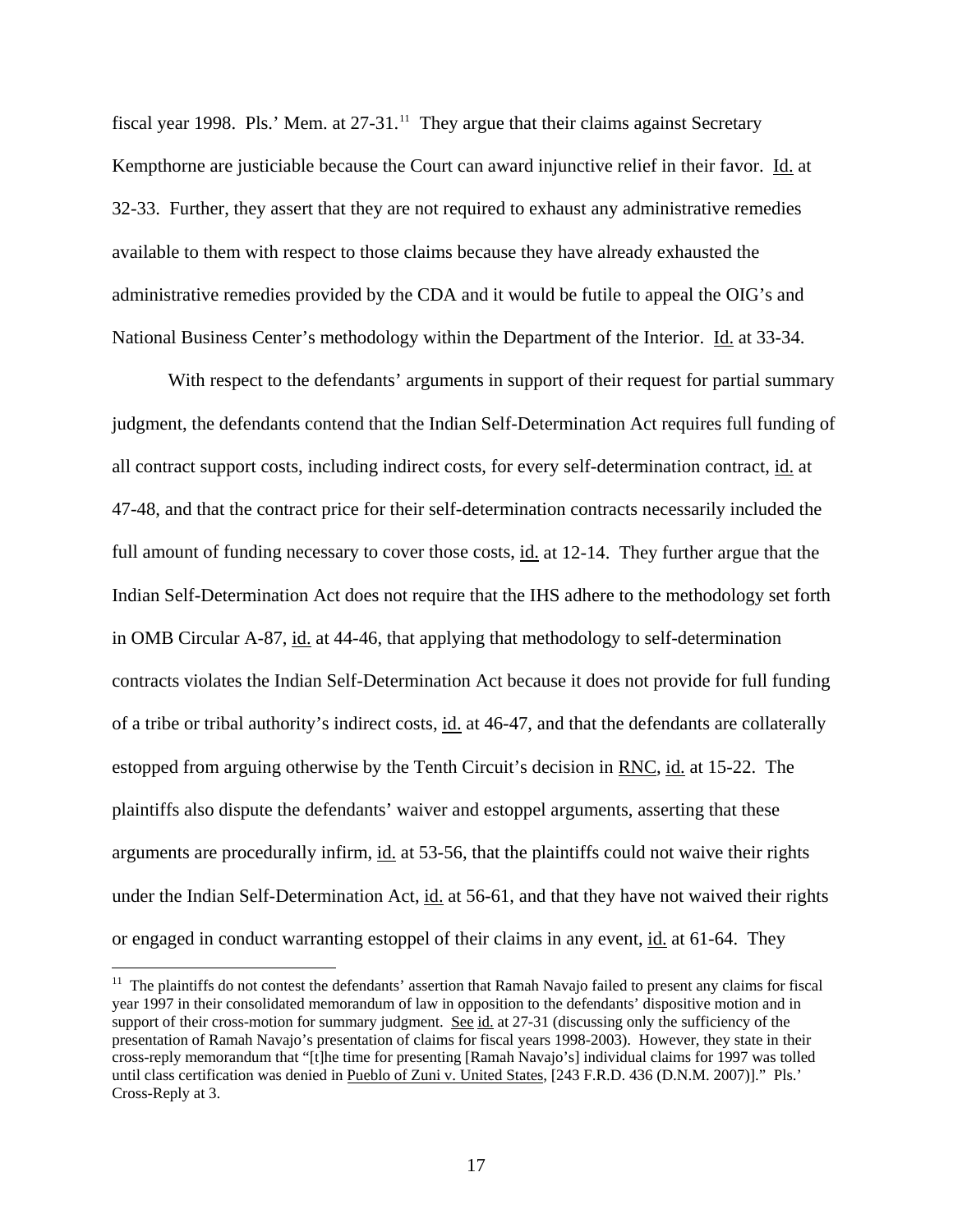dismiss the defendants' reliance on Samish Indian Nation v. United States, 419 F.3d 1355 (Fed. Cir. 2005), as support for their "windfall" argument as "misplaced," Pls.' Mem. at 64, and argue that the carry-forward methodology used by the DOI and accepted by the IHS improperly reduces the amount of indirect cost funding provided by the IHS in future years, thereby violating the terms of the plaintiffs' self-determination contracts and the Indian Self-Determination Act, id. at 22-25.

The plaintiffs also argue extensively that the limitations placed on the appropriations provided by Congress to the Secretary of Health and Human Services to fund self-determination contracts for fiscal years after 1997 do not excuse the IHS's obligations under the Indian Self-Determination Act. First, they contend that the Secretary is bound by his contractual obligations regardless of whether funds are actually available to satisfy those obligations. Id. at 35-40. Second, they assert that the provision in the Indian Self-Determination Act making the Secretary's funding obligations "subject to the availability of appropriations," 25 U.S.C.  $§$  450j(c)(1), applies "only to the out-years of multi-year or indefinite term contracts," not the contracts at issue here. Pls.' Mem. at 40 (emphasis removed). Third, they argue that even "capped" appropriations from Congress are subject to the "lump sum" rule announced in Cherokee Nation of Oklahoma v. Leavitt, 543 U.S. 631 (2005), which held that the Secretary is liable for any contractual obligations where the "lump sum" of the funds appropriated by Congress would cover the specific obligation at issue even if the funds would not cover all of the obligations undertaken by the Secretary, Pls.' Mem. at 41-43. Finally, they contend that the Secretary's failure to request sufficient funding to cover his contractual obligations negates any defense he might otherwise assert based on the inadequate level of funding appropriated to him by Congress. Id. at 43. The plaintiffs argue not only that summary judgment in the defendants'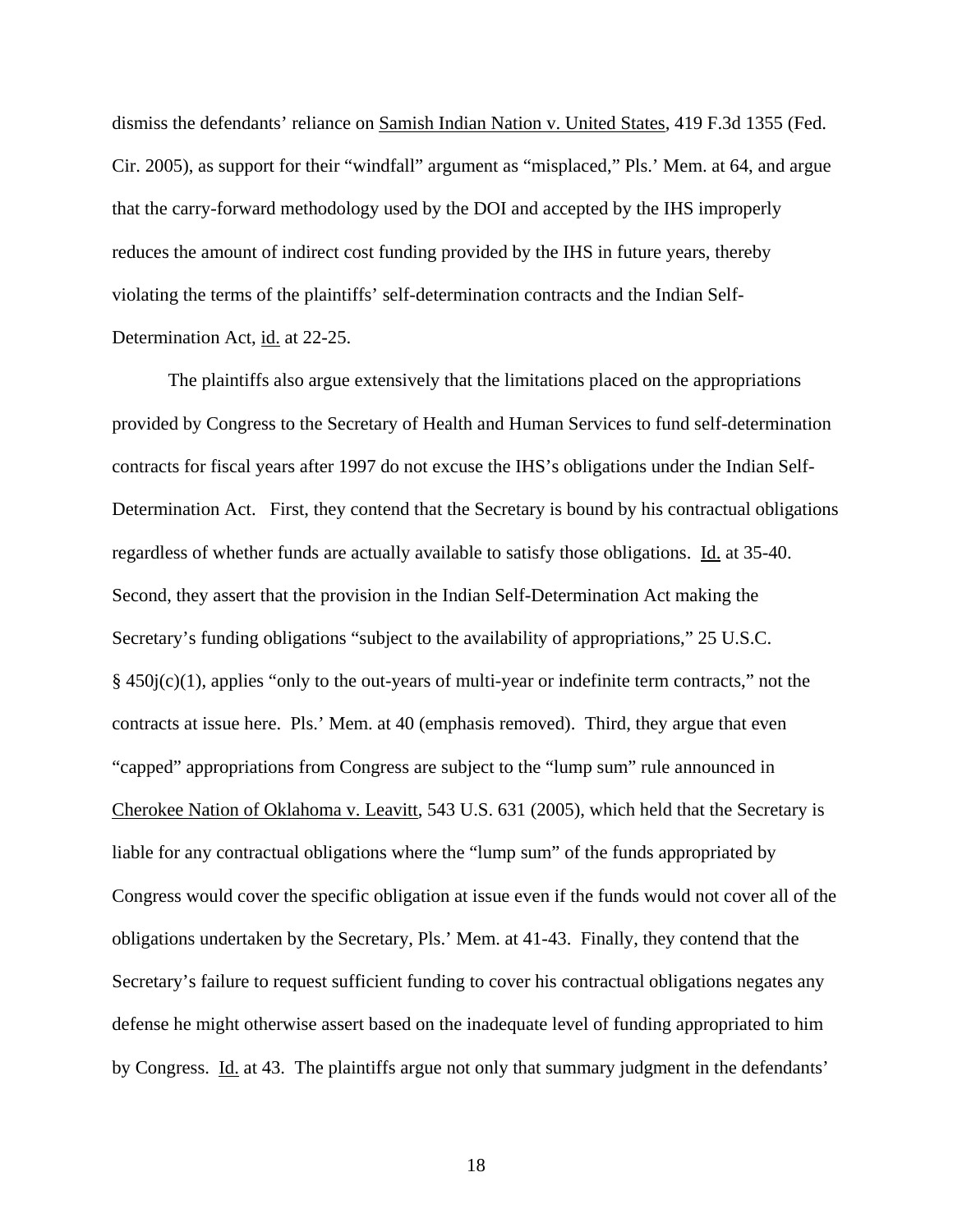favor is inappropriate with respect to those fiscal years where appropriations were "capped" by Congress, but that summary judgment should be entered in their favor for those fiscal years where Congress appropriated money in a "lump sum" to the Secretary, id. at 14.

In their combined reply memorandum in support of their dispositive motion and opposition to the plaintiffs' cross-motion for partial summary judgment, the defendants reiterate their jurisdictional arguments, Defs.' Reply/Cross-Opp'n at 3-8, and seek to dismiss additional arguments raised by the plaintiffs in their opposition and cross-motion in support of their Carry-Forward Claims for failure to exhaust administrative remedies, id. at 3-4. The defendants dispute the preclusive effects of the Tenth Circuit's ruling in RNC, id. at 11-20, and argue that neither their self-determination contracts nor the Indian Self-Determination Act itself requires any funding for indirect costs in addition those amounts negotiated by the parties, id. at 8-11, or the adoption of any particular methodology for the calculation of such funding, id. at 20-26. They renew their waiver, estoppel, and "windfall" arguments, id. at 26-29, and assert that "[w]hile there is a general trust relationship between the Indian people and the United States, ... this relationship is not actionable,"  $\underline{\text{id}}$  at 29. Finally, they contend that by seeking summary judgment only with respect to their claims for fiscal years in which Congress appropriated funds to the Secretary of Health and Human Services in a lump sum, the plaintiffs have essentially conceded that their claims for fiscal years where congressional appropriations were "capped" are "legally baseless." Id. at 30.

The plaintiffs devote much of their cross-reply memorandum to their collateral estoppel argument, Pls.' Cross-Reply at 7-12, as well as to their arguments regarding the need for full funding of indirect costs and the use of a different methodology to determine the amount of those costs under the Indian Self-Determination Act and the parties' contracts, id. at 5-7, 12-14. They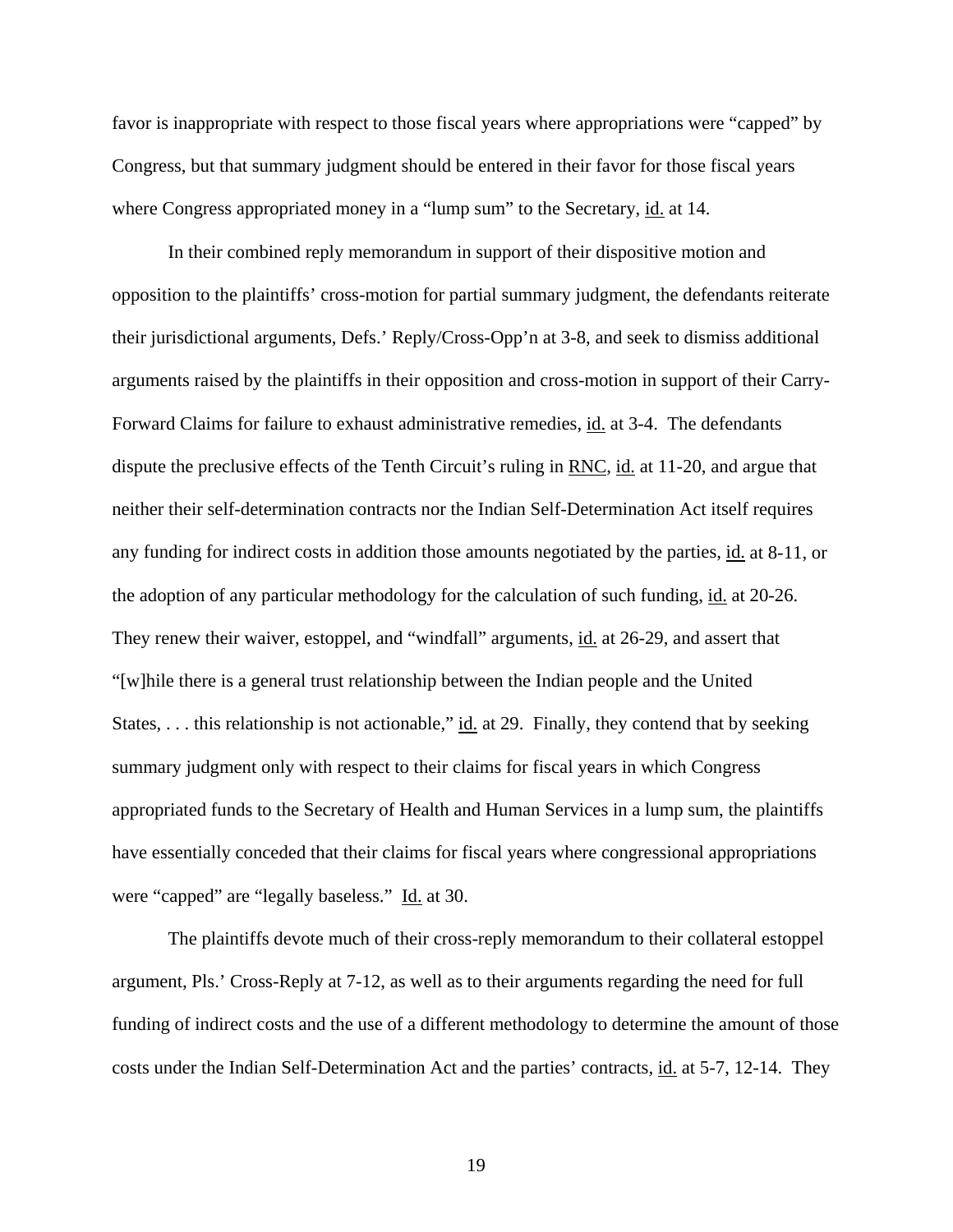revisit their earlier arguments concerning subject-matter jurisdiction, id. at 2-5, and waiver and estoppel, id. at 14, and once again argue that they will not receive any "windfall" should they succeed on their claims, id. at 15. Finally, they describe the defendants' contention that they have conceded the baseless nature of their claims for "lump sum" years as "the silliest argument of all," and opine that "[t]he bureaucratic resistance to Indian self-determination and the panoply of insupportable and overbroad defenses in this litigation demonstrate just how far [the d]efendants have strayed from their trust duties." Id. at 15.

### **II. Standard of Review**

As the Court noted previously, the defendants seek dismissal of some of the plaintiffs' claims under Federal Rule of Civil Procedure 12(b)(1), while both sides seek summary judgment pursuant to Federal Rule of Civil Procedure 56. Further, the Court's analysis below implicates dismissal not only under Rule 12(b)(1), but also under Federal Rule of Civil Procedure 12(b)(6). The Court therefore addresses the applicable standard for each of these three rules.

#### A. Motion to Dismiss under Rule 12(b)(1)

 Broadly speaking, there are two types of Rule 12(b)(1) motions. "A facial challenge attacks the factual allegations of the complaint that are contained on the face of the complaint, while a factual challenge is addressed to the underlying facts contained in the complaint." Al-Owhali v. Ashcroft, 279 F. Supp. 2d 13, 20 (D.D.C. 2003) (internal quotation and citations omitted). Where a defendant makes a facial challenge, "the [district] court must accept as true the allegations in the complaint and consider the factual allegations of the complaint in the light most favorable to the non-moving party," Erby v. United States, 424 F. Supp. 2d 180, 182 (D.D.C. 2006), just as it would on a motion to dismiss under Federal Rule of Civil Procedure 12(b)(6), see Price v. Socialist People's Libyan Arab Jamahiriya, 294 F.3d 82, 93 (D.C. Cir.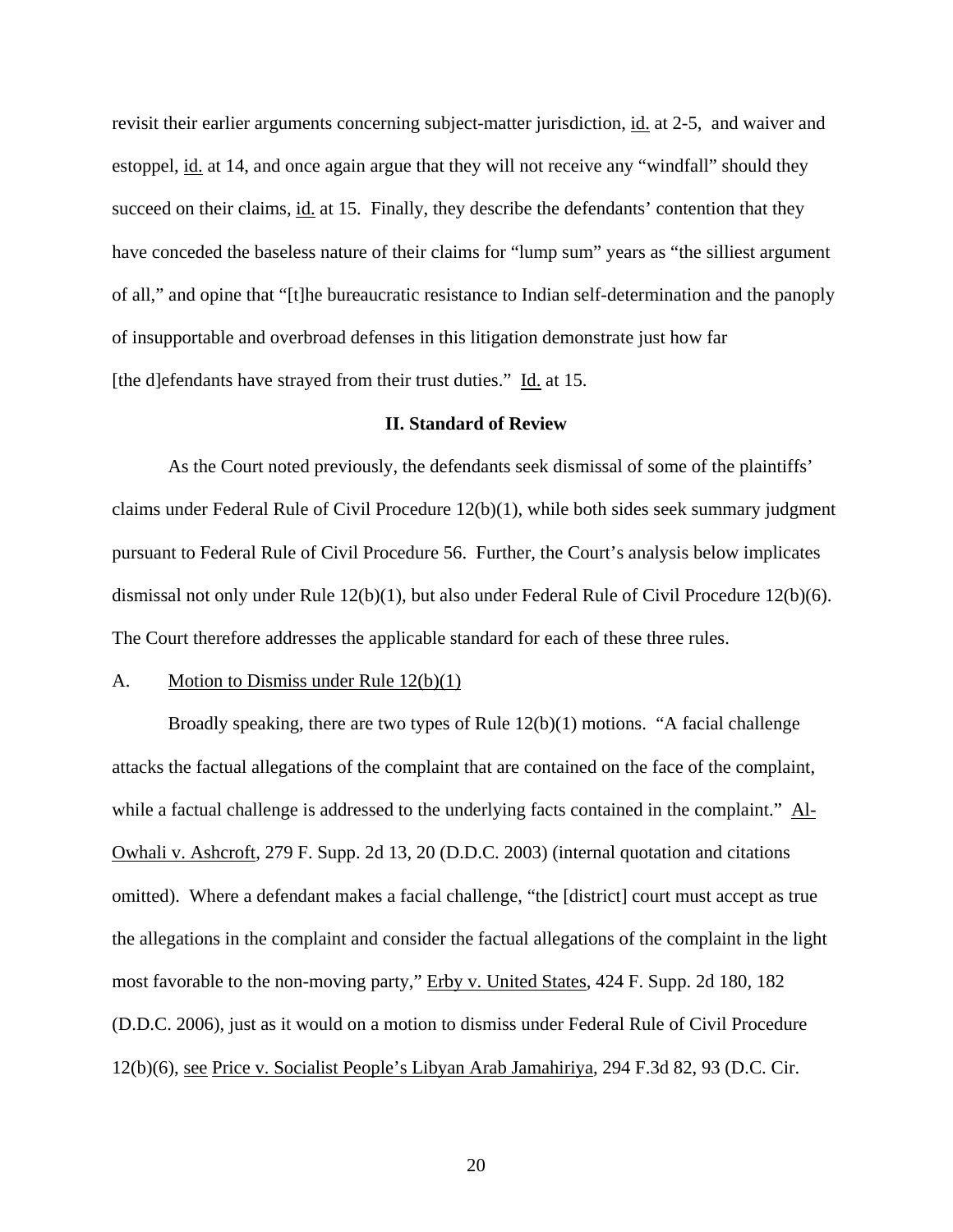2002) (noting that the standard for facial challenge to subject-matter jurisdiction "is similar to that of Rule  $12(b)(6)$ "). On the other hand, where a factual challenge is made, a district court "may consider materials outside the pleadings" to determine whether it has subject-matter jurisdiction over the challenged case or claims, Jerome Stevens Pharm., Inc. v. FDA, 402 F.3d 1249, 1253 (D.C. Cir. 2005), and "the plaintiff bears the burden of establishing the factual predicates of jurisdiction by a preponderance of the evidence," Erby, 424 F. Supp. 2d at 182.

## B. Motion to Dismiss under Rule 12(b)(6)

 As with facial challenges to subject-matter jurisdiction under Rule 12(b)(1), the Court "must treat the complaint's factual allegations as true and must grant [the] plaintiff the benefit of all reasonable inferences from the facts alleged" in considering motions to dismiss under Rule 12(b)(6). Trudeau v. FTC, 456 F.3d 178, 193 (D.C. Cir. 2006) (internal quotations omitted). Unlike motions to dismiss under Rule 12(b)(1), factual challenges are not permitted under Rule 12(b)(6), and the Court may only consider the facts alleged in the complaint, any documents attached as exhibits thereto, and matters subject to judicial notice in weighing the merits of the motion. EEOC v. St. Francis Xavier Parochial Sch., 117 F.3d 621, 624-25 (D.C. Cir. 1997). The Court's focus is therefore restricted to the facts as alleged by the plaintiff, which must be sufficiently detailed "to raise a right to relief above the speculative level." Bell Atl. Corp. v. Twombly, \_\_\_ U.S. \_\_\_, 127 S. Ct. 1955, 1965 (2007).

## C. Motion for Summary Judgment under Rule 56

 Under Rule 56, summary judgment is appropriate if "the pleadings, depositions, answers to interrogatories, and admissions on file, together with the affidavits, if any, show that there is no genuine issue as to any material fact and that the moving party is entitled to a judgment as a matter of law." When ruling on a Rule 56 motion, the Court must view the evidence in the light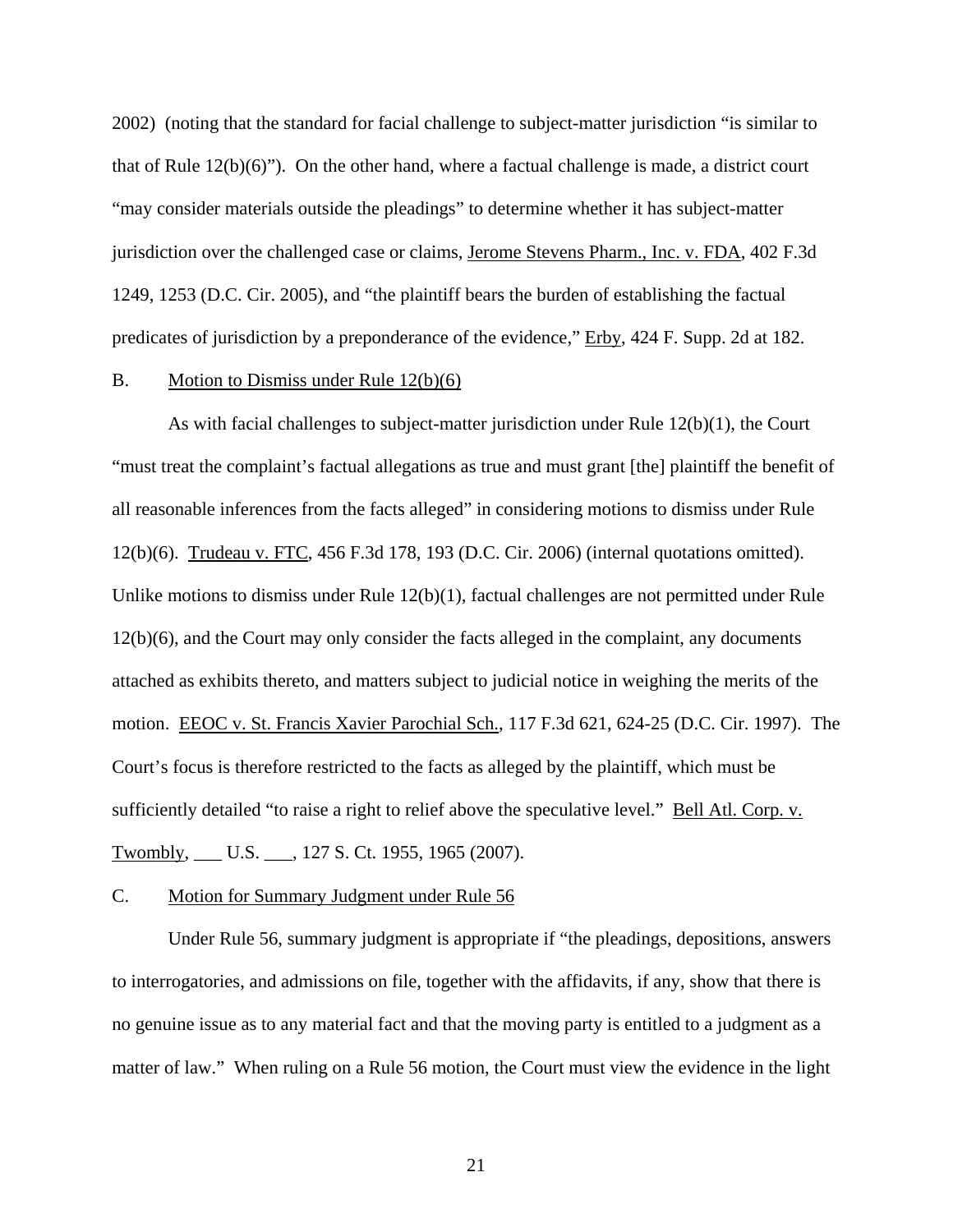most favorable to the non-moving party. Holcomb v. Powell, 433 F.3d 889, 895 (D.C. Cir. 2006) (citing Reeves v. Sanderson Plumbing Prods., 530 U.S. 133, 150 (2000)). The Court must also draw "all justifiable inferences" in the non-moving party's favor and accept the non-moving party's evidence as true. Anderson v. Liberty Lobby, 477 U.S. 242, 255 (1986). The nonmoving party, however, cannot rely on "mere allegations or denials," Burke v. Gould, 286 F.3d 513, 517 (D.C. Cir. 2002) (quoting Anderson, 477 U.S. at 248) (internal quotation and citation omitted), for "conclusory allegations unsupported by factual data will not create a triable issue of fact." Pub. Citizen Health Research Group v. FDA, 185 F.3d 898, 908 (D.C. Cir. 1999) (internal quotation and citation omitted). If the Court concludes that "the non-moving party has failed to make a sufficient showing on an essential element of [its] case with respect to which [it] has the burden of proof," then the moving party is entitled to summary judgment. Celotex Corp. v. Catrett, 477 U.S. 317, 323 (1986).

## **III. Legal Analysis**

 Based upon the positions taken by the parties in their respective memoranda of law, the issues before the Court are roughly segregable into two categories: issues implicating the Court's subject-matter jurisdiction to consider certain claims raised by the plaintiffs, and issues concerning the legal obligations imposed upon the defendants by their self-determination contracts with the plaintiffs and by the Indian Self-Determination Act. Because "[j]urisdiction must be established before a federal court may proceed to any other question," Galvan v. Fed. Prison Indus., Inc., 199 F.3d 461, 463 (D.C. Cir. 1999), the Court will begin its analysis with the question of subject-matter jurisdiction before proceeding to the merits of the parties' claims concerning the Indian Self-Determination Act and the terms of their self-determination contracts.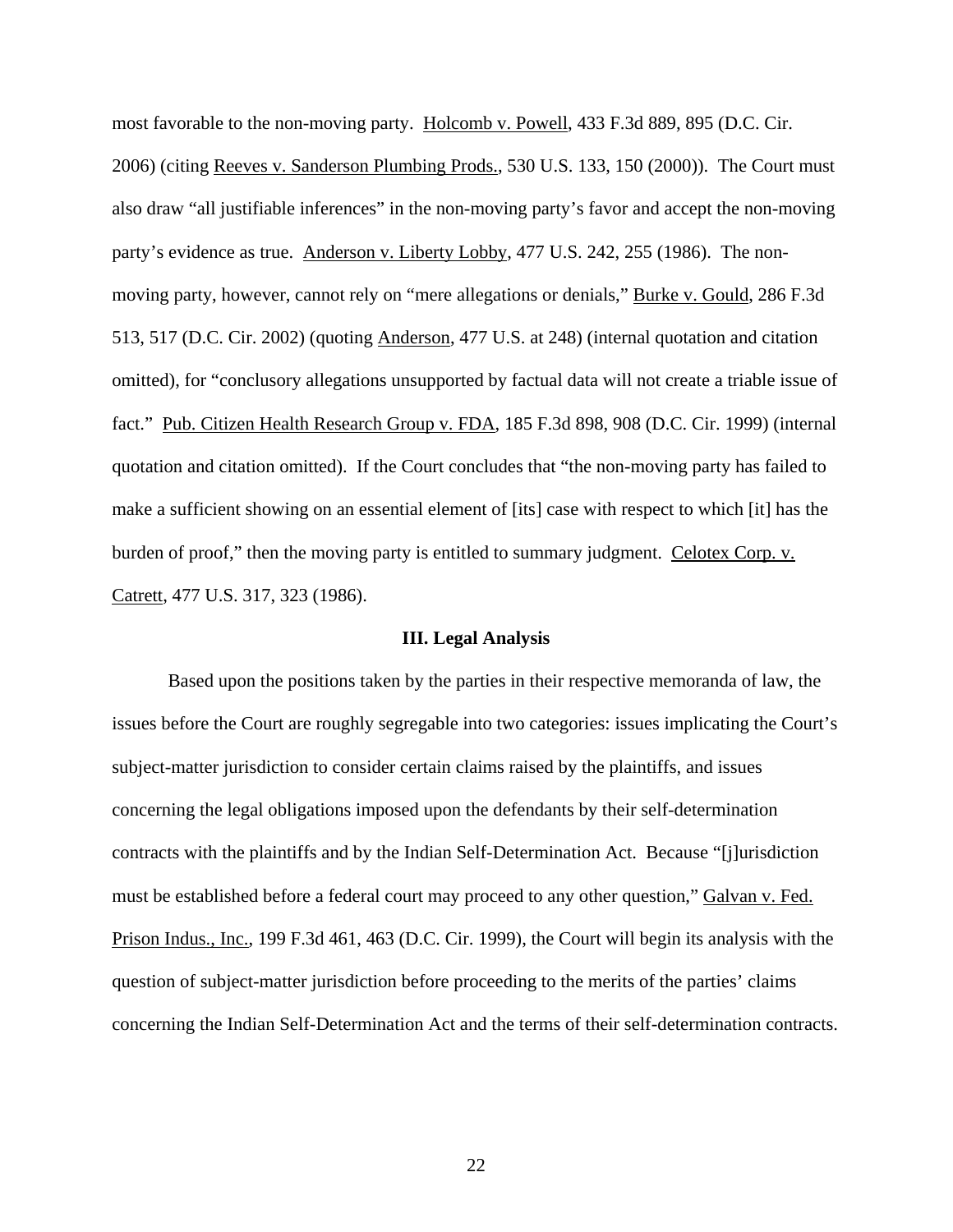### A. Subject-Matter Jurisdiction

 Just as there are generally two categories of issues before Court overall, so too can the issues before the Court concerning subject-matter jurisdiction be divided into two groups: those issues concerning the Court's subject-matter jurisdiction over Secretary Kempthorne, and those issues relating to the presentment of the plaintiffs' claims to the IHS in accordance with the requirements of the CDA. The Court considers each category of issues in turn.

#### 1. The Claims Against Secretary Kempthorne

 The defendants make two arguments with respect to Secretary Kempthorne: (1) that the plaintiffs' claims are moot because they cannot "yield any monetary relief," Defs.' Mem. at 20, and (2) that the plaintiffs' claims against Secretary Kempthorne must be dismissed because "they failed to exhaust their administrative remedies," id. at 21. The former argument is properly designated as one implicating the Court's subject-matter jurisdiction. See Southern Co. Servs., Inc. v. FERC, 416 F.3d 39, 43 (D.C. Cir. 2005) (describing "the question of mootness" as "a threshold jurisdictional issue" (internal quotation and citation omitted)). The latter argument is not. See Lindsey v. United States, 448 F. Supp. 2d 37, 50-54 (D.D.C. 2006) (Walton, J.) ("Only where a statute contains sweeping and direct statutory language indicating that there is no federal jurisdiction prior to exhaustion may courts conclude that a particular exhaustion requirement is jurisdictional." (internal quotation and citation omitted)). The Court considers both of these issues below.

## a. Justiciability

"No principle is more fundamental to the judiciary's proper role in our system of government than the constitutional limitation of federal-court jurisdiction to actual cases or controversies." Raines v. Byrd, 521 U.S. 811, 818 (1997) (internal quotation and citation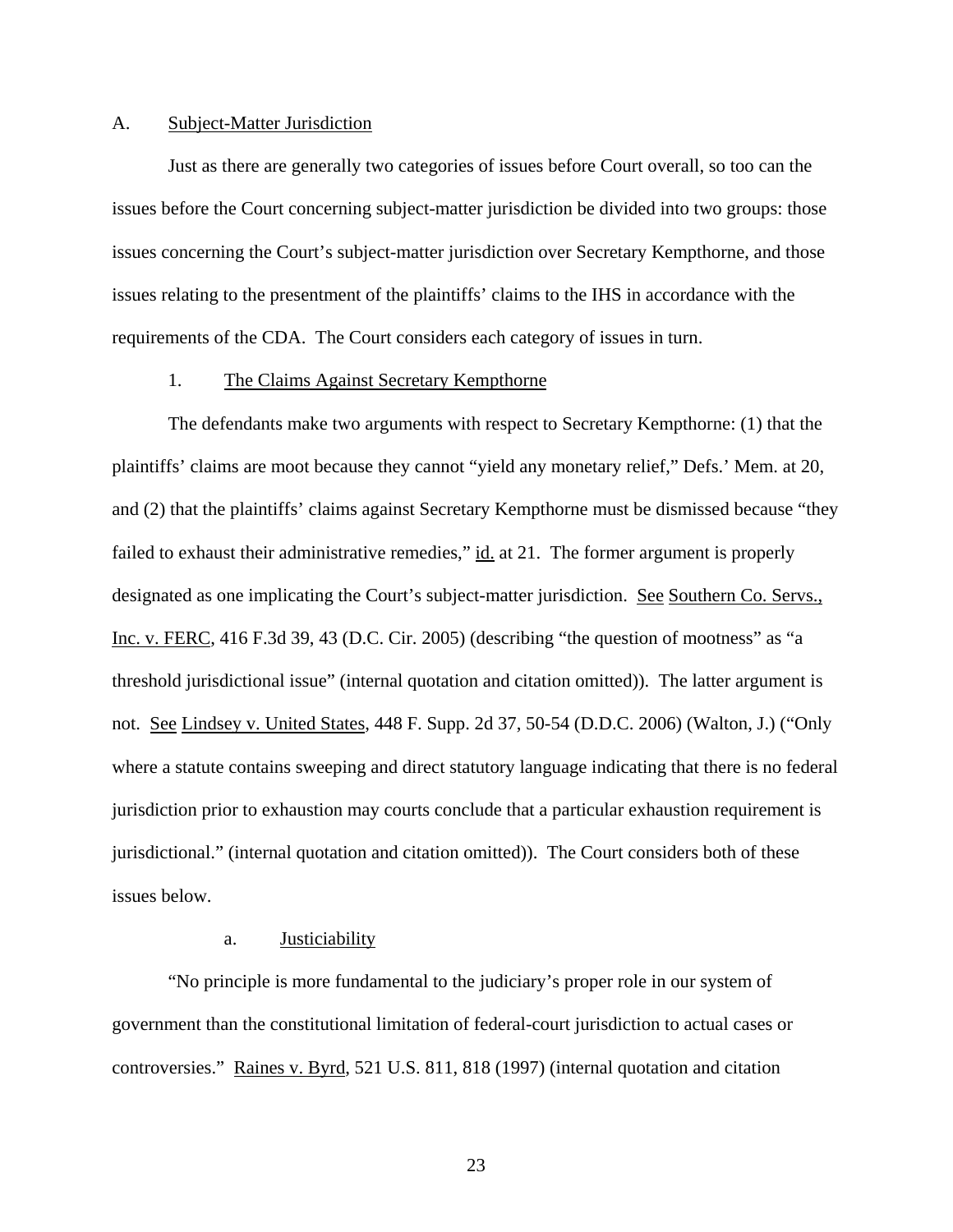omitted). "That restriction requires that the party invoking federal jurisdiction have standing the personal interest that must exist at the commencement of the litigation." Davis v. FEC, \_\_\_ U.S. \_\_\_, \_\_\_, 128 S. Ct. 2759, 2768 (2008) (internal quotation and citation omitted). "The requisite elements of Article III standing are well established: [a] plaintiff must allege personal injury fairly traceable to the defendant's allegedly unlawful conduct and likely to be redressed by the requested relief." Hein v. Freedom from Religion Found., Inc., \_\_\_ U.S. \_\_\_, \_\_\_, 127 S. Ct. 2553, 2562 (2007) (internal quotation and citation omitted).

Closely related to the concept of standing is that of mootness, which "denies federal courts the power to decide questions that cannot affect the rights of litigants in the case before them," Lewis v. Cont'l Bank Corp., 494 U.S. 472, 477 (1990) (internal quotation and citation omitted), by "forbid[ding] federal courts from rendering advisory opinions," Hall v. CIA, 437 F.3d 94, 99 (D.C. Cir. 2006) (internal quotation and citation omitted), where it would be "impossible for the court to grant any effectual relief whatever," Church of Scientology of Cal. v. United States, 506 U.S. 9, 12 (1992) (internal quotation and citation omitted). "A case is moot if the judgment, regardless of which way it goes, will neither presently affect the parties' rights nor have a more-than-speculative chance of affecting them in the future," Noble v. Sombrotto, 525 F.3d 1230, 1241 (D.C. Cir. 2008) (internal quotation and citation omitted); i.e., "when the issues presented are no longer live or the parties lack a legally cognizable interest in the outcome," County of Los Angeles v. Davis, 440 U.S. 625, 631 (1979). The mootness doctrine is distinct from that of standing only in that "the standing inquiry remains focused on whether the party invoking jurisdiction had the requisite stake in the outcome when the suit was filed," Davis, \_\_\_ U.S. at \_\_\_, 128 S. Ct. at 2769, whereas "[a] court determines whether a case is moot at the time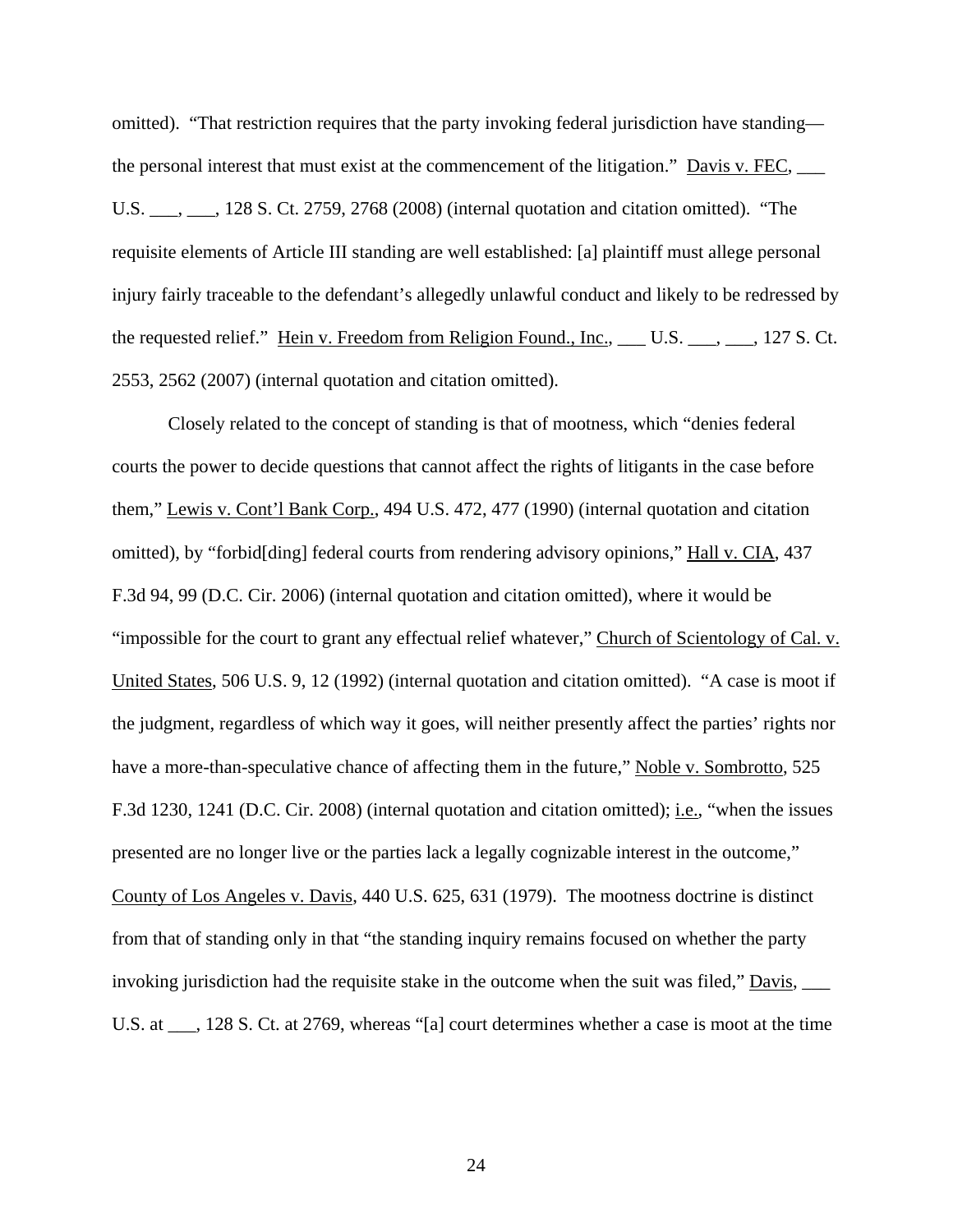of review and not at the time of filing," Mogu v. Chertoff, 550 F. Supp. 2d 107, 110 n.5 (D.D.C. 2008).

The defendants argue that the DOI's "sole function" insofar as this lawsuit is concerned "was to negotiate and approve indirect cost rates," and that consequently "the most that the Court could order pursuant to such a claim [would be] that [the] DOI recalculate [the p]laintiff's outof-date rates," which would have "no practical effect." Defs.' Mem. at 20. This argument suggests that the plaintiffs' claims could not give rise to any relief as of the date of plaintiffs' initial complaint, not due to some event that occurred subsequent to that filing. In other words, the defendants have mislabeled their argument as one in favor of a finding of mootness when the argument actually concerns the plaintiffs' lack of standing due to the absence of redressability for their claims against Secretary Kempthorne in the first instance.

Because "[t]he [Article] III judicial power exists only to redress or otherwise to protect against injury to the complaining party," Warth v. Seldin, 422 U.S. 490, 499 (1975), "[a] lawsuit does not fall within" a court's "grant of judicial authority unless, among other things, [the] court<sup>[]</sup> ha<sup>[s]</sup> the power to redress the injury that the defendant allegedly caused the plaintiff." Utah v. Evans, 536 U.S. 452, 459 (2002) (internal quotation and citation omitted). Redressability is "theoretically distinct" from the separate standing requirement of causation: the former "tests the relationship between the injury and the requested relief," whereas the latter "looks at the relationship between the alleged unlawful conduct and the injury." Mideast Sys. and China Civil Constr. Saipan Joint Venture, Inc. v. Hodel, 792 F.2d 1172, 1176 (D.C. Cir. 1986). Specifically, the alleged injury must be of the type that is "traditionally thought to be capable of resolution through the judicial process" to be redressable. Flast v. Cohen, 392 U.S. 83, 97 (1968). Thus, to establish redressability, a plaintiff must demonstrate that there is "a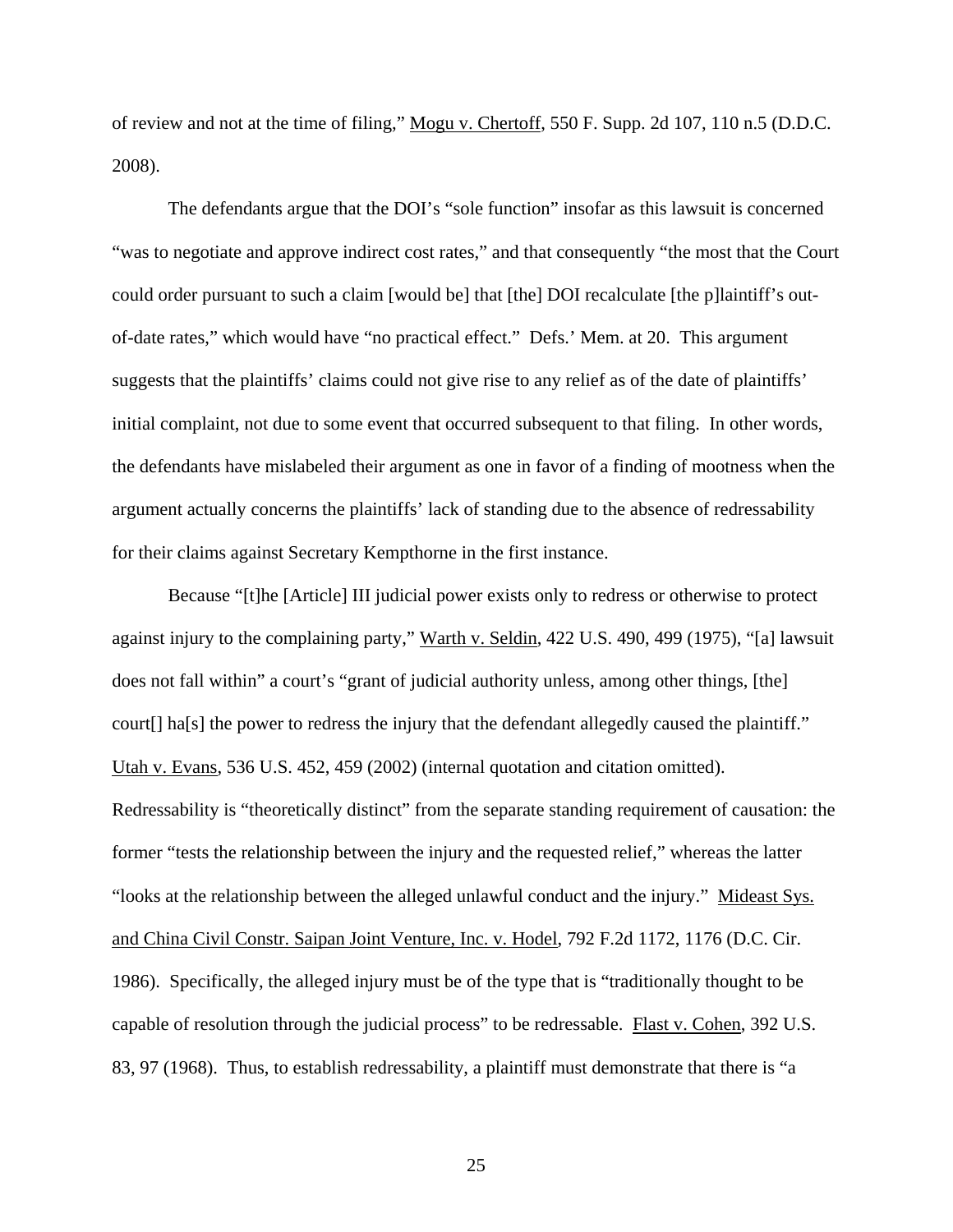substantial likelihood that the requested relief will remedy the alleged injury in fact." Vt. Agency of Natural Res. v. United States ex rel. Stevens, 529 U.S. 765, 771 (2000) (internal quotation and citation omitted).

The Court agrees with the defendants that it would be pointless to review the merits of the DOI's work with respect to the self-determination contracts already executed between the parties. Even if the Court were to compel Secretary Kempthorne to recalculate the plaintiffs' indirect cost rates using the methodology preferred by the plaintiffs, this recalculation would not benefit the plaintiffs in the slightest unless the Court also granted relief against Secretary Leavitt because Secretary Kempthorne is not obliged to fund the plaintiffs' indirect cost requirements under the Indian Self-Determination Act or the terms of the plaintiffs' self-determination contracts. See 25 U.S.C. § 450j-1(a) (delineating "[t]he [minimum] amount of funds [that must be] provided <u>under the terms of self-determination contracts</u>" (emphasis added)); <u>id.</u> § 450b(j) (defining a self-determination contract as a "contract . . . entered into . . . between a tribal organization and the appropriate Secretary for the planning, conduct[,] and administration of programs or services which are otherwise provided to Indian tribes and their members pursuant to Federal law" (emphasis added)); see also Defs.' Ex. 7 (Self-Determination Contract between Tunica and the IHS effective January 1, 1996) at 5 (specifying that the contract in question "is entered into by the Secretary of the Department of Health and Human Services . . . and . . . the Tunica-Biloxi Tribe"); Defs.' Ex. 8 (Self-Determination Contract between Tunica and the IHS effective April 1, 2000) at 5 (same); Defs.' Ex. 9 (Self-Determination Contract between Ramah Navajo and the IHS effective September 21, 1988) at 30 (modifying the contract by, inter alia, clarifying that the contract "is entered into by the Secretary of Health and Human Services . . . and . . . the Ramah Navajo School Board, Inc."); Defs.' Ex. 10 (Self-Determination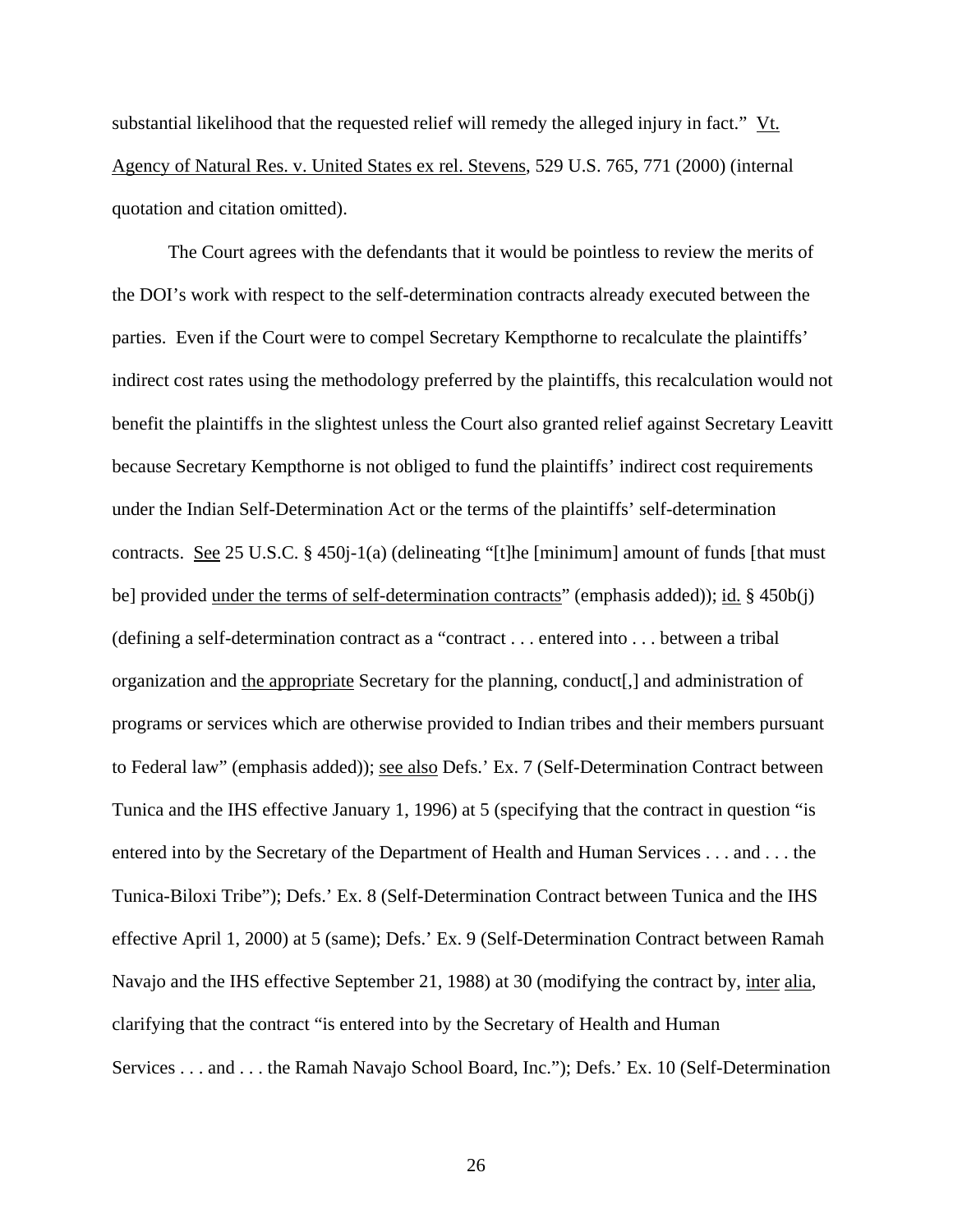Contract between Ramah Navajo and the IHS effective January 1, 1997) at 7 (specifying that the contract in question "is entered into by the Secretary of Health and Human

Services . . . and . . . the Ramah Navajo School Board, Inc."); Defs.' Ex. 11 (Self-Determination Contract between Ramah Navajo and the IHS effective January 1, 2000) at 7 (same); Defs.' Ex. 12 (Self-Determination Contract between Ramah Navajo and the IHS effective January 1, 2003) at 6 (same); see also Defs.' Ex. 3 (Declaration of Deborah A. Moberly dated April 11, 2008) (the "Moberly Decl.") ¶ 4 (stating under oath that the "Indirect Cost Services" division of the National Business Center "does not make or fund [self-determination] contracts"); Pls.' Ex. 11 (September 13, 2006 Deposition of Deborah Moberly) at 39:15-17 ("[W]e are only involved in negotiating the rate. We don't get involved in the funding  $\dots$ "); <u>id.</u> at 65:24-66:1 ("[W]e negotiate the rates with the entities and it's then between them and their funding agencies on the recoveries."). Conversely, if the Court were to order Secretary Leavitt to pay the difference between the indirect costs actually funded by the IHS and the indirect cost figures arising from the plaintiffs' indirect cost rate methodology, there would be no need for the Court to order Secretary Kempthorne to do anything because the plaintiffs would be fully recompensed even by their own definition. In short, the plaintiffs can obtain the monetary relief they seek only from Secretary Leavitt, the satisfaction of which would make any proceedings against Secretary Kempthorne for those same damages unnecessary.

However, "[s]tanding is not dispensed in gross,"  $\overline{Davis}$ , \_\_\_ U.S. at \_\_\_, 128 S. Ct. at 2769 (internal quotation and citation omitted), and the relief requested by the plaintiffs in their second amended complaint transcends monetary damages for breach of contract. They also ask "[t]hat the Court adjudge the methods employed by the [d]efendants for computing and paying each [plaintiff's] entitlement to [i]ndirect [c]ontract [s]upport [c]osts to be in violation of the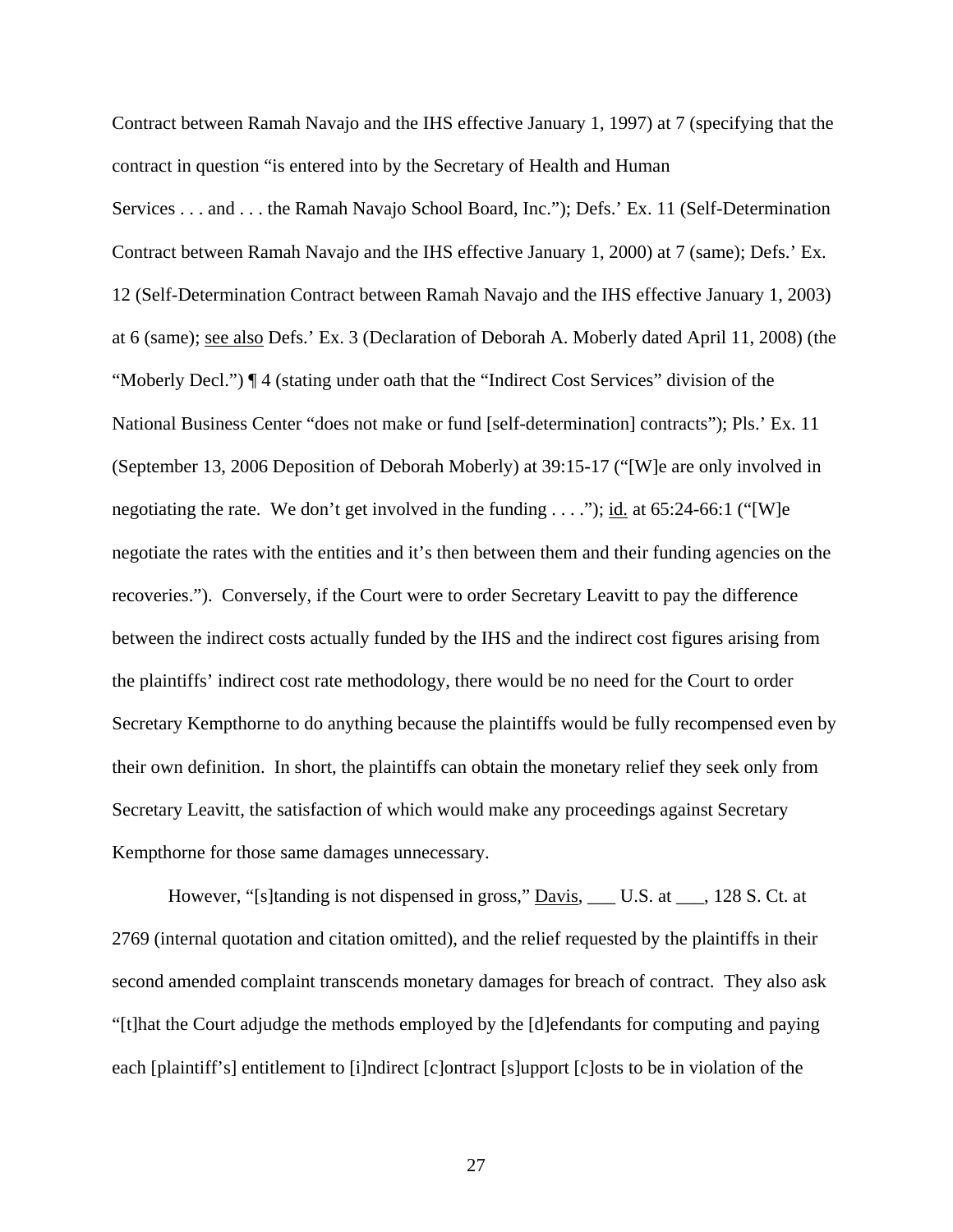governing statutes and in breach of contract and issue an injunction accordingly." Complaint at 15 (emphasis added). In other words, the plaintiffs seek not only to be made whole for the harm they have already allegedly suffered, but also to "to reform the conduct of [the d]efendants in the future." Pls.' Cross-Reply at 4.

In this respect, there is a "substantial likelihood" that injunctive relief against Secretary Kempthorne would "remedy" the prospective harm identified by the plaintiffs. Stevens, 529 U.S. at 771 (internal quotation and citation omitted). The IHS has made it abundantly clear that it "usually" relies on the DOI to set the indirect cost rates that are used to calculate funding for indirect costs in self-determination contracts, Pls.' Ex. 18 (IHS Policy Statements on Contract Support Costs) (the "IHS Policy Statements") at 18, including those applied to the plaintiffs in the past, Defs.' Facts ¶¶ 10, 16, 22, 28, 34, 40, 46, 56, 62, 68, 74, 80, 86, 92, 98, 104; see also, e.g., IHS Policy Statements at 3 (defining indirect costs as "[c]osts . . . which[, inter alia], are not funded by other direct costs<sup>[]</sup> and are incorporated in the Indian tribe's or tribal organization's indirect reimbursement procedure as negotiated annually with the cognizant [f]ederal agency"); id. at 13 ("The amount of [indirect costs] expected to be incurred by awardees utilizing rates negotiated with the cognizant [f]ederal agency[] will be determined by applying the negotiated rate(s) to the appropriate direct cost base amount . . . ."); id. at 19 (same); id. at 24 (same); id. at 31 (same); Pls.' Ex. 21 (IHS Justifications of Estimates for Appropriations Committees) at 3 ("Negotiation of indirect cost[] need[s] for tribal contractors is performed between the contractor and the Inspector General of the cognizant agency."); id. at 6 (same); id. at 10 (same). As Douglas Black, "the director of the office that deals with contract support cost policy" at the IHS, Pls.' Ex. 24 (August 24, 2006 Deposition of Douglas Black) (the "Black Dep.") at 7:22-8:2, testified at his deposition in this case, indirect costs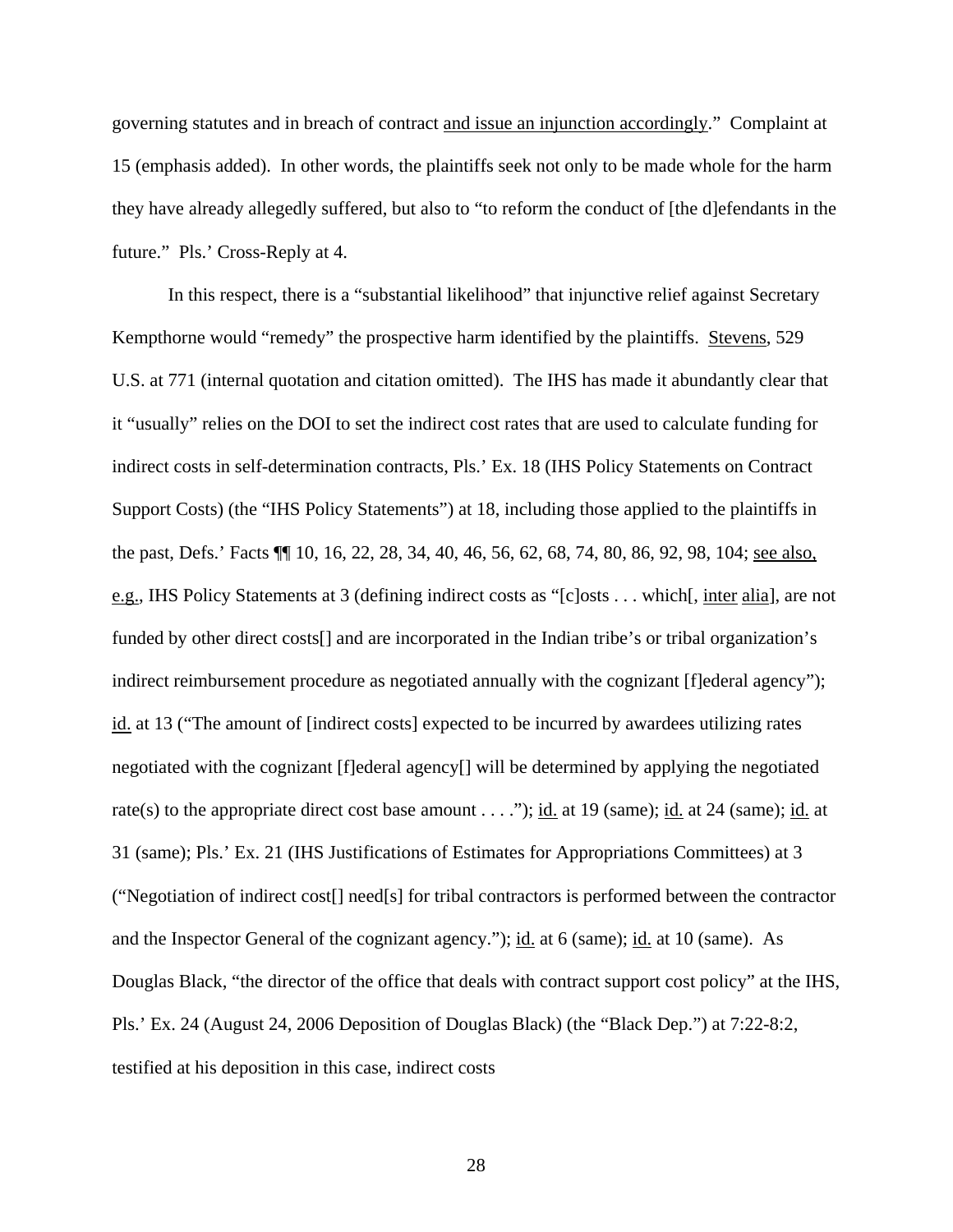[A]re generally paid on rates that are negotiated between tribes and tribal organizations with either the National Business Center or[,] in some few cases[,] the—our cost allocation office and the Department of Health and Human Services. And in even fewer cases—and this would be a minimal number[,] I would believe we, on occasion, will sit down with a tribe and negotiate indirecttype or like costs.

# Id. at 8:16-9:3.

Given this practice by the IHS, it stands to reason that any prospective injunctive relief entered against Secretary Kempthorne would affect the funding of future self-determination contracts entered into by the plaintiffs because the IHS would rely upon the modified calculations performed by the DOI to fund the indirect cost component of those agreements. The Court could therefore "redress the injury that [Secretary Kempthorne would] allegedly cause[] the plaintiff[s]" in the future by ordering prospective injunctive relief, Evans, 536 U.S. at 459 (internal quotation and citation omitted), providing the plaintiffs with standing to seek such relief against him.

#### b. Exhaustion of administrative remedies

OMB Circular A-87 specifies that "[i]f a dispute arises in a negotiation of an indirect cost rate . . . between the cognizant agency and the governmental unit [or, in this case, the tribe or tribal authority], the dispute shall be resolved in accordance with the appeals procedures of the cognizant agency." 2 C.F.R. § 225 app. E(F)(4). Appeals from decisions by the DOI are governed by a comprehensive set of regulations, which are memorialized at Part 4 of Title 43 to the Code of Federal Regulations. See 43 C.F.R. §§ 4.1-4.1610 (2007) (setting forth the rules and regulations governing appeals from DOI actions). By all accounts, the plaintiffs did not pursue the remedies set forth in those regulations before filing suit against Secretary Kempthorne in this Court. See Defs.' Mem. at 21 ("In each year that [the p]laintiffs negotiated and executed indirect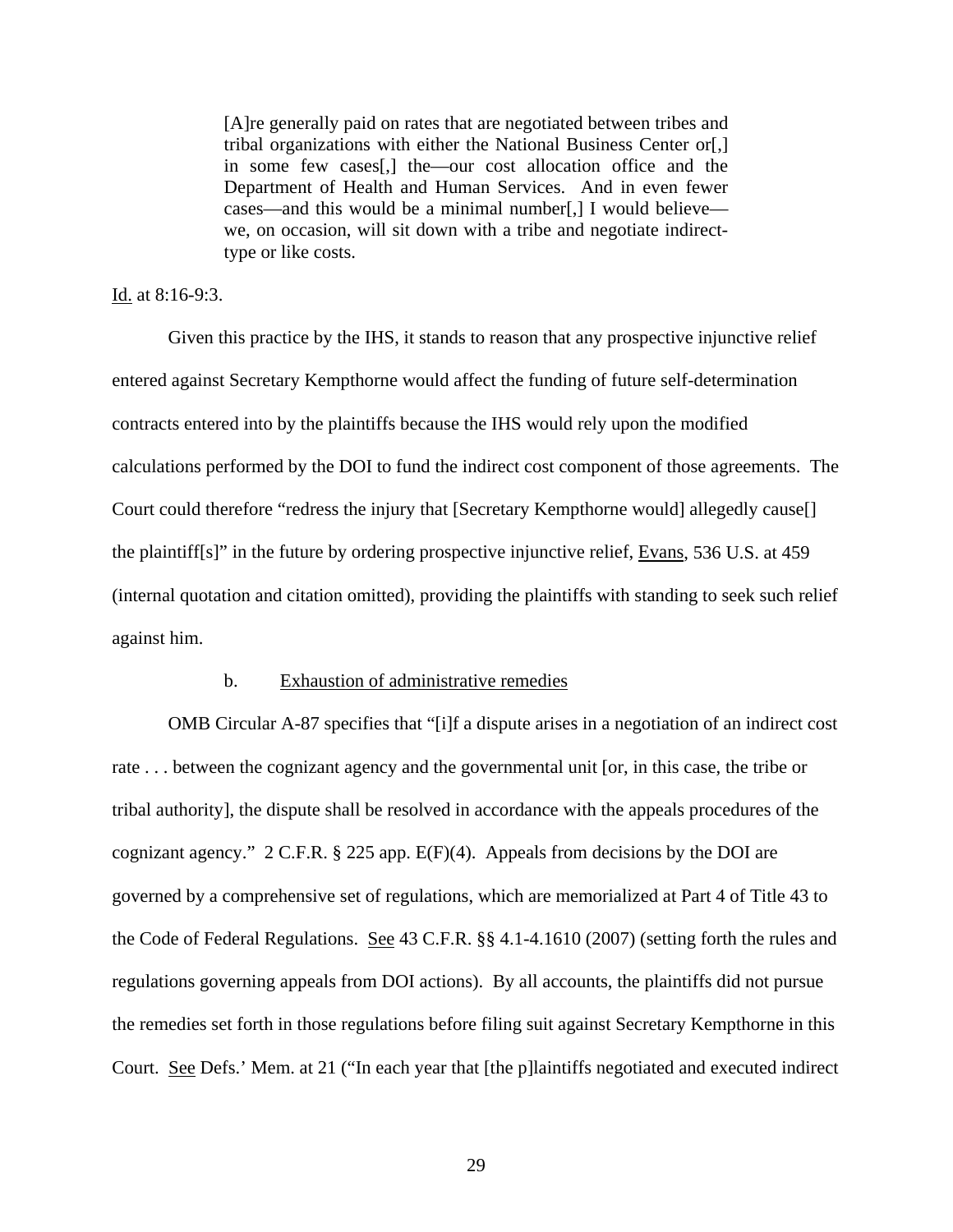cost rate agreements[,] . . . they failed to utilize the administrative procedure[s set forth in Title 43, Part 4.]"); Pls.' Mem. at 33 (arguing solely that the plaintiffs were not required to exhaust their administrative remedies, not that they have actually exhausted them); Defs.' Reply/Cross-Opp'n at 8 ("[The p]laintiffs admit that they did not exhaust [their] claims [against Secretary Kempthorne], . . . but simply state that they need not have done so."). Thus, the issue before the Court is whether the plaintiffs' failure to exhaust their administrative remedies in regards to appealing the actions of the DOI requires dismissal of their claims against Secretary Kempthorne.

## i. Procedural framework

As an initial matter, the defendants incorrectly suggest that a plaintiff's failure to exhaust its administrative remedies necessarily implicates a court's subject-matter jurisdiction. "The word 'exhaustion' now describes two distinct legal concepts." Avocados Plus Inc. v. Veneman, 370 F.3d 1243, 1247 (D.C. Cir. 2004). The first "is a judicially created doctrine requiring parties who seek to challenge agency action to exhaust available administrative remedies before bringing their case to court," whereas "[t]he second form of exhaustion arises when Congress requires resort to the administrative process as a predicate to judicial review." Id. Only the latter concept is jurisdictional in nature. See id. (explaining that so-called "jurisdictional exhaustion" is "rooted . . . in Congress' power to control the jurisdiction of the federal courts"). Moreover, a district court must "presume [that] exhaustion is non-jurisdictional unless Congress states in clear, unequivocal terms that the judiciary is barred from hearing an action until the administrative agency has come to a decision." Id. at 1248 (internal quotation and citation omitted).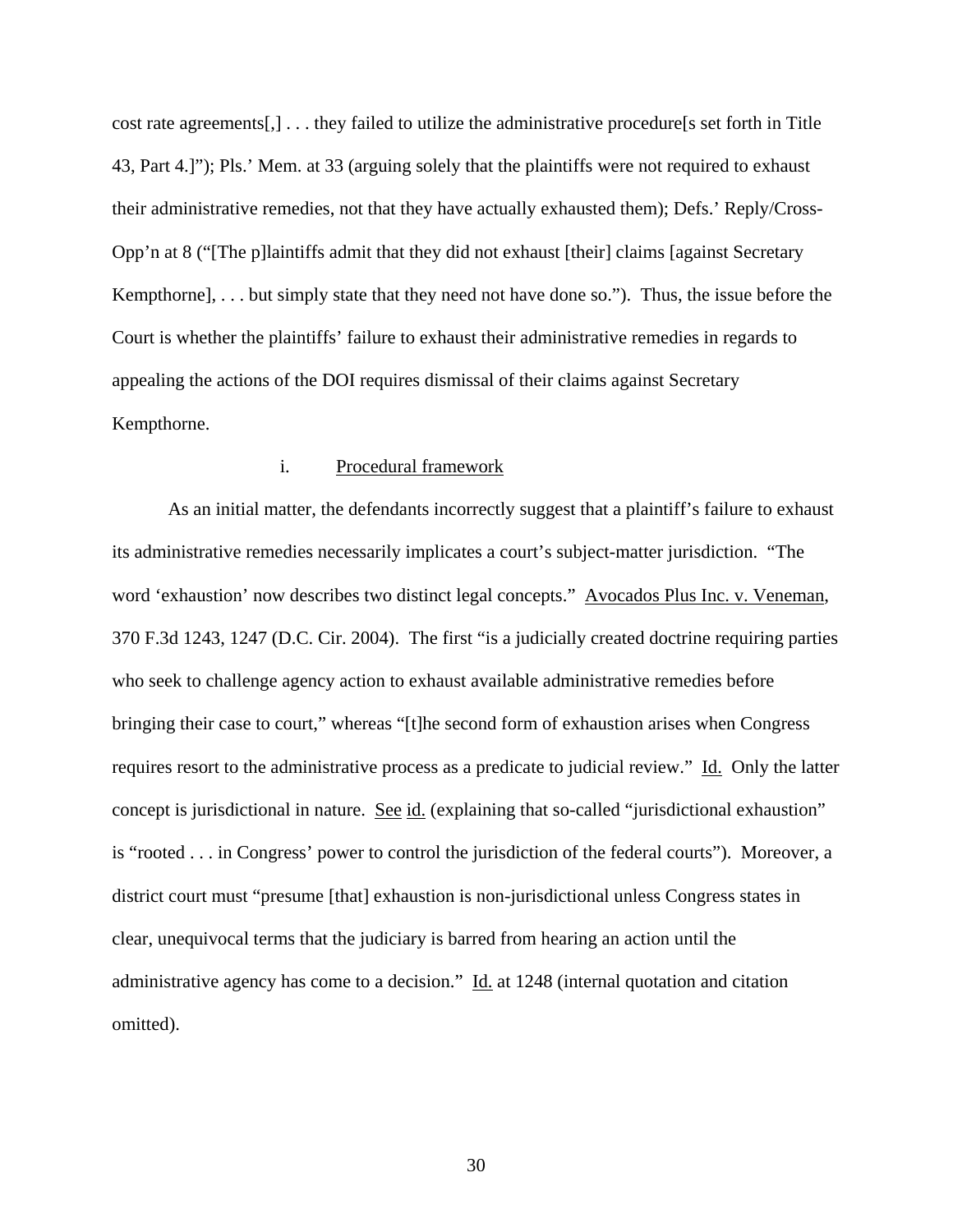Nothing in the Indian Self-Determination Act or, to this Court's knowledge, any other applicable statute explicitly requires that a party to a self-determination contract must exhaust the internal remedies provided by its cognizant agency before invoking this Court's subject-matter jurisdiction. To the contrary, the Indian Self-Determination Act excuses the exhaustion requirement in the context of secretarial declinations, 25 U.S.C. § 450f(b)(3), and requires only that a contracting party adhere to the procedures set forth in the CDA before filing suit in federal court for contractual damages, id. § 450m-1(d). Because there is no "sweeping and direct statutory language indicating that there is no federal jurisdiction prior to exhaustion," the "presum[ption] [that] exhaustion is non-jurisdictional" applies in this case. Avocados Plus, 370 F.3d at 1248 (internal quotation and citation omitted). And because the doctrine of exhaustion applicable to this case is non-jurisdictional in nature, the Court cannot decide whether the doctrine requires dismissal of the plaintiffs' claims against Secretary Kempthorne on a motion to dismiss for lack of subject-matter jurisdiction under Rule 12(b)(1).

"Instead, the only possible procedural mechanism for considering the government's statute of limitations argument at this stage of the proceedings is Rule  $12(b)(6)$ ." Smith v. United States, 518 F. Supp. 2d 139, 149 (D.D.C. 2007) (Walton, J.). "But there are important differences between motions to dismiss made pursuant to these two rules, chief among them the limitation of the scope of the Court's inquiry on a Rule 12(b)(6) motion to the facts alleged in (or documents incorporated by) a plaintiff's complaint." Shane v. United States, Civil Action No. 07-577 (RBW), 2008 WL 101739, at \*6 (D.D.C. Jan. 9, 2008) (Walton, J.) (citing EEOC v. St. Francis Xavier Parochial Sch., 117 F.3d 621, 624-25 (D.C. Cir. 1997)) (further internal quotation and citation omitted). "One consequence of this limitation is that a defendant may raise an affirmative defense (such as exhaustion of administrative remedies) under Rule 12(b)(6) only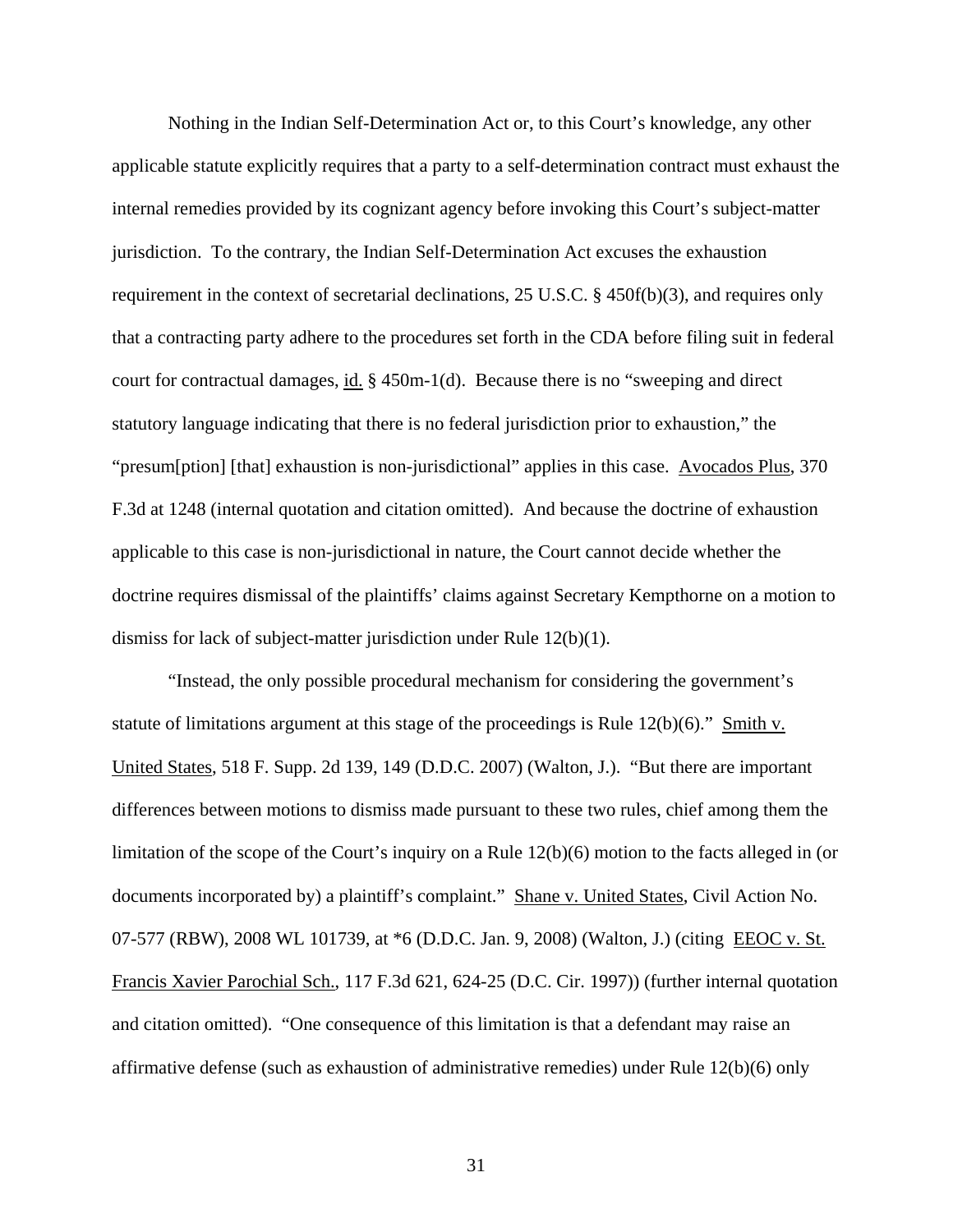'when the facts that give rise to the defense are clear from the face of the complaint.'" Id. (quoting Smith-Haynie v. District of Columbia, 155 F.3d 575, 578 (D.C. Cir. 1998)); see also Jones v. Bock, 549 U.S. 199, \_\_\_, 127 S. Ct. 910, 919 (2007) (noting that "the usual practice under the Federal Rules [of Civil Procedure] is to regard exhaustion as an affirmative defense").

The plaintiffs' second amended complaint is silent with respect to the issue of exhaustion of administrative remedies, foreclosing dismissal under Rule 12(b)(6). See Jones, 549 U.S. at \_\_\_, 127 S. Ct. at 921 (holding that where "failure to exhaust is an affirmative defense," plaintiffs "are not required to specially plead or demonstrate exhaustion in their complaints"). However, the plaintiffs do not dispute that they failed to pursue such remedies. Compare Defs.' Facts  $\parallel$  6 (stating that "Tunica did not challenge its 1995-2001 indirect cost rates through [the] DOI's appeals process") and id.  $\P$  7 (making the same assertion with respect to Ramah Navajo's indirect cost rates for 1995-2003) with Pls.' Resp.  $\P G$  (noting these assertions, but arguing only that exhaustion of those remedies is not required). This admission is supported by the evidentiary record, which is also undisputed. See Moberly Decl.  $\P$  45-46 (noting that "[t]here is no evidence" in the National Business Center's files that either of the plaintiffs utilized the DOI's internal appeals process); Defs.' Ex. 38 (Plaintiffs' Answers to Second Set of Requests for Admission) at 5, 7-9 (admitting that the plaintiffs did not pursue the DOI's administrative appeals procedure to dispute the methodology used by the DOI to calculate an indirect cost rate for calendar years 1995 and 1996).

"[W]hen a district court is not sitting as an appellate court and the district judge looks outside the complaint to factual matters, he or she must convert a motion to dismiss into a motion for summary judgment[.]" Marshall County Health Care Auth. v. Shalala, 988 F.2d 1221, 1226 (D.C. Cir. 1993). And ordinarily, a district court facing such circumstances "must allow all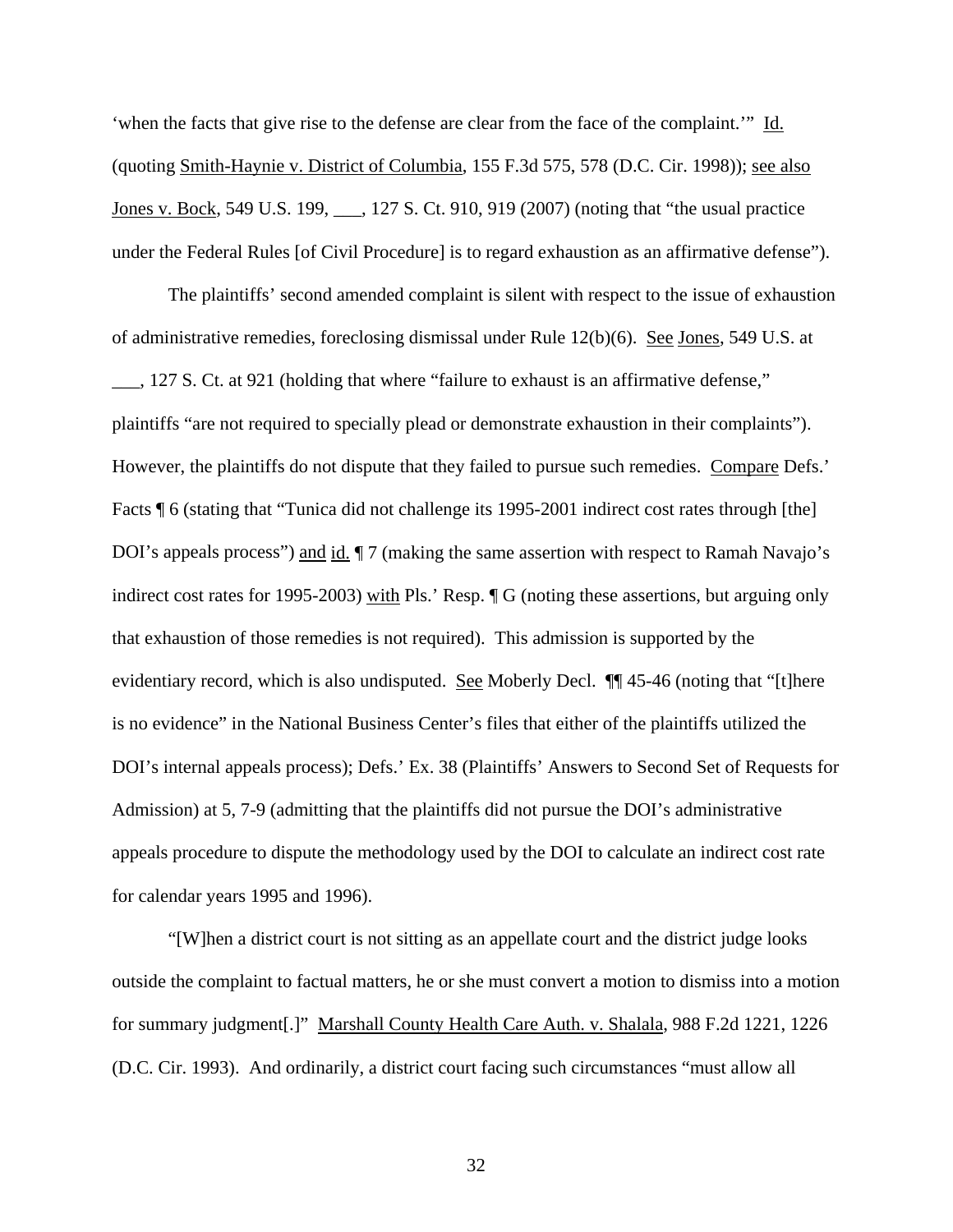parties both a reasonable opportunity to present all material made pertinent to such a motion by Rule 56 and a chance to pursue reasonable discovery." Taylor v. FDIC, 132 F.3d 753, 765 (D.C. Cir. 1997) (internal quotation and citation omitted). "However, such notice need not be given where the court is satisfied that the parties are not taken by surprise or deprived of a reasonable opportunity to contest facts averred outside the pleadings and the issues involved are discrete and dispositive." Smith, 518 F. Supp. 2d at 154 (internal quotation and citation omitted); see also Kennedy v. Empire Blue Cross and Blue Shield, 989 F.2d 588, 592 (2d Cir. 1993) (finding no error in district court's conversion of motion to dismiss under Rule 12(b)(6) to motion for summary judgment without prior notice to parties where both parties submitted evidence in support of their positions).

For example, in Smith the defendant filed a motion to dismiss the plaintiff's suit brought under the Federal Tort Claims Act, 28 U.S.C. §§ 1291, 1346, 1402, 2401-02, 2411-12, 2671-80  $(2000)$  (the "FTCA"), for lack of subject-matter jurisdiction pursuant to Rule 12(b)(1), arguing, inter alia, that the plaintiff's claims were barred by the applicable statute of limitations. Smith, 518 F. Supp. 2d at 142-44. Applying the Supreme Court's rulings in Day v. McDonough, 547 U.S. 198 (2006), and Irwin v. Dep't of Veterans Affairs, 498 U.S. 89 (1990), as well as the Court's prior decision in P & V Enters. v. U.S. Army Corps of Eng'rs, 466 F. Supp. 2d 134 (D.D.C. 2006) (Walton, J.), this Court concluded that the FTCA's statute of limitations was not jurisdictional in nature and that as a consequence the defendant's motion to dismiss could only be raised under Rule 12(b)(6), not Rule 12(b)(1). Smith, 518 F. Supp. 2d at 147-49. The Court further held that because the defendant's argument regarding the timeliness of the plaintiff's claims turned on facts that were not mentioned in the plaintiff's amended complaint, but rather came from "extraneous exhibits attached to the [defendant's] motion," the Court "[could not]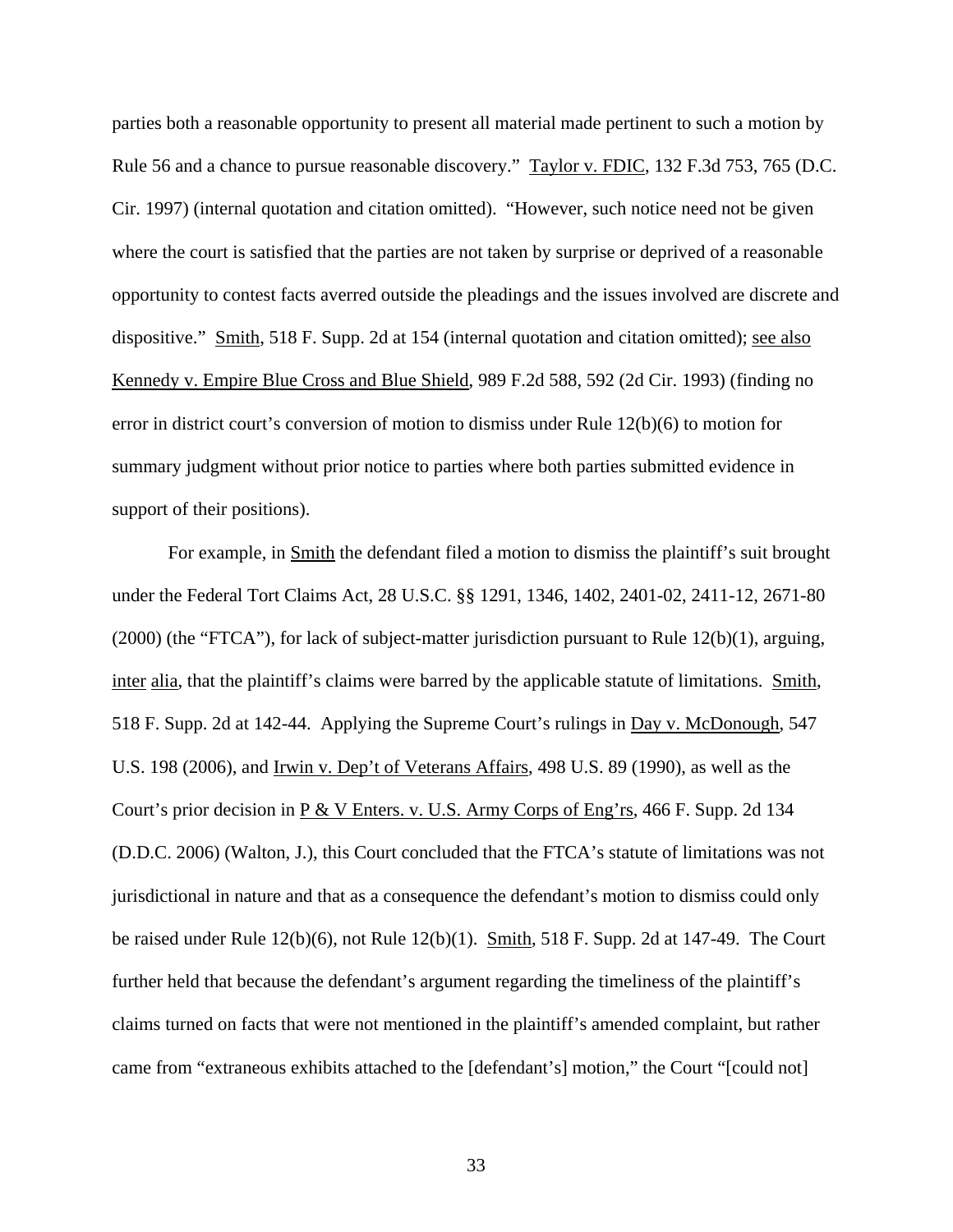consider this evidence without converting the [defendant's] motion into one for summary

judgment." Id. at 154.

Having made these determinations, the Court in Smith nevertheless deemed it appropriate

to decide the statute of limitations issue before it without providing notice or the opportunity for

discovery to the parties.  $\underline{Id}$  at 154-55. The Court explained its rationale as follows:

In this case, the government made what it believed to be a factual challenge to the Court's subject-matter jurisdiction pursuant to Rule 12(b)(1). The plaintiff, also under the mistaken impression that the government's statute of limitations argument was properly before the Court under a Rule 12(b)(1) motion, submitted affidavits and exhibits in response to the government's evidence. Under these circumstances, the plaintiff "cannot claim to be caught in surprise" by the Court's consideration of the exhibits and affidavits submitted by the parties. [Access 4 All v. Trump Int'l Hotel and Tower Condo., 458 F. Supp. 2d 160, 165 (S.D.N.Y. 2006)]. If anything, the Court's consideration of the evidence submitted by the parties under Rule 56(c) requires less evidence from the plaintiff than would have been necessary on a Rule 12(b)(1) motion because the Court can resolve disputed facts in adjudicating the latter type of motion.

Id. at 155 (emphasis in original).

Although the facts in this case differ somewhat from those in Smith, the principle informing that decision applies with equal force in this case. Like the parties in Smith, both the plaintiffs and the defendants have assumed that the defendants' exhaustion argument is properly raised under Rule 12(b)(1), and that that the defendants' challenge to the Court's subject-matter jurisdiction is "factual" in nature; <u>i.e.</u>, not based on allegations in the plaintiffs' second amended complaint. See Al-Owhali, 279 F. Supp. 2d at 20 (distinguishing "factual" challenges to subjectmatter jurisdiction, which are "addressed to the underlying facts contained in the complaint," from "facial" challenges, which "attack[] the factual allegations of the complaint that are contained on the face of the complaint" (internal quotations and citations omitted)).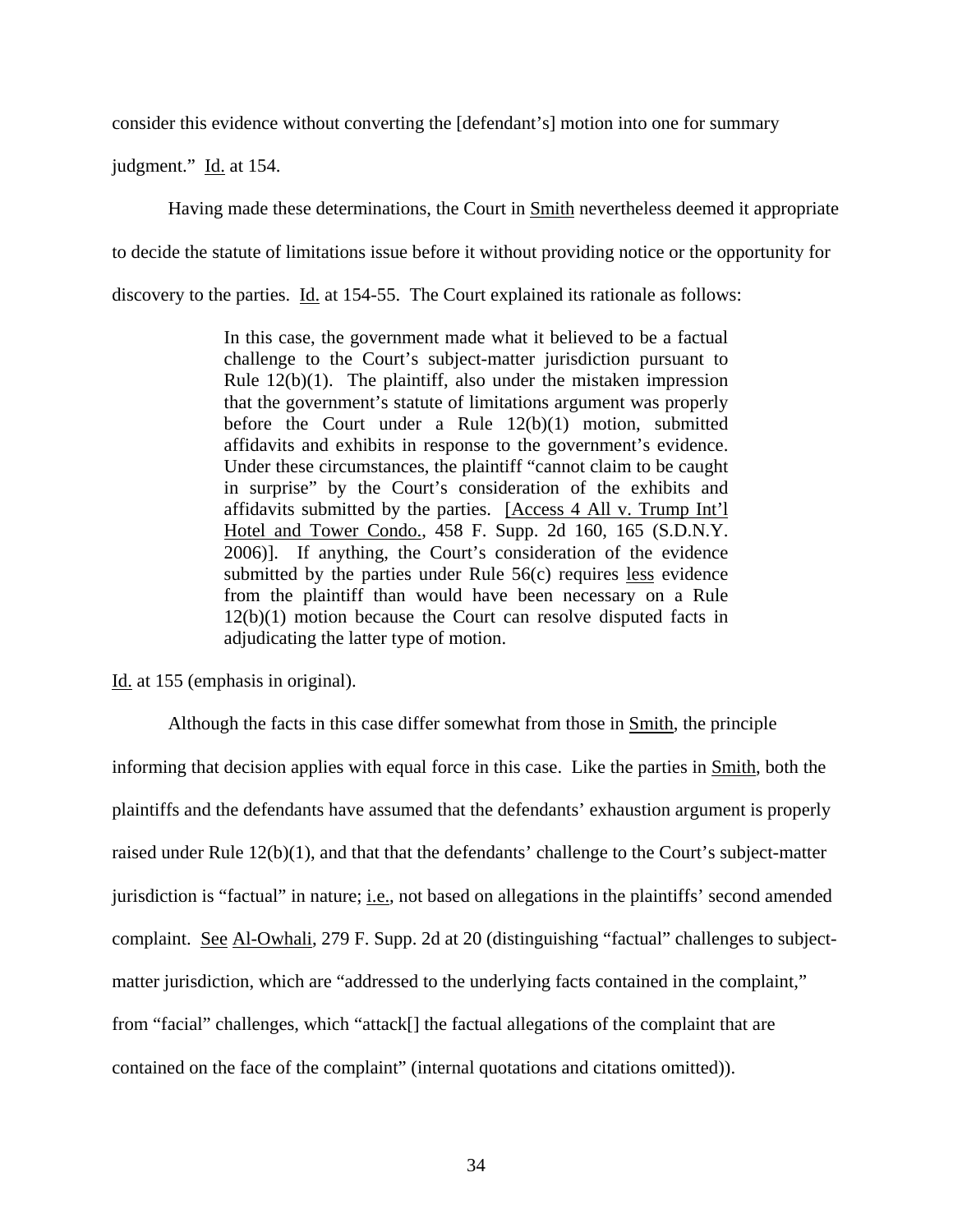Consequently, the plaintiffs in this case, like the plaintiff in Smith, have already been put on notice that they must either produce some evidence to rebut the evidence submitted by the defendants or, if necessary, request discovery on the issue from the defendants. Instead, the plaintiffs have chosen not to dispute the defendants' factual assertions regarding exhaustion of their administrative remedies (indeed, they acknowledge that they have not done so), arguing only that exhaustion of the DOI's internal appeals process is not required.

Under these circumstances, the Court perceives no prejudice to the plaintiffs in converting the defendants' motion to dismiss into one for summary judgment without providing notice and an opportunity for discovery to the plaintiff. It will therefore address the merits of the defendants' exhaustion argument.

## ii. Need for exhaustion

 "Exhaustion of administrative remedies is generally required before seeking judicial review so that the agency has an opportunity to exercise its discretion and expertise on the matter and to make a factual record to support its decision." Wilbur v. CIA, 355 F.3d 675, 677 (D.C. Cir. 2004) (internal quotation and citation omitted). However, "courts have developed exceptions to the [non-jurisdictional] exhaustion requirement in circumstances where the reasons supporting the doctrine are found inapplicable." Randolph-Sheppard Vendors of Am. v. Weinberger, 795 F.2d 90, 104 (D.C. Cir. 1986) (internal quotation and citation omitted). "For example, exhaustion may be excused if delaying judicial review would cause irreparable injury, if the agency is not competent to address the issue or to grant effective relief, or if further pursuit of an administrative remedy would be futile." Ass'n of Flight Attendants v. Chao, 493 F.3d 155, 159 (D.C. Cir. 2007). "In these circumstances, the district court may, in its discretion, excuse exhaustion if 'the litigant's interests in immediate judicial review outweigh the government's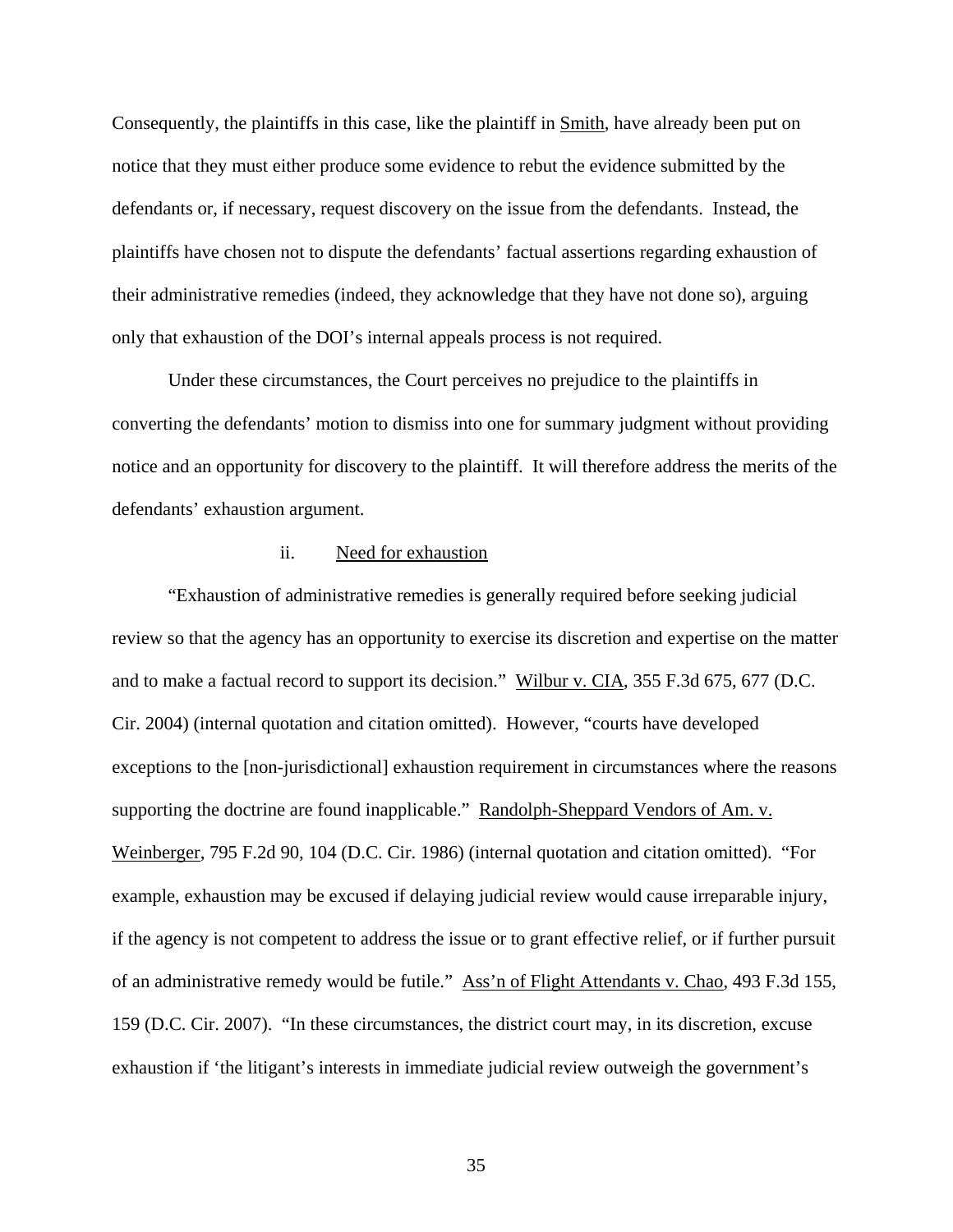interests in the efficiency of administrative autonomy that the exhaustion doctrine is designed to further.'" Avocados Plus, 370 F.3d at 1247 (quoting McCarthy v. Madigan, 503 U.S. 104, 146 (1992) (further internal quotation and citation omitted)).

 Requiring the plaintiffs to exhaust their administrative remedies with respect to their claims against Secretary Kempthorne would not effectuate the rationale underlying the exhaustion rule. "Non-jurisdictional exhaustion serves three functions: giving agencies the opportunity to correct their own errors, affording parties and courts the benefits of agencies' expertise, and compiling a record adequate for judicial review." Avocados Plus, 370 F.3d at 1247 (internal quotation and citation omitted). None of these functions would be furthered by forcing the plaintiffs to litigate their claims against Secretary Kempthorne through the DOI's appeals process while at the same time litigating their claims against Secretary Leavitt before this Court. To the contrary, the DOI would not have an opportunity to "correct [its] own errors," id., before the Court ruled on the validity of the plaintiffs' Rate Dilution Claim, see infra part III.B.1, and would likely be unable to address the validity of the plaintiffs' Carry-Forward Claim before this Court resolved that issue as well, see infra part III.B.2. Consequently, the Court would almost certainly not have "a record adequate for judicial review" before it resolved all of the claims raised by the plaintiffs in this case, much less "the benefits of [the] agenc[y's] expertise." Avocados Plus, 370 F.3d at 1247.

 Further, there can be little doubt that "the [plaintiffs'] interests in immediate judicial review outweigh [Secretary Kempthorne's] interests in the efficiency of administrative autonomy." McCarthy, 503 U.S. at 146. The plaintiffs initiated this lawsuit nearly six years ago and have endured multiple rounds of briefing on a variety of issues, many of which are inordinately complex. Prior to that, they exhausted—with certain exceptions, see infra part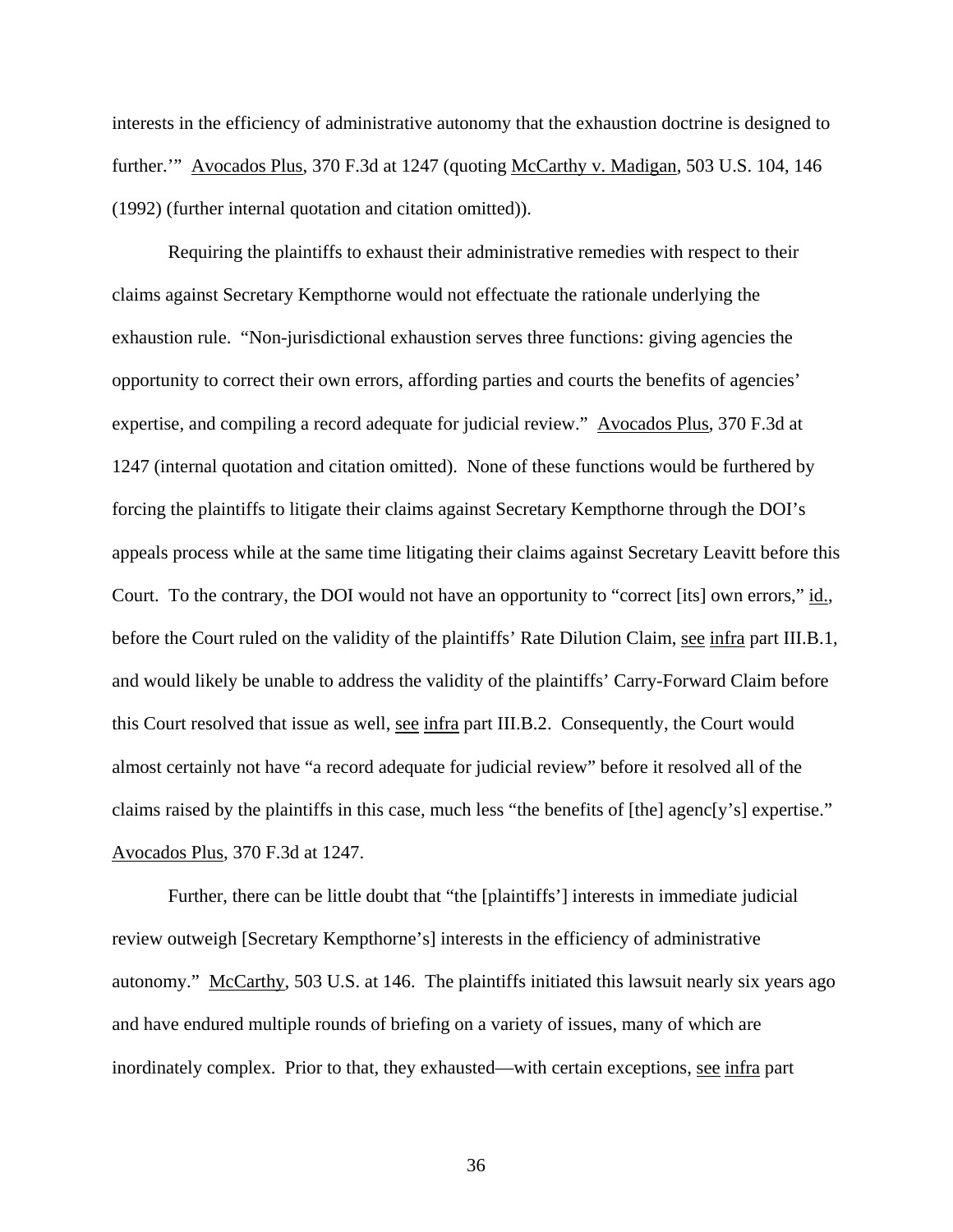III.A.2—the remedies provided to them by the CDA. To force the plaintiffs to return to the DOI for additional administrative review while at the same time prosecuting their Indian Self-Determination Act claims against Secretary Leavitt in this Court would be unduly onerous. Moreover, Secretary Kempthorne would in all likelihood not benefit from this process, either, as he could conceivably be bound by the preclusive effects of the Court's rulings in this case without having the opportunity to take part in the merits of the case. Honoring his "administrative autonomy" under such circumstances could hardly be described as "efficien[t]." McCarthy, 503 U.S. at 146.

 "When the logic supporting the exhaustion doctrine is not applicable, a plaintiff's failure to exhaust administrative remedies may be excused." Arizona v. Shalala, 121 F. Supp. 2d 40, 50 (D.D.C. 2000). Here, there is no discernible reason whatsoever to force the plaintiffs to exhaust the DOI's internal appeals process. The defendants' request that the Court dismiss the plaintiffs' claims against Secretary Kempthorne for failure to exhaust those remedies must therefore be denied.

### 2. Exhaustion of claims under the CDA

 In addition to their arguments regarding Secretary Kempthorne, the defendants contend that the Court lacks subject-matter jurisdiction over many of the breach of contract claims raised by the plaintiffs on the grounds that those claims were either improperly presented to the IHS under the terms required by the CDA or not presented to the agency at all. Defs.' Mem. at 18; Defs.' Reply/Cross-Opp'n at 3-5. In its prior memorandum opinion issued in 2004, the Court described the exhaustion requirements of the CDA, which must be followed by the plaintiffs pursuant to 25 U.S.C. § 450m-1, as "a jurisdictional prerequisite to the filing of a complaint under the CDA." Tunica-Biloxi, slip op. at 10 (internal quotation and citation omitted). The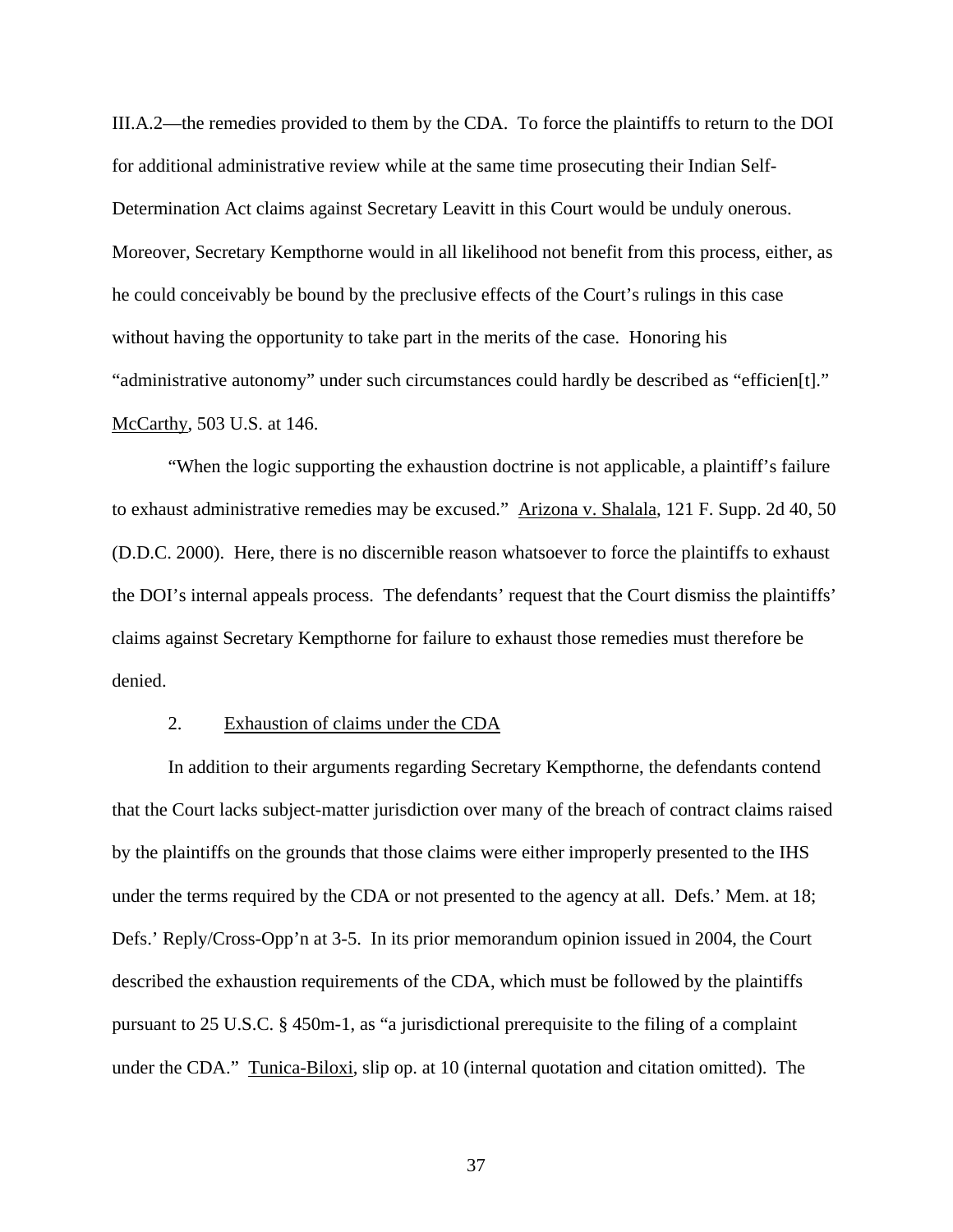parties do not suggest that this determination was incorrect. See Defs.' Mem. at 17 (describing § 450m-1 as "[the Indian Self-Determination Act's] jurisdictional provision"); Defs.' Reply/Cross-Opp'n at 6 (referencing the "jurisdictional prerequisites of the CDA"); Pls.' Mem. at 33 (arguing that "the judge-made rule of exhaustion is discretionary" with the exception of "the CDA requirement regarding money damages"). The Court will therefore adhere to its own law of the case regarding this matter and deem the plaintiffs' compliance with the exhaustion requirements of the CDA to be a jurisdictional prerequisite to the Court's consideration of those claims. See Christianson v. Colt Indus. Operating Corp., 486 U.S. 800, 817 (1988) (noting that "as a rule courts should be loathe" to "revisit prior decisions" unless there are "extraordinary circumstances such as where the initial decision was clearly erroneous and would work a manifest injustice" (internal quotation and citation omitted)); see also Indep. Petroleum Ass'n of Am. v. Babbit, 235 F.3d 588, 597 (D.C. Cir. 2001) (explaining that the doctrine of law of the case "applies to jurisdictional issues").<sup>[12](#page-37-0)</sup>

 The defendants identify a number of supposed defects with Ramah Navajo's claims. They argue that Ramah Navajo (1) "did not present any contract disputes related to its 1997 contract," (2) did not present its Carry-Forward Claim for 1998, and (3) did not present its claims for 1999-2003 with sufficient specificity to provide "a clear statement of their basis and amount." Defs.' Mem. at 18. The defendants also take issue with a number of new claims supposedly raised by the plaintiffs in their opposition and cross-motion for partial summary judgment, including (1) the plaintiffs' claim that the DOI deducted over-recoveries by the plaintiffs in a given year from the indirect cost amount (the numerator in the indirect cost rate

 $\overline{a}$ 

<span id="page-37-0"></span> $12$  In any event, even if the Court were to reconsider its finding that the exhaustion requirements of the CDA are jurisdictional in nature, it would simply treat the defendants' motion as a motion to dismiss under Rule 12(b)(6) and convert the motion to one for summary judgment under Rule 56 just as it did with respect to the defendants' exhaustion defense regarding Secretary Kempthorne.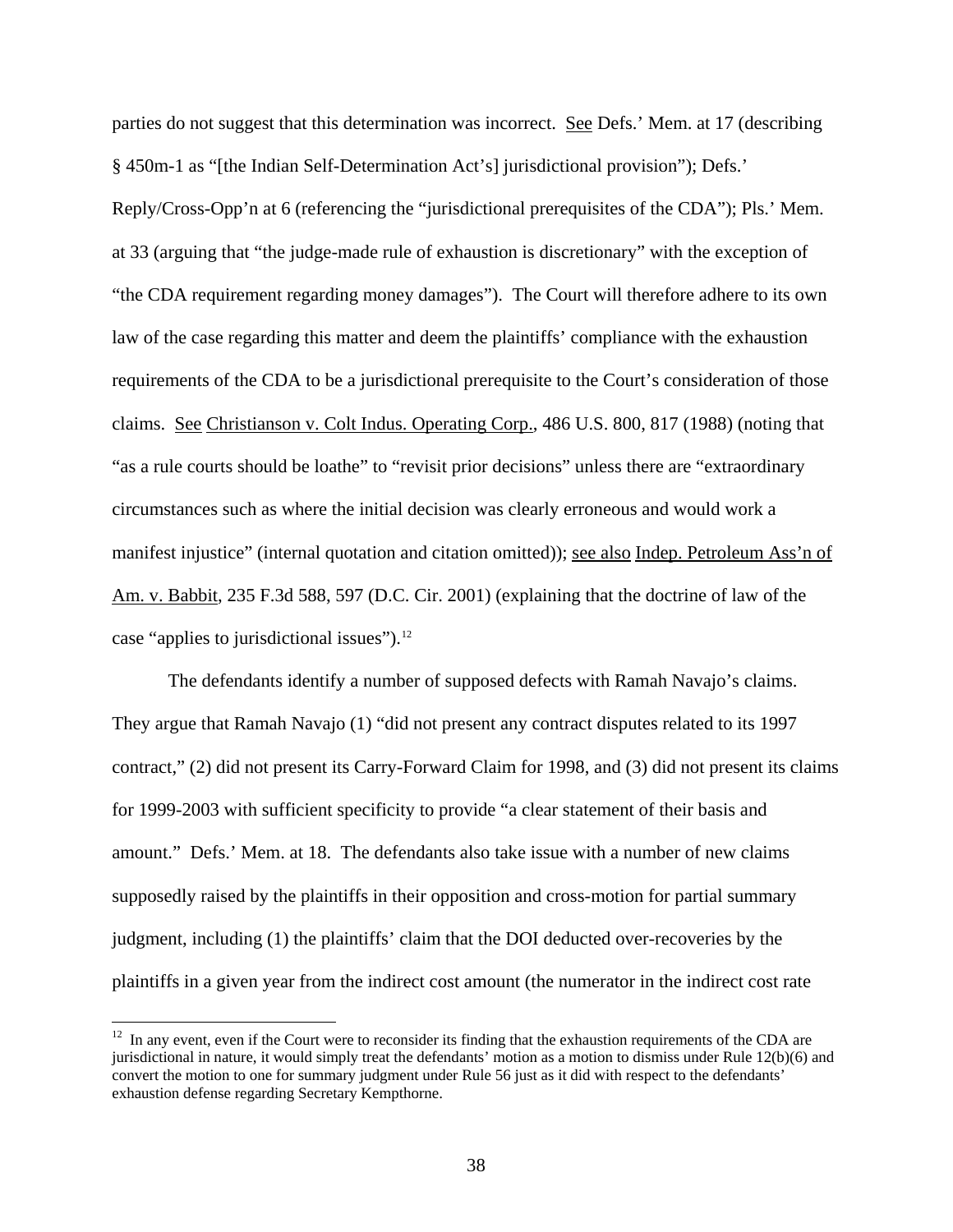equation) to be divided by the equitable distribution base (the denominator in the equation) for two years in its carry-forward accounting methodology rather than one (a practice the parties refer to as "double-dipping"), (2) the plaintiffs' claim that the DOI counted funds diverted from other programs or the plaintiffs themselves to cover indirect costs as indirect cost recoveries for purposes of calculating the total amount of indirect costs recovered in a given year, and (3) Ramah Navajo's claim that the DOI counted funds for purposes of calculating the total amount of indirect costs recovered in a given year that cannot be counted for that purpose pursuant to the Augustus F. Hawkins-Robert T. Stafford Elementary and Secondary School Improvement Amendments of 1988, Pub. L. No. 100-297 (1988). Defs.' Reply/Cross-Opp'n at 4. They add in their reply memorandum that "[Ramah Navajo] failed to present a claim for 2001." Id.<sup>[13](#page-38-0)</sup>

### a. Newly-alleged accounting irregularities

 $\overline{a}$ 

 As an initial matter, the Court agrees with the defendants that any alleged errors in the DOI's accounting practices not identified in the plaintiffs' CDA claims cannot be asserted now. The Court expounded at length upon the scope of the CDA's presentment requirement in its prior memorandum opinion. Relying upon Cerberonics, Inc. v. United States, 13 Cl. Ct. 415 (Cl. Ct. 1987), the Court explained that "[i]f the complaint brought in [this Court] is based on the same set of operative facts underlying the claim presented to the [IHS], then this [C]ourt has jurisdiction under the CDA," Tunica-Biloxi, slip op. at 11 (quoting Cerberonics, 13 Cl. Ct. at 417) (alterations made by the Court in Tunica-Biloxi; additional alterations made by the Court in this memorandum opinion), but went on to note that "[t]he critical test" for determining whether

<span id="page-38-0"></span><sup>&</sup>lt;sup>13</sup> The defendants also point to putative inconsistencies in the calculations of damages proffered by the plaintiffs, which, they suggest, "raise serious questions about the accuracy of [the p]laintiffs' CDA certifications." Defs.' Reply/Cross-Opp'n at 6. The "certifications" referenced by the defendants are required by 41 U.S.C. § 605, which states in pertinent part that "[f]or claims of more than \$100,000, the contractor shall certify[, inter alia,] . . . that the amount requested [by the contractor] accurately reflects the contract adjustment for which the contractor believes the government is liable." 41 U.S.C.  $\S 605(c)(1)$ . If the defendants truly believe that the plaintiffs' CDA certifications are defective, they should say so outright. Insinuations to that effect do not enhance their position with the Court.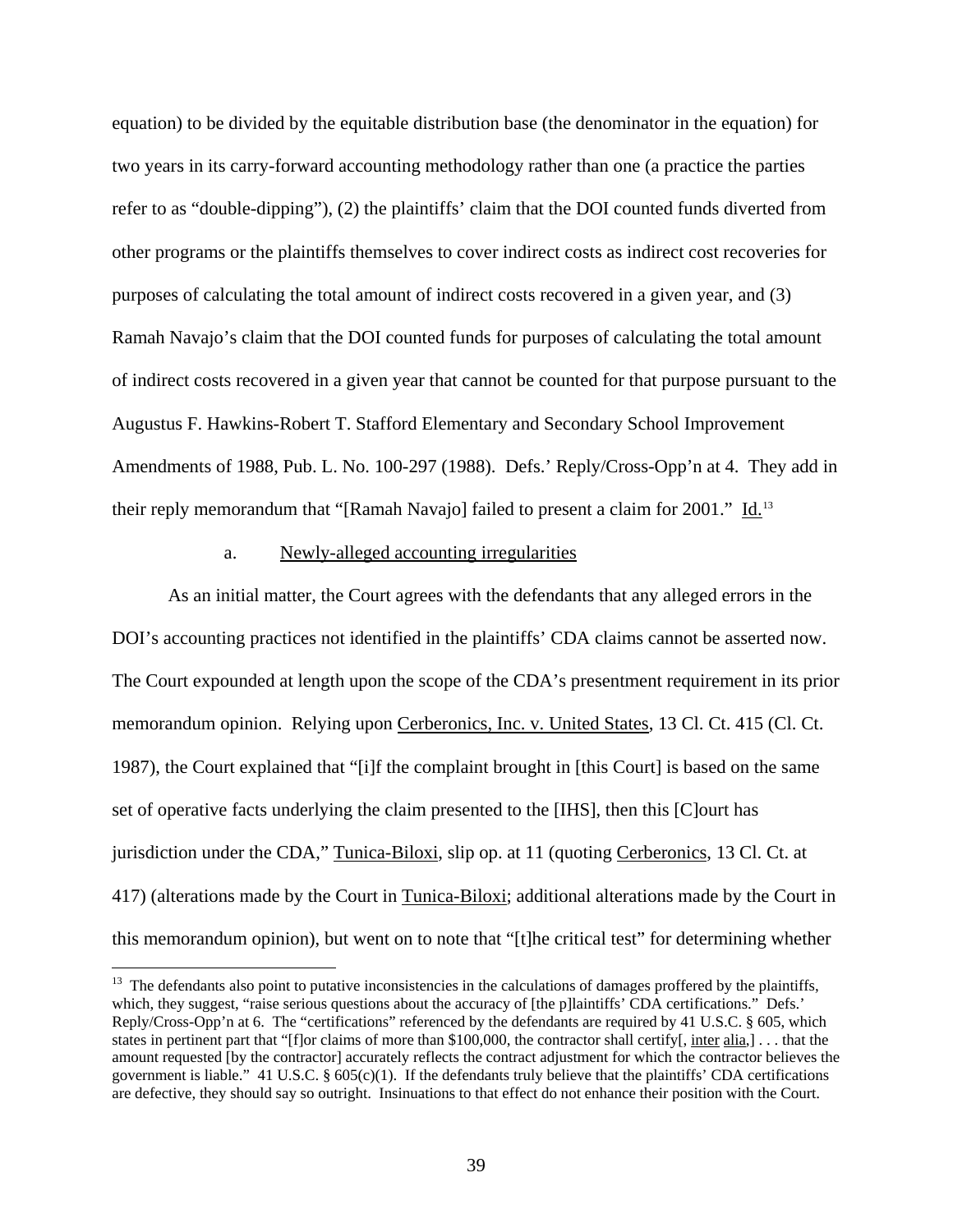two or more claims are "based on the same set of operative fact[s]" is "whether the scheme of adjudication prescribed by the CDA is undermined by the [plaintiffs'] claim," id. (quoting Cerberonics, 13 Cl. Ct. at 418) (alterations made by the Court in Tunica-Biloxi; additional alterations made by the Court in this memorandum opinion). Contrasting Cerberonics with Johnson Controls World Services, Inc. v. United States, 43 Fed. Cl. 589 (Fed. Cl. 1999), the Court concluded that separate CDA claims are based on the same "operative facts" if they seek the same relief under different legal theories, Tunica-Biloxi, slip op. at 11-12 (citing Cerberonics, 13 Cl. Ct. at 418-19), but that under the CDA claims are not based on the same "operative facts" if they apply the same legal theories to different facts in pursuit of separate requests for relief, id. at 12-13 (citing Johnson Controls, 43 Fed. Cl. at 594-95).

The accounting practices disputed by the plaintiffs for the first time in their memoranda of law—the DOI's alleged "double-dipping" with respect to over-recoveries and allegedly impermissible consideration of certain funds in calculating the amount of indirect costs received by the plaintiffs for a given year—fall into the latter category of claims. Unlike the modified claim raised by the plaintiff in Cerberonics, these alleged accounting irregularities give rise to entirely different damages for each of the years in which the practices occurred. By failing to raise these alleged errors with the IHS prior to raising them before this Court, the plaintiffs have "circumvent[ed] the statutory role of the contracting officer to receive and pass judgment on [those] claim[s]." Cerberonics, 13 Cl. Ct. at 418 (quoted with approval in Tunica-Biloxi, slip op. at 11).

The plaintiffs note that "[the d]efendants' rate-making methodology is complex and convoluted," and suggest that they "cannot be faulted because new elements of miscalculation of rates emerged in discovery." Pls.' Cross-Reply at 3. This is as good an excuse as any for the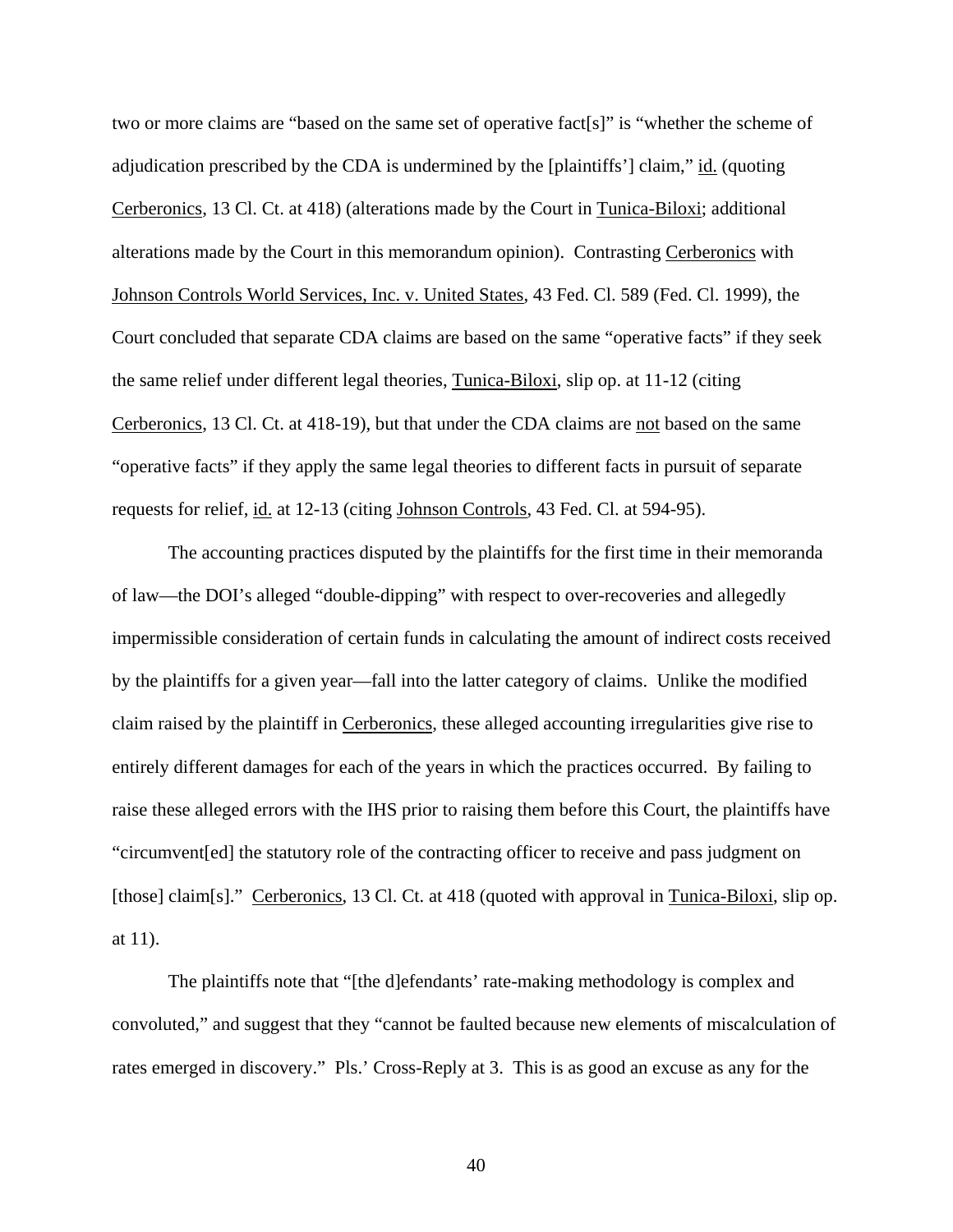plaintiffs not to have raised the irregularities delineated above in their CDA claims before the IHS, but the CDA's exhaustion requirement, being jurisdictional in nature, "is inflexible and without exception." Steel Co. v. Citizens for a Better Env't, 523 U.S. 83, 95 (1998) (internal quotation and citation omitted). The accounting errors alleged by the plaintiffs for the first time in their memoranda of law are not properly before the Court and as such will be dismissed for lack of subject-matter jurisdiction.

#### b. Ramah Navajo's claims for fiscal years 1999-2003

 Much of the parties' analysis in the exhaustion context is devoted to Ramah Navajo's claims for fiscal years 1999-2003, an understandable allocation of resources given that these fiscal years comprise the bulk of Ramah Navajo's remaining claims.[14](#page-40-0) The defendants contend that these claims must be dismissed because Ramah Navajo "failed to specify the amount of [contract support costs] that it claimed under each theory" presented in its letter to the IHS. Defs.' Mem. at 18. Ramah Navajo disputes this notion. Pls.' Mem. at 28 ("[Ramah Navajo] provided specific dollar amounts for [its] claims.").

There is "no requirement in the [CDA] that a 'claim' must be submitted in any particular form or use any particular wording;" rather, "[a]ll that is required is that the contractor submit in writing to the contracting officer a clear and unequivocal statement that gives the contracting officer adequate notice of the basis and amount of the claim." Contract Cleaning Maint., Inc. v. United States, 811 F.2d 586, 592 (Fed. Cir. 1987). The requirement that the contractor provide

 $\overline{a}$ 

<span id="page-40-0"></span><sup>&</sup>lt;sup>14</sup> The Court has already dismissed any claims asserted by either of the plaintiffs for any fiscal year prior to 1995. See Tunica-Biloxi, slip op. at 9 n.9 ("[The p]laintiffs concede that claims relating to years prior to fiscal year 1995 . . . are outside the claims they may pursue before the Court. . . . The Court will limit [the] plaintiffs' request for relief accordingly." (internal quotation and citation omitted)). Thus, if the Court were to dismiss Ramah Navajo's claims for fiscal years 1999-2003, the only claims still available to that plaintiff would be claims for fiscal years 1995-96 and, in accordance with the Court's analysis below, a partial claim for fiscal year 1998. See infra part III.A.2.c-III.A.2.d.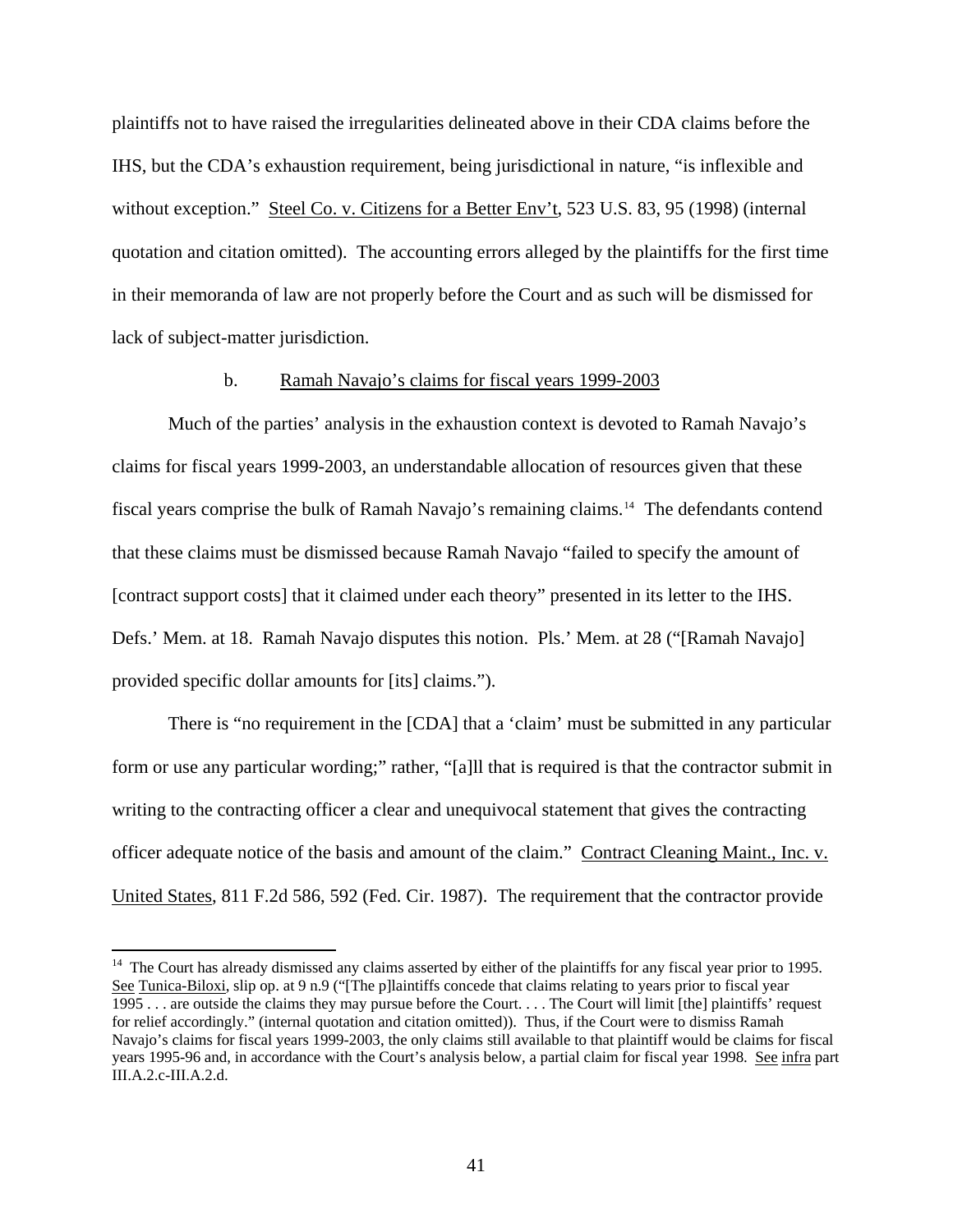notice of the amount of the claim means only that "the amount claimed must be stated in a manner which allows for reasonable determination of the recovery available at the time the claim is presented and/or decided by the contracting officer." Metric Constr. Co. v. United States, 1 Ct. Cl. 383, 391 (Cl. Ct. 1983). Thus, the contractor need not actually spell out the amount of damages arising from its claim if "the amount of the claim would be easily determinable" through "simple arithmetic." Id. at 392.

 Ramah Navajo's CDA claims for fiscal years 1999-2003 meet this standard. In the body of its September 21, 2005 letter, Ramah Navajo delineates three separate claims against the IHS for each fiscal year between 1999 and 2003, including a Rate Dilution and Carry-Forward Claim. Attached to this letter is a three-page spreadsheet delineating the damages suffered by Ramah Navajo with respect to each of these claims for each of the fiscal years addressed in the letter. Second Supplemental Ramah Navajo CDA Claim at 3-5. Column Q of that spreadsheet, labeled "Additional Shortfall Caused by Use of [I]ncorrect IDC Rate," sets forth the amount of lost indirect cost funding caused by the IHS's rate dilution. Id. at 4. Column T1, labeled "Failure to Carry[ F]orward Both []Over[-]Recoveries[]/Under[-]Recoveries from [O]ther [F]ederal [A]gencies," and Column T2, labeled "IHS Use of Theoretical Recoveries to [C]ompute Carry[- F]orwards," do the same with respect to the DOI's disputed carry-forward calculations. Id. at 5. While the spreadsheet is hardly a model of clarity, it nevertheless provides sufficient information for a reviewing agency like the IHS to calculate the amount of damages alleged for each claim through "simple arithmetic." Metric Constr., 1 Ct. Cl. at 392. It was therefore adequate to put the IHS on notice as to the nature and scope of the claims against it for fiscal years 1999-2003.

 The Court finds equally unpersuasive the notion that Ramah Navajo somehow did not present a CDA claim for fiscal year 2001. While the spreadsheet attached to Ramah Navajo's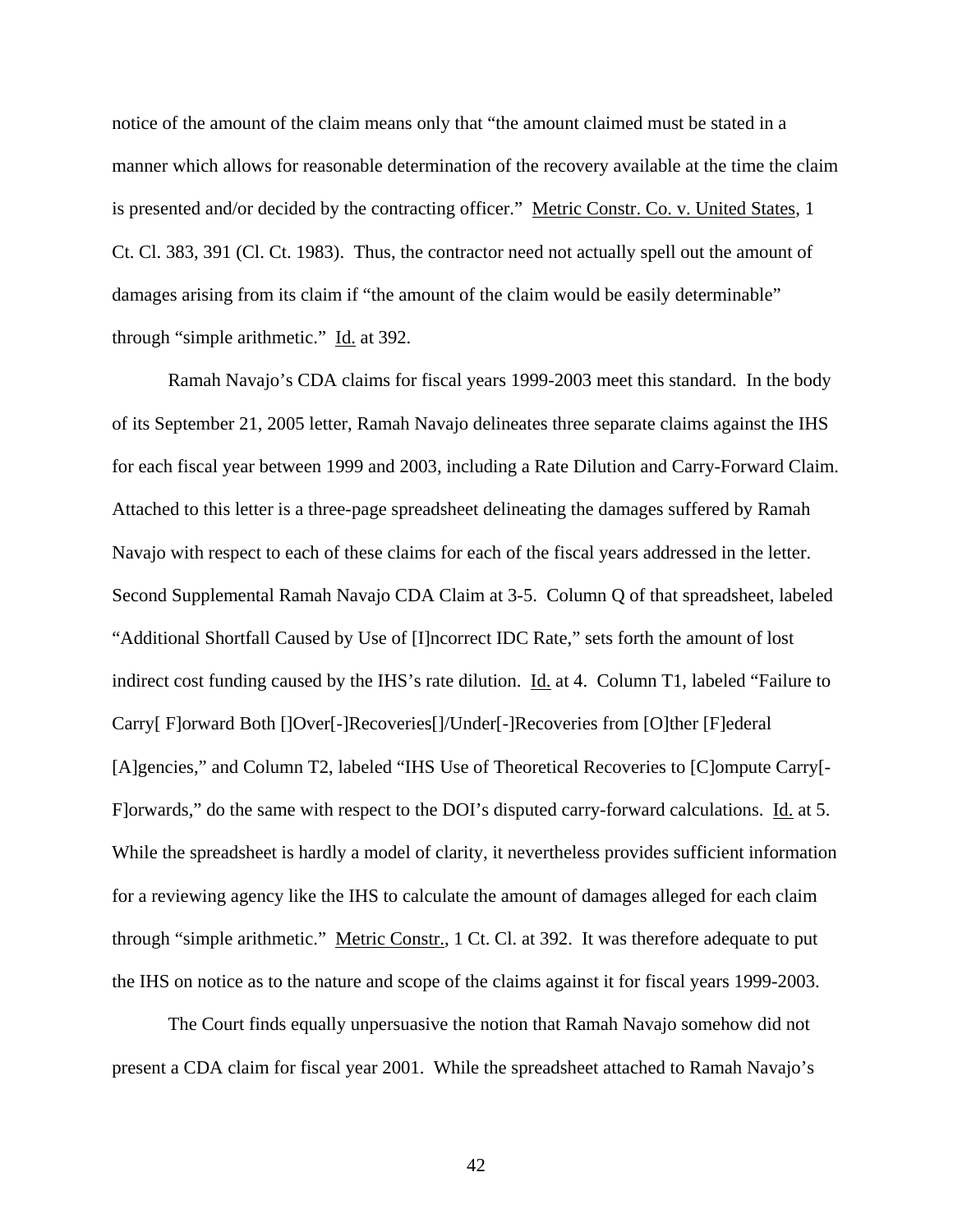September 21, 2005 letter indicates that it would have received more indirect cost funding than it needed even if the DOI had followed Ramah Navajo's preferred carry-forward techniques, see id. at 5 (reflecting a projected net over-recovery of \$19,245 for fiscal year 2001 using Ramah Navajo's carry-forward methodology), that same spreadsheet clearly indicates that the amount of Ramah Navajo's over-recovery for that year would have been much greater had the DOI not engaged in their disputed carry-forward practices, see id. at 5 (indicating that Ramah Navajo would have been awarded an additional \$35,532 in funding for fiscal year 2001 had the DOI included under-recoveries from other federal programs and \$144,226 had it excluded theoretical over-recoveries). And while an over-recovery of any amount would have been carried forward to subsequent years, thereby ensuring that Ramah Navajo would not, in the long run, have received a windfall from any surplus over-recovery, those carry-forwards would have mitigated Ramah Navajo's damages in subsequent fiscal years, not in 2001. Accordingly, Ramah Navajo's claims for fiscal year 2001 were properly presented to the IHS and are properly before the Court now.

### c. Ramah Navajo's claims for fiscal year 1997

 In its prior memorandum opinion, the Court dismissed any claims raised by Ramah Navajo relating to 1997 for lack of presentment to the IHS in the first instance. Tunica-Biloxi, slip op. at 8-15. Subsequent to that decision, Ramah Navajo filed a claim with the IHS for that year. Pls.' Ex. 72 (Letter from Bennie Cohoe, Executive Director, Ramah Navajo School Board, Inc., to Veronica Zuni, Contracting Officer, Albuquerque Area Office, Indian Health Service (July 31, 2007)) at 1-5. As the defendants correctly point out, however, "[Ramah Navajo] has not sought to amend its [second amended complaint] to include the 1997 claims." Defs.' Reply/Cross-Opp'n at 5; see also Compl. ¶ 7 (alleging only that Ramah Navajo's "administrative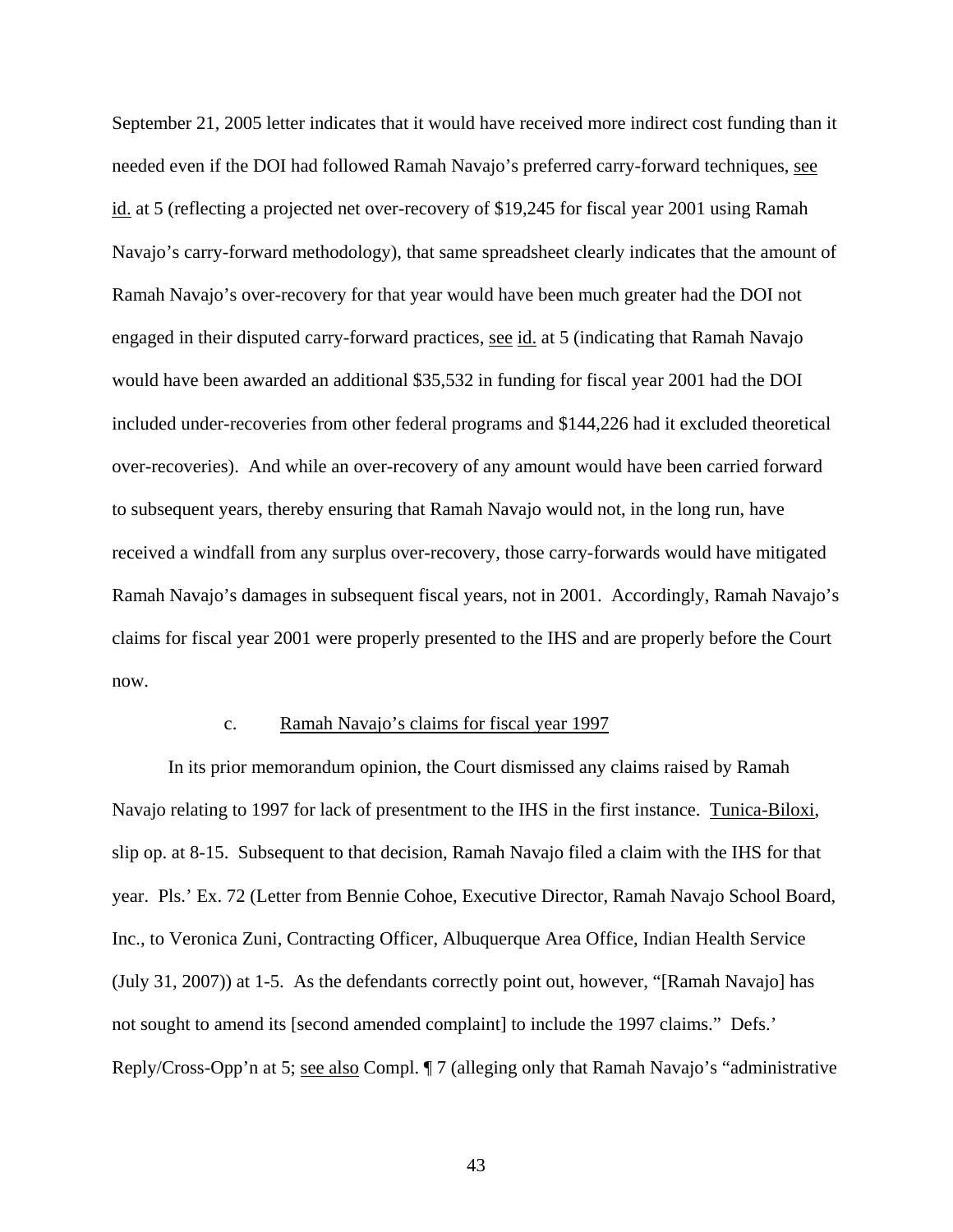claim filed August 31, 2001, . . . [has] been rejected"); Suppl. Compl.  $\P$ [ 3-4 (alleging only that Ramah Navajo filed claims with the IHS fiscal years 1998-2003).

 The traditional practice of this Court has been to disregard "claim[s] asserted for the first time in a memorandum of law" because those claims "[were] not made in the [plaintiff's] original complaint or advanced in a motion to amend." Hamilton v. Paulson, 542 F. Supp. 2d 37, 61 (D.D.C. 2008) (Walton, J.) (internal quotation and citation omitted). This practice has been tempered somewhat by the District of Columbia Circuit's ruling in Wiley v. Glassman, 511 F.3d 151 (D.C. Cir. 2007), where the Circuit Court held that it was inappropriate for another member of this Court to "strike" a plaintiff's claim raised for the first time in the plaintiff's opposition to the defendant's motion for summary judgment where "[t]he factual basis for [the plaintiff's] 'new' claim was substantially similar to [the plaintiff's properly raised claim] and [the defendant] did not demonstrate that allowing [the plaintiff's] claim would cause undue prejudice," id. at 159. Nevertheless, this Court concluded in Hamilton that its "interest in maintaining some semblance of order in the procession of [the case before it]," Hamilton, 542 F. Supp. 2d at 63, called for dismissal of a claim raised for the first time in a party's memorandum of law, and that dismissal on these grounds would not run afoul of Wiley so long as the Court afforded the plaintiff leave to file an amended complaint including the newly-alleged claim, id. at  $62-63$ <sup>[15](#page-43-0)</sup>

The Court will follow that approach here and dismiss Ramah Navajo's claims with leave to file an amended complaint adding the necessary exhaustion allegations for fiscal year 1997.<sup>[16](#page-43-1)</sup>

 $\overline{a}$ 

<span id="page-43-0"></span><sup>&</sup>lt;sup>15</sup> To employ any other approach would result in mass confusion, as it would be difficult for a court like this one with approximately 200 cases on its civil calendar at any given point in time to stay abreast of what claims are before it in each individual case.

<span id="page-43-1"></span><sup>(</sup>continued) . . . <sup>16</sup> Ramah Navajo evidently agrees with the Court that the plaintiffs will need to amend their second amended complaint prior to raising any claim in this Court, as it suggests this exact approach with respect to its claims for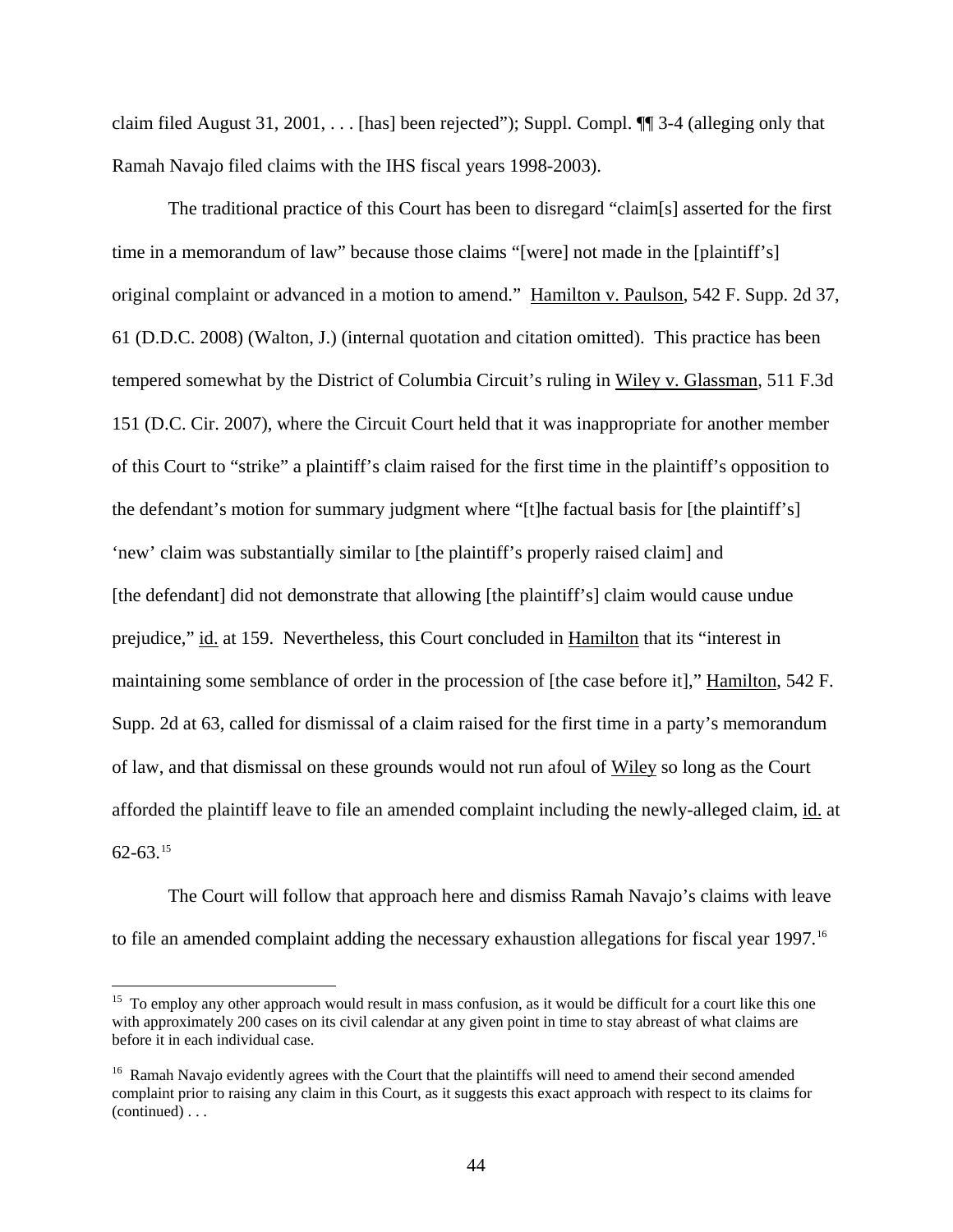If Ramah Navajo chooses to amend its complaint in this fashion, the defendants can file a motion to dismiss that claim for the other reasons articulated in their reply and cross-opposition at that time.

#### d. Ramah Navajo's Carry-Forward Claim for fiscal year 1998

 The defendants' arguments with respect to Ramah Navajo's Carry-Forward Claim for fiscal year 1998 require a more searching analysis. The defendants argue that Ramah Navajo failed to assert its Carry-Forward Claim in its December 30, 2003 letter to the IHS. Defs.' Mem. at 18. This fact is demonstrably correct. See Supplemental Ramah Navajo CDA Claim at 1-4 (asserting only Shortfall and Rate Dilution Claims for 1998). Nevertheless, Ramah Navajo argues that this claim was "fairly raised" in its December 30, 2003 letter because it is "inextricably intertwined" with Ramah Navajo's Rate Dilution Claim. Pls.' Mem. at 31. The Court disagrees.

The Rate Dilution Claim challenges the use of OMB Circular A-87's cost allocation method as a means of determining indirect cost rates, on the theory that the IHS is responsible for payment of all of the indirect costs incurred by the plaintiffs rather than a mere proportional share of those costs. See Supplemental Ramah Navajo CDA Claim at 3 ("Irrespective of other claims, the reduced indirect[]cost rate[,] when applied to IHS programs in the [equitable] base[,] results in an under[-]recovery from [the] IHS of the costs needed to operate IHS programs, thus violating the mandatory funding provisions of 25 U.S.C.  $\{[450j-1(g)]\}$ ."); Pls.' Mem. at 7 ("OMB Circular A-87 was designed to allocate administrative costs of federal programs for federal accounting purposes. It was not intended to serve as a means for determining contract

fiscal years 2004-2006. See Pls.' Mem. at 28 n.22 ("[Ramah Navajo] filed a contract dispute on June 22, 2007, for all challenged rate-making claims for the years 2004 through 2006. . . . Depending on the Court's ruling . . . , an appropriate amendment to bring the claims for money damages up to date under [Federal Rule of Civil Procedure] 15(d) will be sought.").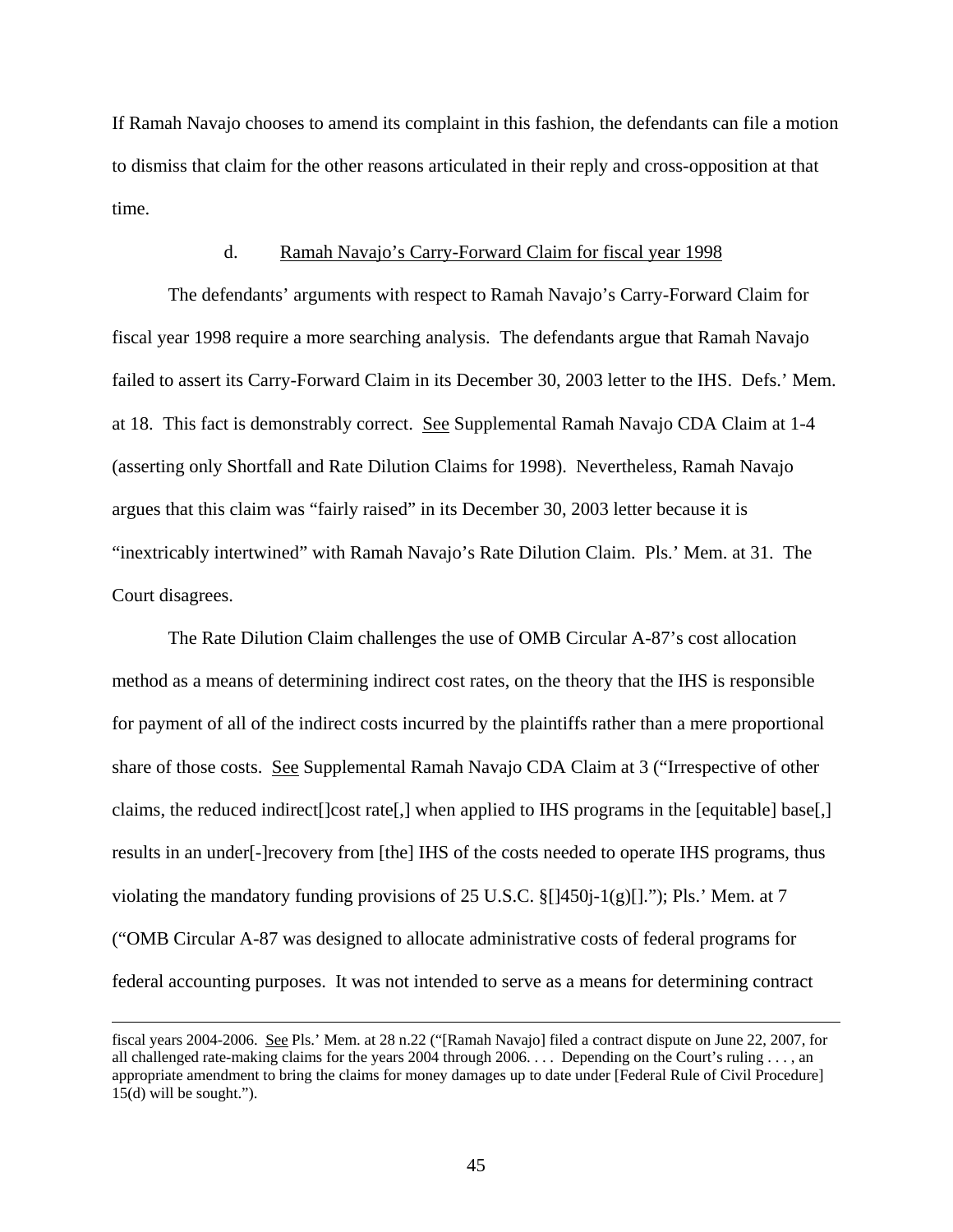prices for federal contracts."). The Carry-Forward Claim challenges the DOI's practice of excluding shortfalls in the amount of funds appropriated by Congress for a given fiscal year in tallying the amount (if any) of under-recoveries by the plaintiffs of indirect costs for a given year, on the theory that the IHS is responsible for payment of all indirect costs incurred by the plaintiffs regardless of whether Congress appropriates sufficient funds to cover those costs. See Pls.' Mem. at 9 (arguing that by "shunting most [fixed with carry-forward] under-recoveries," the DOI "defeats Congress'[s] mandate to provide full funding of indirect contract support to Indian Self-Determination Act contractors"). Both claims arise from purported defects in the methodology used by the DOI to calculate indirect cost rates, and both claims take as their premise the notion that the IHS has an unconditional responsibility to pay all of the indirect costs incurred by the plaintiff.

 But that is where the similarity ends. With respect to each claim, the source of the alleged error (limitation of funding to portion allocable to the IHS in the case of the former; insufficient congressional appropriations in the case of the latter), the manifestation of the alleged error (a larger equitable base, or "denominator" in the indirect cost rate equation, in the case of the former; a smaller projection of indirect costs, or "numerator" in the indirect cost rate equation, in the case of the latter), and the damages arising from the alleged error are distinctly different. Put another way, Ramah Navajo could have raised its Rate Dilution Claim even if the DOI had never excluded appropriations shortfalls from its carry-forward computations, and it could have raised its Carry-Forward Claim even if the DOI had never included direct funding from other agencies and organizations in its equitable base. But Ramah Navajo could not have raised both Rate Dilution and Carry-Forward Claims without demonstrating the amount of funding lost by each of these alleged practices because the damages arising from them are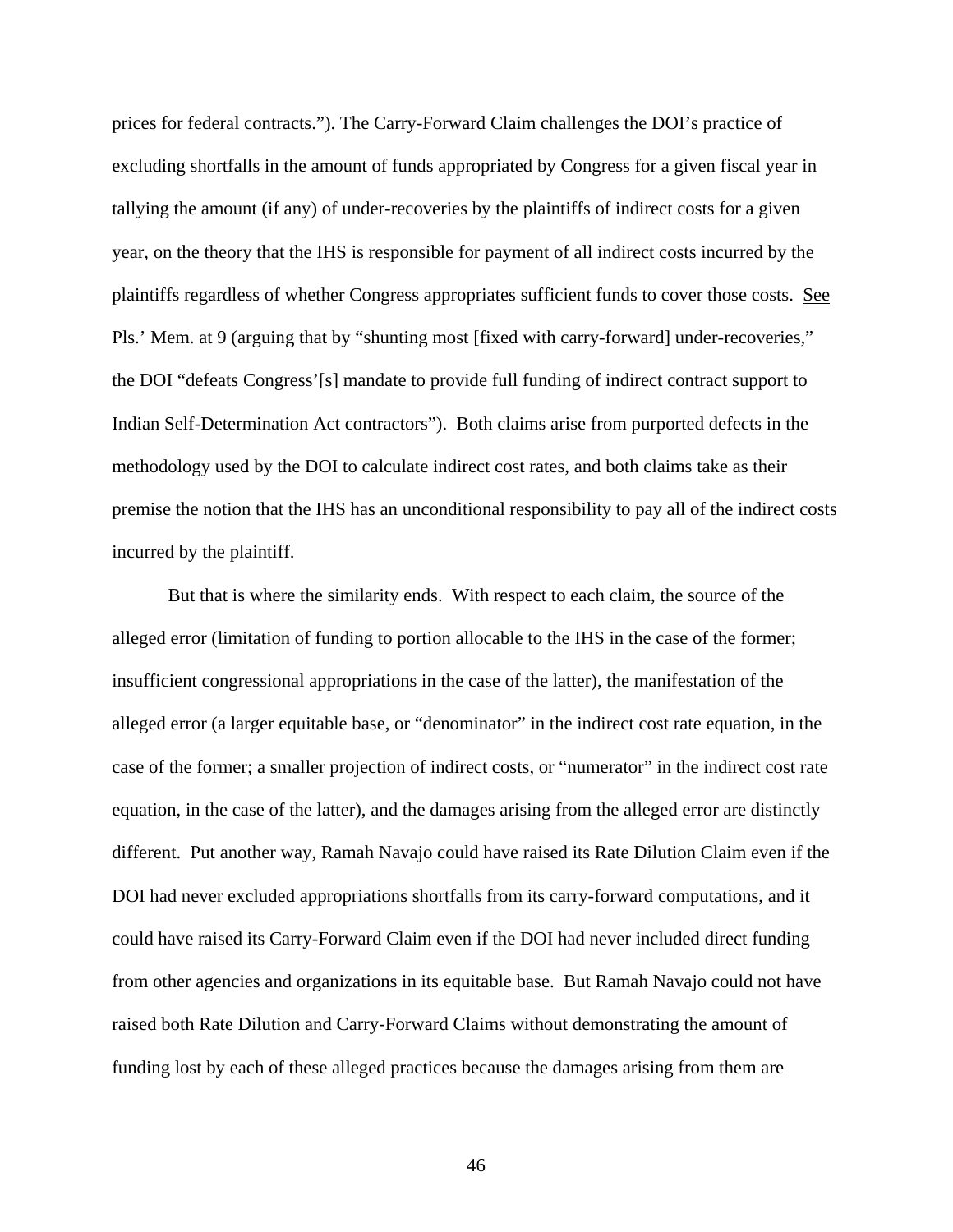discrete and cumulative; <u>i.e.</u>, they could not be determined by reference to each other, but only by engaging in separate analyses with respect to each claim, the results of which could then be considered together to produce a final damages calculation. In short, the claims are not "intertwined" at all, let alone "inextricably" so.

## 3. Summary

"It is well-established that a federal court cannot act in the absence of jurisdiction . . . ." Am. Library Ass'n v. FCC, 401 F.3d 489, 492 (D.C. Cir. 2005). Many of the claims raised by the plaintiffs over the course of this litigation are either not justiciable or were not properly presented to the IHS in the first instance, and therefore are not within this Court's subject-matter jurisdiction. The Court will therefore dismiss (1) any claims for damages arising from the plaintiffs' self-determination contracts with respect to Secretary Kempthorne, (2) any claims for damages premised on purported accounting irregularities not presented to the IHS in the first instance, (3) any claims by Ramah Navajo for damages for fiscal year 1997, and (4) Ramah Navajo's Carry-Forward Claim for fiscal year 1998.

### B. Merits of the Rate Dilution and Carry-Forward Claims

 Having assessed which of the plaintiffs' various claims must be dismissed for lack of subject-matter jurisdiction, the Court now turns to the merits of their surviving claims. As all of these claims are permutations of either the Rate Dilution or Carry-Forward Claim, the Court will assess the merits of these two claims separately.

## 1. The Rate Dilution Claim

The Rate Dilution Claim is the heart of the plaintiffs' lawsuit. This claim arises from the plaintiffs' challenge to the use of OMB Circular A-87's cost allocation process for determining indirect cost funding for self-determination contracts under the Indian Self-Determination Act.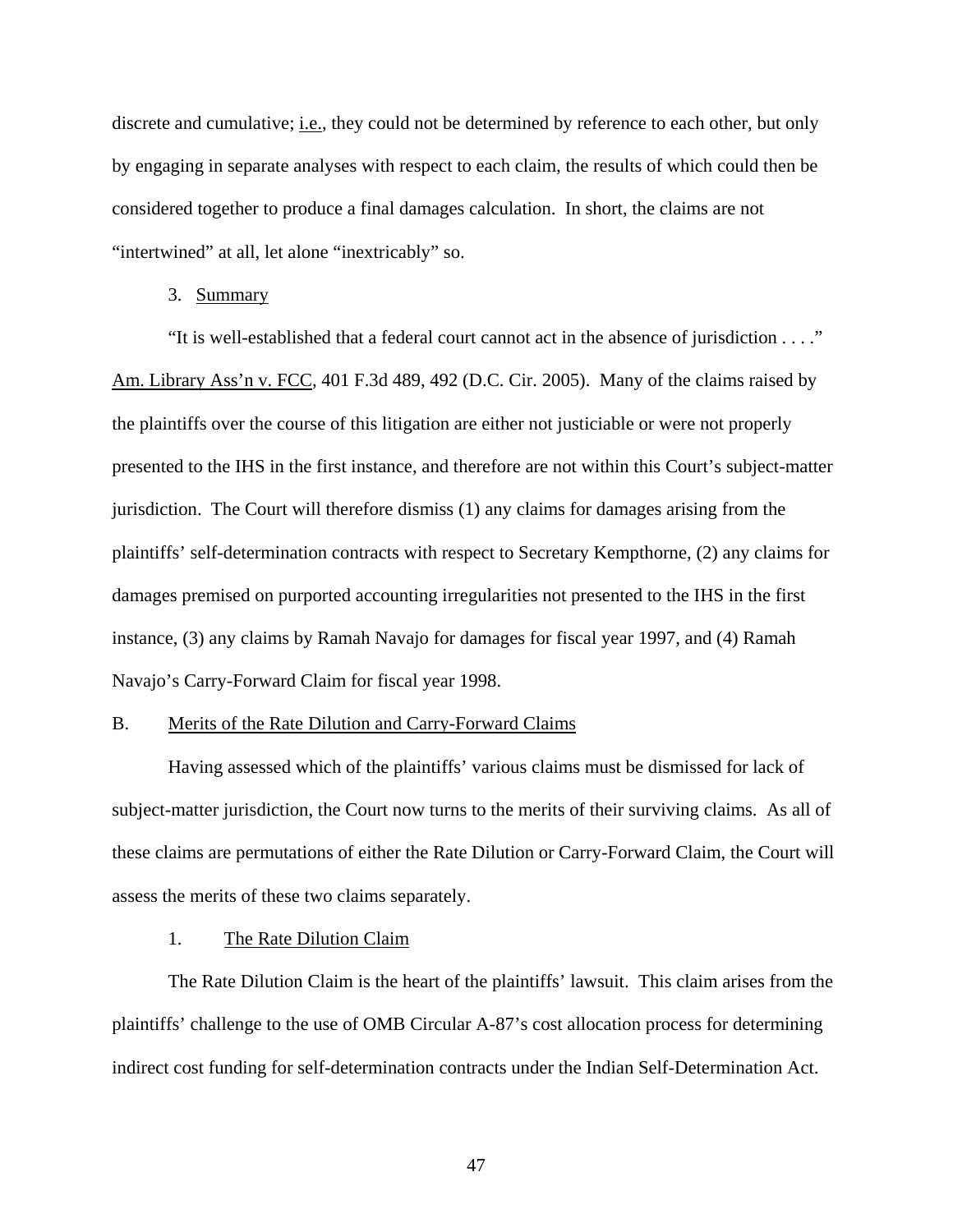See Pls.' Mem. at 7 ("OMB Circular A-87 was designed to allocate administrative costs of federal programs for federal accounting purposes. It was not intended to serve as a means for determining contract prices for federal contracts."). In the plaintiffs' estimation, the circular should not be used in its current state "[because] most other federal and state agencies restrict or prohibit program monies['] use for administration," thereby "produc[ing] under[-]funding of [Indian Self-Determination Act-]mandated indirect costs." Id. The plaintiffs explain their predicament through the use of the following hypothetical:

> If, for example, the contractor has an IHS base of \$1,000,000 and an indirect costs need (indirect cost pool) agreed to by [the] National Business Center of \$500,000 and runs no other programs, its indirect cost rate is 50% (500,000[]÷[]1,000,000). The contractor is entitled to "the Secretarial program" amount of \$1,000,000 plus the total indirect cost pool amount of \$500,000.

> If the contractor adds an additional program of \$250,000 from another federal agency [that] does not allow or provide for any common costs to be charged to its program, [the d]efendants' methodology produces a rate of 40% ([500,000 ]÷[]1,250,000). Yet<sup>[</sup>, b]ecause of the generally inelastic nature of the common costs, the contractor's indirect cost pool does not adjust in the same proportion as changes in the base.... [The] IHS pays only \$400,000 (40% [x] \$1,000,000).

Id. at 8. The plaintiffs contend that this result violates 25 U.S.C. § 450 $i$ -1(g), which requires the IHS to add "the full amount of funds to which the contractor is entitled" under  $\S$  450 $i$ -1(a). Section 450j-1(a), in turn, provides for the funding of "reasonable" "contract support costs" in addition to the Secretarial amount. Id.  $\S$  450 $j$ -1(a)(2).

 As the plaintiffs repeatedly point out, this is not the first time that a court has passed on the merits of this argument. In RNC, the Ramah Navajo Chapter (the "RNC") initiated a classaction lawsuit against Manuel Lujan, at that time the Secretary of the Interior, and numerous lower-level DOI officials in their official capacities based upon the inclusion of direct funding from other agencies and programs in the equitable base used to determine indirect cost rates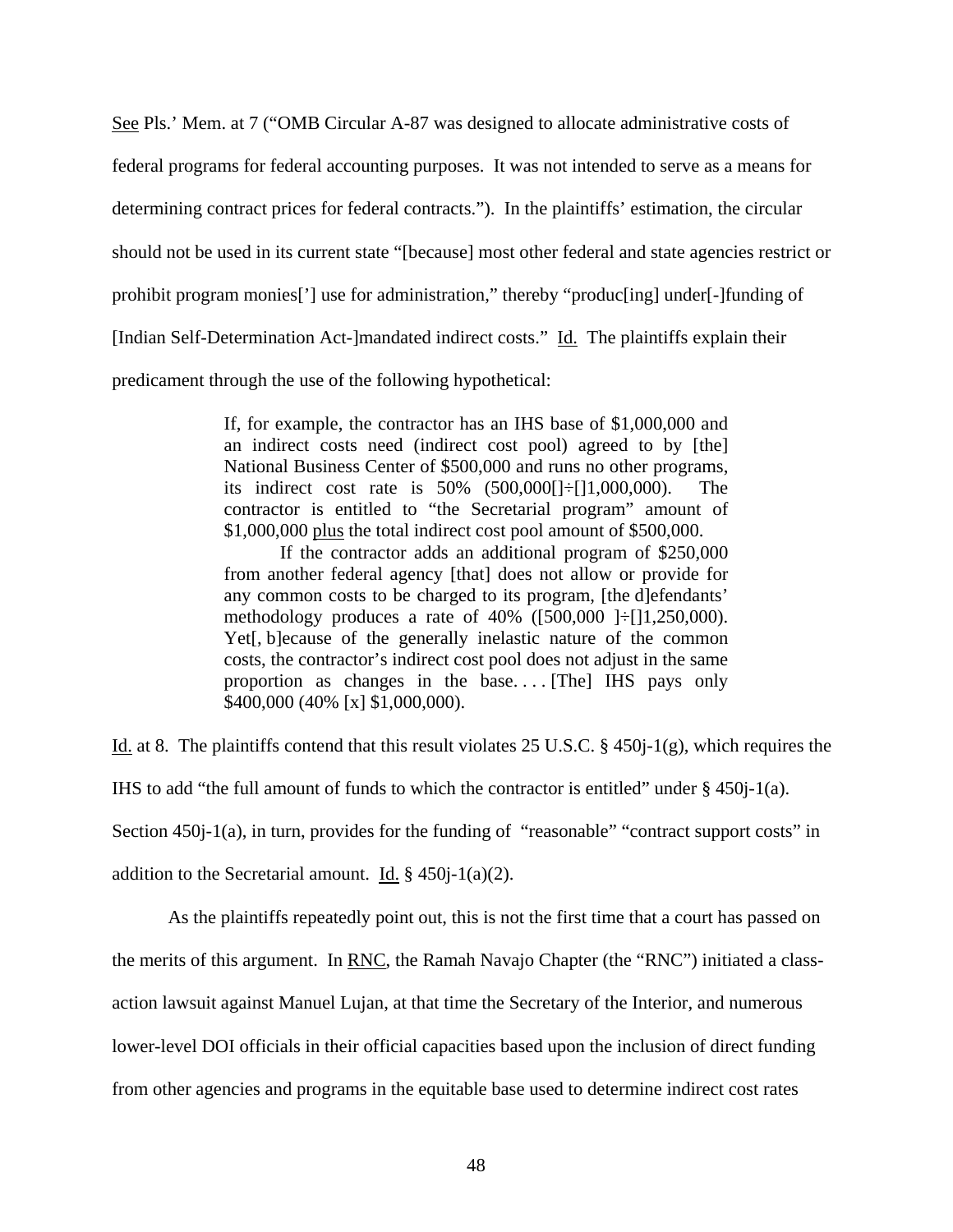implemented by the Bureau of Indian Affairs (the "BIA") in its self-determination contracts with tribes and tribal organizations. RNC, 112 F.3d at 1459. The district court concluded that the suit was without merit, reasoning that the BIA was only required to pay indirect costs "associated with" its programs pursuant to  $\S$  450j-1(d)(2), and that the indirect cost rate formula in OMB Circular A-87 "set forth the appropriate method for determining what indirect costs were 'associated with' self-determination contracts." Id. at 1460. It therefore granted summary judgment in the defendants' favor. Id.

 The Tenth Circuit reversed this ruling. Id. at 1463. While it conceded that the phrases "reasonable costs" in § 450 $i$ -1(a)(2) and "associated with" in § 450 $i$ -1(d)(2) were ambiguous, it held that this ambiguity benefited the plaintiffs because "federal statutes are to be construed liberally in favor of Native Americans, with ambiguous provisions interpreted to their benefit." Id. at 1461. Finding the plaintiffs' construction of § 450j-1 as "requir[ing] full funding of indirect costs and prohibit[ing] any adverse adjustments stemming from the failure of other agencies to pay their full share of indirect costs" to be "reasonable and consistent with the legislative history accompanying the 1988 amendments [to the Indian Self-Determination Act]," the court was "constrain[ed]" by "the canon of construction favoring Native Americans," id. at 1462 (internal quotation and citation omitted), to "conclude [that the] defendants unreasonably interpreted the Act by applying the pre-amendment indirect costs formula to determine the amount of indirect costs funding [that the] plaintiff would receive," id. at 1463.

The plaintiffs argue that **RNC** is binding on the IHS under the doctrine of collateral estoppel, Pls.' Mem. at 15-22; Pls.' Cross-Reply at 7-12, and that the Tenth Circuit's interpretation of § 450j-1 is correct in any event, Pls.' Mem. at 12-14, 43-50; Pls.' Cross-Reply at 6-7. The defendants assert that they are not bound by RNC, Defs.' Mem. at 45-49; Defs.'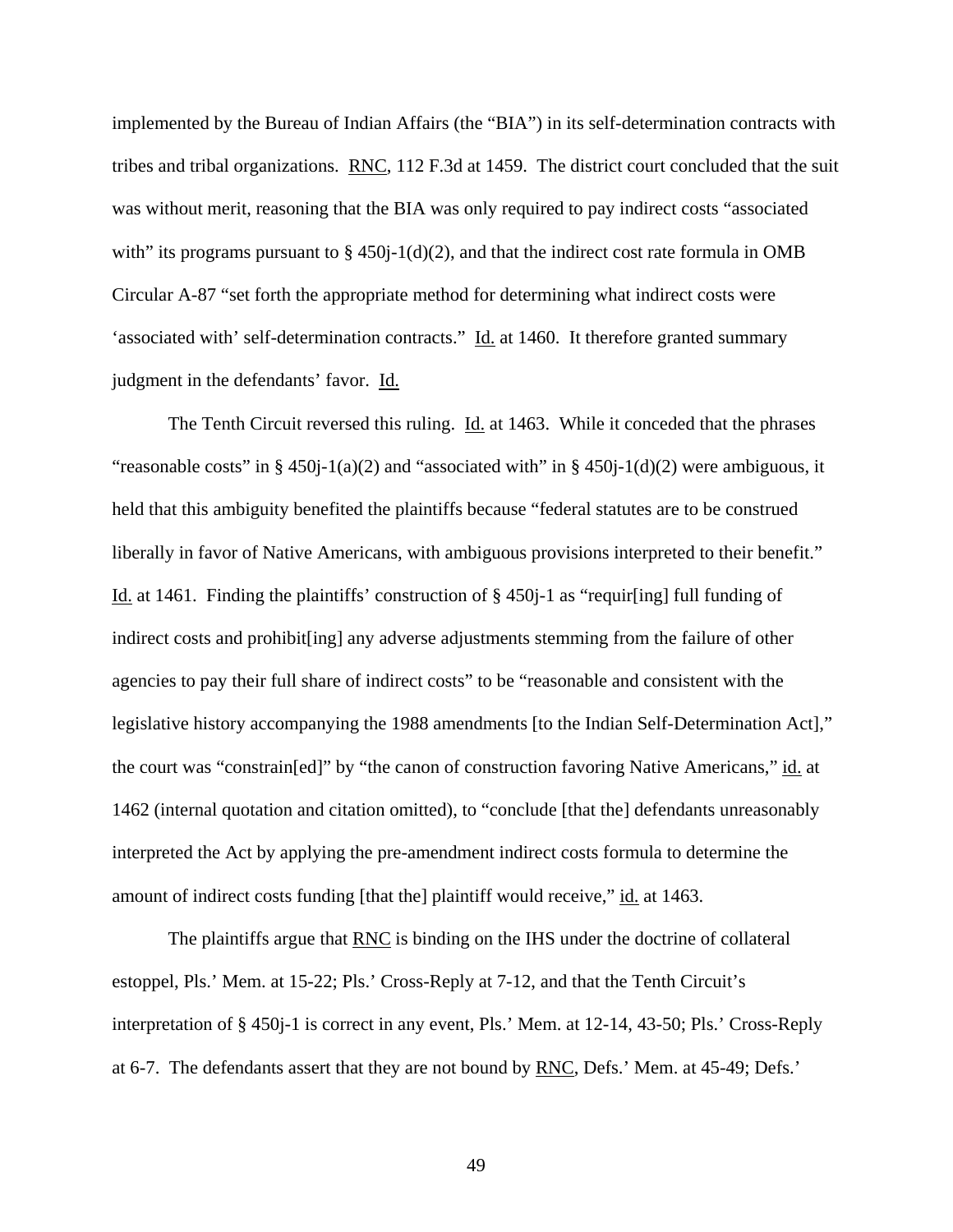Reply/Cross-Opp'n at 11-18, and that the Tenth Circuit erred in its interpretation of the Indian Self-Determination Act, Defs.' Mem. at 38-41, 43-45, 49-52; Defs.' Reply/Cross-Opp'n at 8-9, 20-22. Instead, they advocate for an interpretation of the statute that would deem any amount of indirect cost funding negotiated between a tribe or tribal organization and the IHS, and any indirect cost rate negotiated between that tribe or tribal organization and the DOI pursuant to such a contract, to be "reasonable." Defs.' Mem. at 22-25; Defs.' Reply/Cross-Opp'n at 8-9, 20.

#### a. Collateral estoppel

 $\overline{a}$ 

Before the Court can decide whether it should follow the Tenth Circuit in interpreting § 450j-1 to require full funding of all indirect costs incurred by a contracting tribe or tribal organization, it must determine whether it is required to follow that decision under the doctrine of collateral estoppel as posited by the plaintiffs. "The doctrine of collateral estoppel, or[,] as it is now commonly called[,] issue preclusion,  $\left[17\right]$  $\left[17\right]$  $\left[17\right]$ ... provides that 'once an issue is actually and necessarily determined by a court of competent jurisdiction, that determination is conclusive in subsequent suits based on a different cause of action involving a party to the prior litigation.'" Thomas v. Powell, 247 F.3d 260, 262-63 (D.C. Cir. 2001) (quoting Montana v. United States, 440 U.S. 147, 153 (1979)). It "is intended to protect the parties from the burden of relitigating the same issue following a final judgment and to promote judicial economy by preventing needless litigation." Consol. Edison Co. of N.Y., Inc. v. Bodman, 449 F.3d 1254, 1258 (D.C. Cir. 2006) (internal quotation and citation omitted). For the doctrine to apply:

> (1)[] the same issue now being raised must have been contested by the parties and submitted for judicial determination in the prior

<span id="page-49-0"></span> $17$  Technically, "issue preclusion" encompasses both the doctrine of collateral estoppel and the doctrine of "direct" estoppel." Taylor v. Sturgell, \_\_\_ U.S. \_\_\_, \_\_\_ n.5, 128 S. Ct. 2161, 2171 n.5 (2008). However, the doctrine is more commonly associated with collateral estoppel. See Restatement (Second) of Judgments § 27 cmt. b (1980) ("Issue preclusion in a second action on the same claim is sometimes designated as direct estoppel. If, as more frequently happens, the second action is brought on a different claim, the rule of [issue preclusion] applies; in such cases, preclusion is sometimes designated as collateral estoppel.").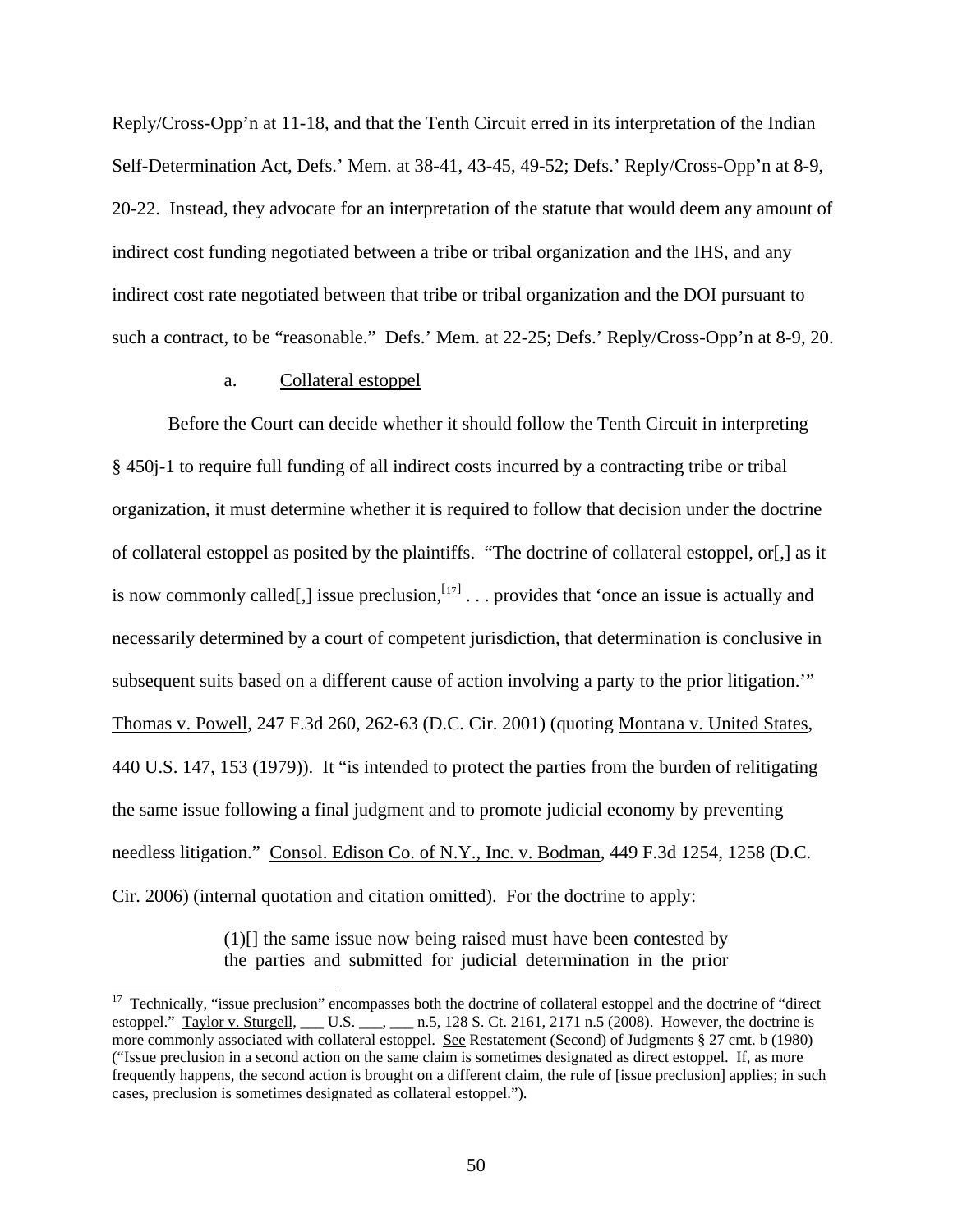case; (2)[] the issue must have been actually and necessarily determined by a court of competent jurisdiction in that prior case; and (3)[] preclusion in the second case must not work a basic unfairness to the party bound by the first determination.

United States v. Hoover-Hankerson, 511 F.3d 164, 171 (D.C. Cir. 2007) (internal quotation and citation omitted).

 The first two criteria are easily satisfied here. While the parties quibble over the similarity of the facts in this case to those in RNC, see Defs.' Mem. at 45-49 (arguing that the plaintiffs' indirect costs are variable, unlike the fixed costs at issue in RNC, and that the plaintiffs receive some indirect cost funding from other agencies, unlike the plaintiffs in RNC); Pls.' Mem. 50-53 (disputing the former assertion), the legal issue decided by the Tenth Circuit whether the Indian Self-Determination Act requires the applicable Secretary to fund all indirect costs incurred by a contracting tribe or tribal organization or just the Secretary's pro rata share is the same question raised here with respect to the plaintiffs' Rate Dilution Claims, compare RNC, 112 F.3d at 1461 (defining the "precise question" before the court as "the extent to which indirect costs are to be funded by [the] defendants"), with Pls.' Mem. at 12 ("The Secretarial amount together with the full amount of [contract support costs] necessary to operate the program without dimunition of services represents the contract price term." (emphasis removed)); see also United States v. Stauffer Chem. Co., 464 U.S. 165, 172 (1984) (applying the doctrine of collateral estoppel in subsequent case where the issue presented by that case was identical to an earlier case and the "factual differences between the two cases . . . [were] of no legal significance whatever in resolving the issue presented in both cases"). Nor is there any question that this determination was "actually and necessarily determined" by the Tenth Circuit, or that the Tenth Circuit was a court "of competent jurisdiction" to make its determination. Hoover-Hankerson, 511 F.3d at 171. Therefore, the only question requiring this Court's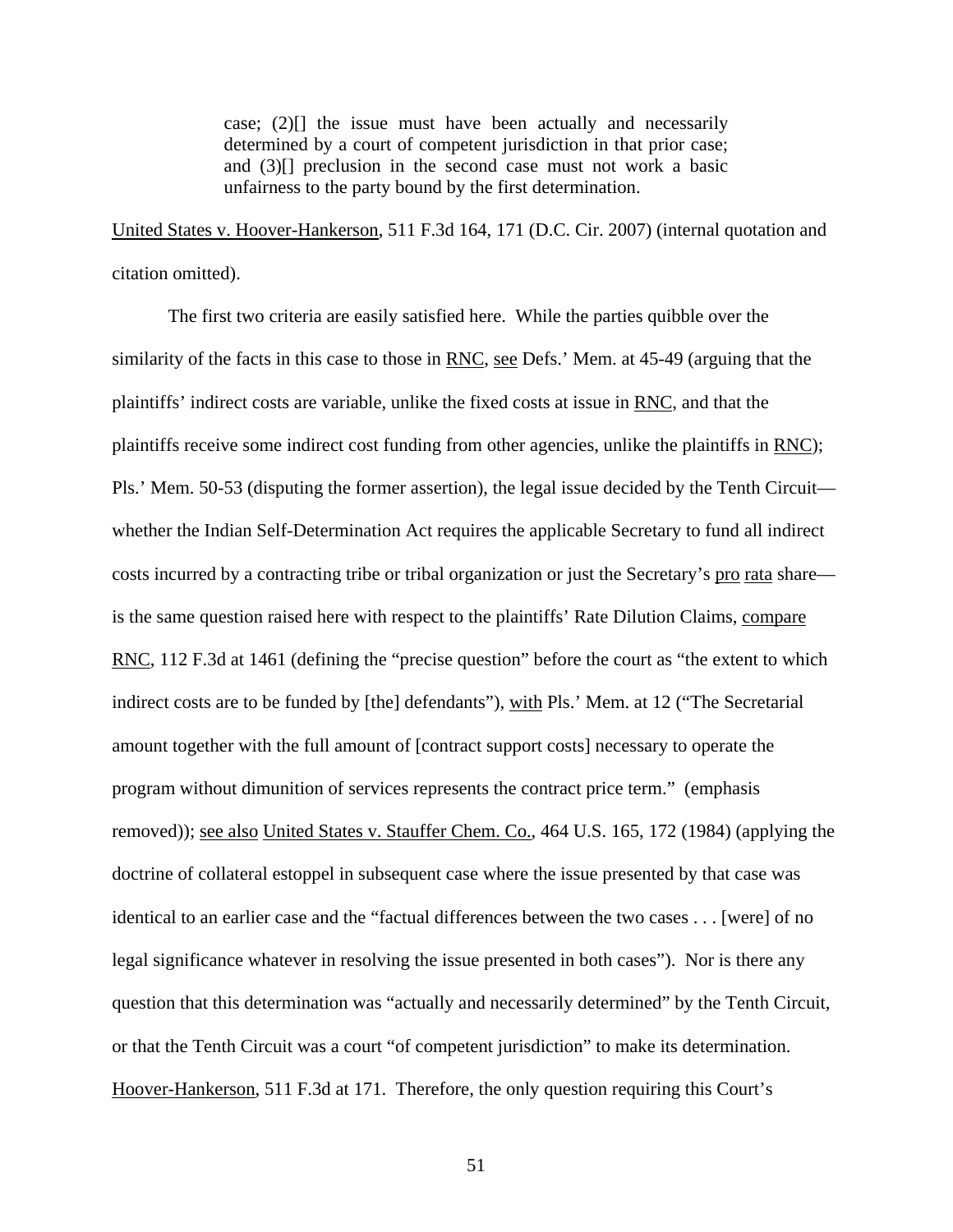attention is whether it would work "a basic unfairness" on the defendants to bind them to the court's determination in RNC. Id.

"A person who was not a party to a suit generally has not had a full and fair opportunity to litigate the claims and issues settled in that suit." Taylor v. Sturgell, \_\_\_ U.S. \_\_\_, 128 S. Ct. 2161, 2171 (2008) (internal quotation and citation omitted).<sup>[18](#page-51-0)</sup> Therefore, only those defendants who actually or constructively participated in RNC are bound by the Tenth Circuit's decision. That list obviously includes the United States, which was a named defendant in RNC. It also includes Secretary Kempthorne, for "[l]itigation involving the government is generally binding with respect to governmental officials who are sued in their official capacities in later actions," Headley v. Bacon, 828 F.2d 1272, 1279 (8th Cir. 1987), and former Secretary Lujan of the Department of the Interior was another named defendant in RNC.

Unlike Secretary Kempthorne and the United States, neither Secretary Leavitt nor his predecessor was named as a defendant in RNC. But "[w]here a suit binds the United States, it binds its subordinate officials" as well. Sunshine Anthracite Coal Co. v. Adkins, 310 U.S. 381, 403 (1940). Because the preclusive effects of the Tenth Circuit's decision on the United States

 $\overline{a}$ 

<span id="page-51-0"></span> $18$  Unlike the doctrine of res judicata (also known as claim preclusion), "[i]ssue preclusion does not require mutuality of parties," Gov't of Rwanda v. Johnson, 409 F.3d 368, 374 (D.C. Cir. 2005), and "a plaintiff may, when appropriate, preclude a defendant from relitigating issues that the defendant litigated and lost against another plaintiff," S. Pac. Commc'ns Co. v. Am. Tel. & Tel. Co., 740 F.2d 1011, 1014 n.2 (D.C. Cir. 1984). "This practice . . . is called offensive collateral estoppel." Id. However, a successful plaintiff in one proceeding cannot impose its victory on a second defendant not involved in the first proceeding without violating the second defendant's due process rights. See Blonder-Tongue Labs., Inc. v. Univ. of Ill. Found., 402 U.S. 313, 329 (1971) ("Some litigants . . . have never had a chance to present their evidence and arguments on their claim. Due process prohibits estopping them despite one or more existing adjudications of the identical issue which stand squarely against their position."); <u>see also Taylor, U.S. at 128 S. Ct.</u> at 2171 ("[O]ne is not bound by a judgment in personam in a litigation in which he is not designated as a party or to which he has not been made a party by service of process." (internal quotation and citation omitted)); Agudas Chasidei Chabad of United States v. Russian Fed'n, 528 F.3d 934, 943 (D.C. Cir. 2008) ("Issue preclusion can be applied only as to an issue resolved against the party sought to be estopped . . . ."). Moreover, "non-|mutual offensive collateral estoppel simply does not apply against the [United States] government." United States v. Mendoza, 464 U.S. 154, 162 (1984). Consequently, "[c]ollateral estoppel will apply against the government only if mutuality of parties exists." AFL-CIO v. Fed. Labor Relations Auth., 835 F.2d 1458, 1462 (D.C. Cir. 1987).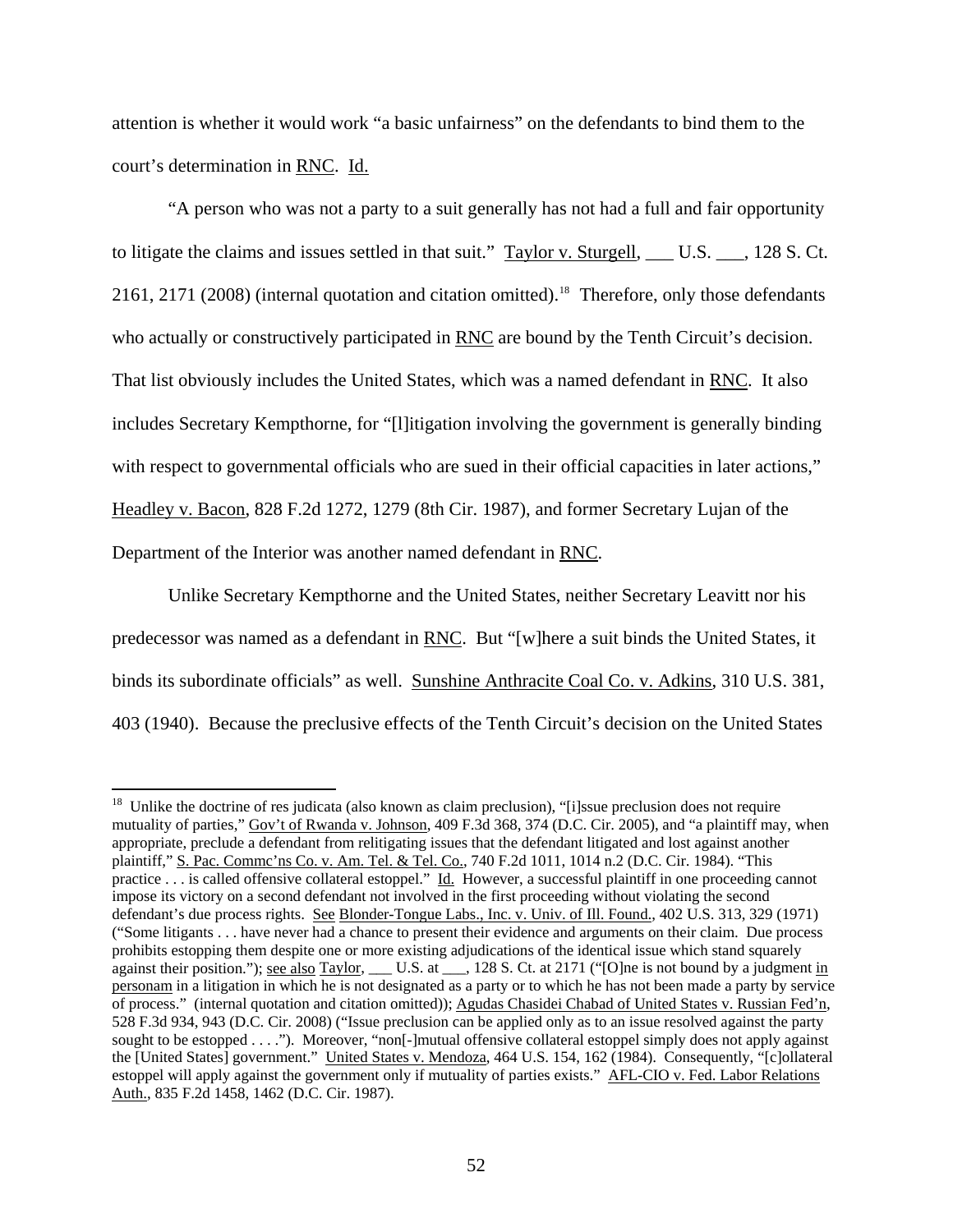must therefore be imputed to Secretary Leavitt, and because all three of the requirements for collateral estoppel have been satisfied with respect to the United States, those requirements have also been met with respect to Secretary Leavitt.[19](#page-52-0)

But this determination does not end the Court's inquiry. "Even when collateral estoppel

would otherwise apply, there are numerous exceptions." Pharm. Care Mgmt. Ass'n v. District of

Columbia, 522 F.3d 443, 446 (D.C. Cir. 2008). For example, "[c]ollateral estoppel is generally

inappropriate when the issue is one of law and there has been a change in the legal context after

the first decision." Id. at 447.

The defendants assert that just such a change took place in 1998 when Congress enacted

25 U.S.C. § 450j-2. That section of the Indian Self-Determination Act provides as follows:

Before, on, and after October 21, 1998, and notwithstanding any other provision of law, funds available to the [IHS] in this Act or any other [a]ct for Indian self-determination or self-governance contract or grant support costs may be expended only for costs directly attributable to contracts, grants[,] and compacts pursuant to the [Indian Self-Determination Act,] and no funds appropriated by this or any other [a]ct shall be available for any contract support costs or indirect costs associated with any contract, grant, cooperative agreement, self-governance compact, or funding agreement entered into between an Indian tribe or tribal organization and any entity other than the [IHS].

25 U.S.C. § 450j-2 (emphasis added.)

 $\overline{a}$ 

According to the defendants, this provision "state[s] unequivocally that the cost-shifting

endorsed by the Tenth Circuit [in RNC] was not permissible," thereby "foreclos[ing] any

argument that the [Indian Self-Determination Act] has ever allowed [the] IHS to pay indirect

<span id="page-52-0"></span><sup>&</sup>lt;sup>19</sup> Both Tunica and Ramah Navajo were members of the class of plaintiffs in <u>RNC</u>. Pls.' Facts  $\P$  13; <u>see also</u> Defs.' Response ¶ 13 (admitting this fact). Accordingly, they are "bound by [the] judgment [in that case] because [they were] adequately represented by someone with the same interests who [were] a party to [that] suit." Taylor, U.S. at  $\qquad$ , 128 S. Ct. at 2172 (internal quotation and citation omitted); see also id. ("Representative suits with preclusive effect on non-parties include properly conducted class actions . . . ."). The mutuality requirement for application of the doctrine of collateral estoppel is therefore satisfied in this case. See supra n.18.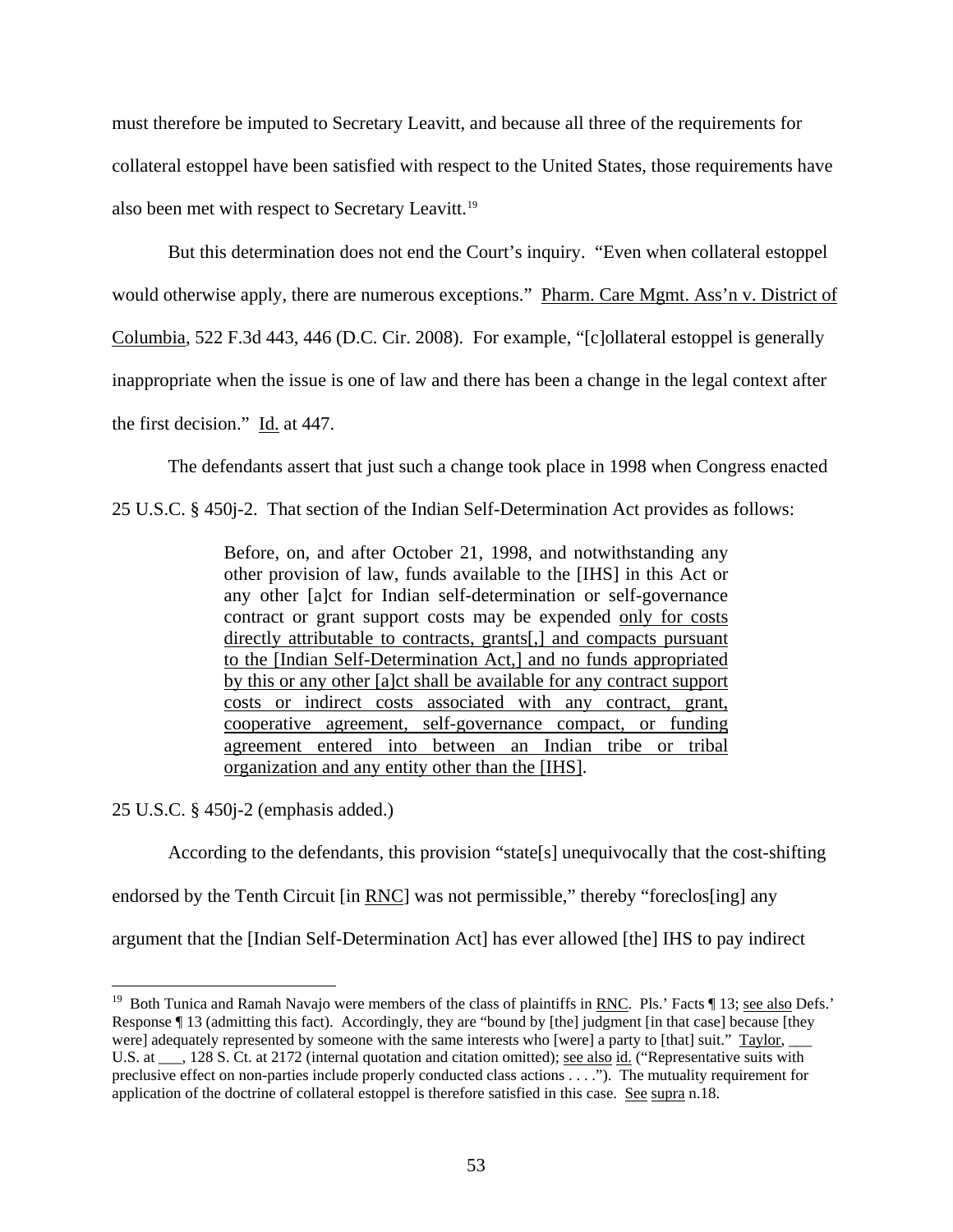costs attributable to non-IHS programs." Defs.' Mem. at 43. The plaintiffs, on the other hand, argue that "the meaning and intent of § 450j-2 are anything but clear." Pls.' Mem. at 44. They suggest that "[a] more plausible reading [of the statute] is that § 450j-2 prohibits using IHS direct program mon[ies] to pay other agencies' direct [contract support costs]." Id. at 44 n.37 (emphasis in original).

The Court agrees with the plaintiffs that the language contained in § 450 j-2 is inartful. As the plaintiffs correctly point out, "[t]he section's literal requirement that no funds from any appropriation whatever, including other agency appropriations, may ever be used to pay costs 'associated with' other agencies would destroy the force of the 1988 amendments" to the Indian Self-Determination Act by eliminating the possibility of funding any indirect costs at all. Id.; see also Pls.' Cross-Reply at 11 ("Common costs are 'directly attributable' to [Indian Self-Determination Act] programs and 'associated with' non-[Indian Self-Determination Act] programs; they are not mutually exclusive."). Section 450j-1(a) plainly requires that such costs be funded by the IHS, see 25 U.S.C. § 450j-1(a)(3)(A) (providing for funding of "administrative or other expense[s]" incurred by the contractor in addition to "direct program expenses"), and "the [C]ourt must avoid an interpretation [of the statute] that undermines congressional purpose considered as a whole when alternative interpretations consistent with the legislative purpose are available." United States v. Braxtonbrown-Smith, 278 F.3d 1348, 1352 (D.C. Cir. 2002).

But this does not mean, as the plaintiffs appear to suggest, that the plain language of the statute should be neglected altogether, for "whatever degree of confidence about congressional purpose one derives from the legislative history, that purpose must find expression within the permissible limits of the language before it can be given effect." United States ex rel. Totten v. Bombardier Corp., 380 F.3d 488, 495 (D.C. Cir. 2004) (internal quotation and citation omitted).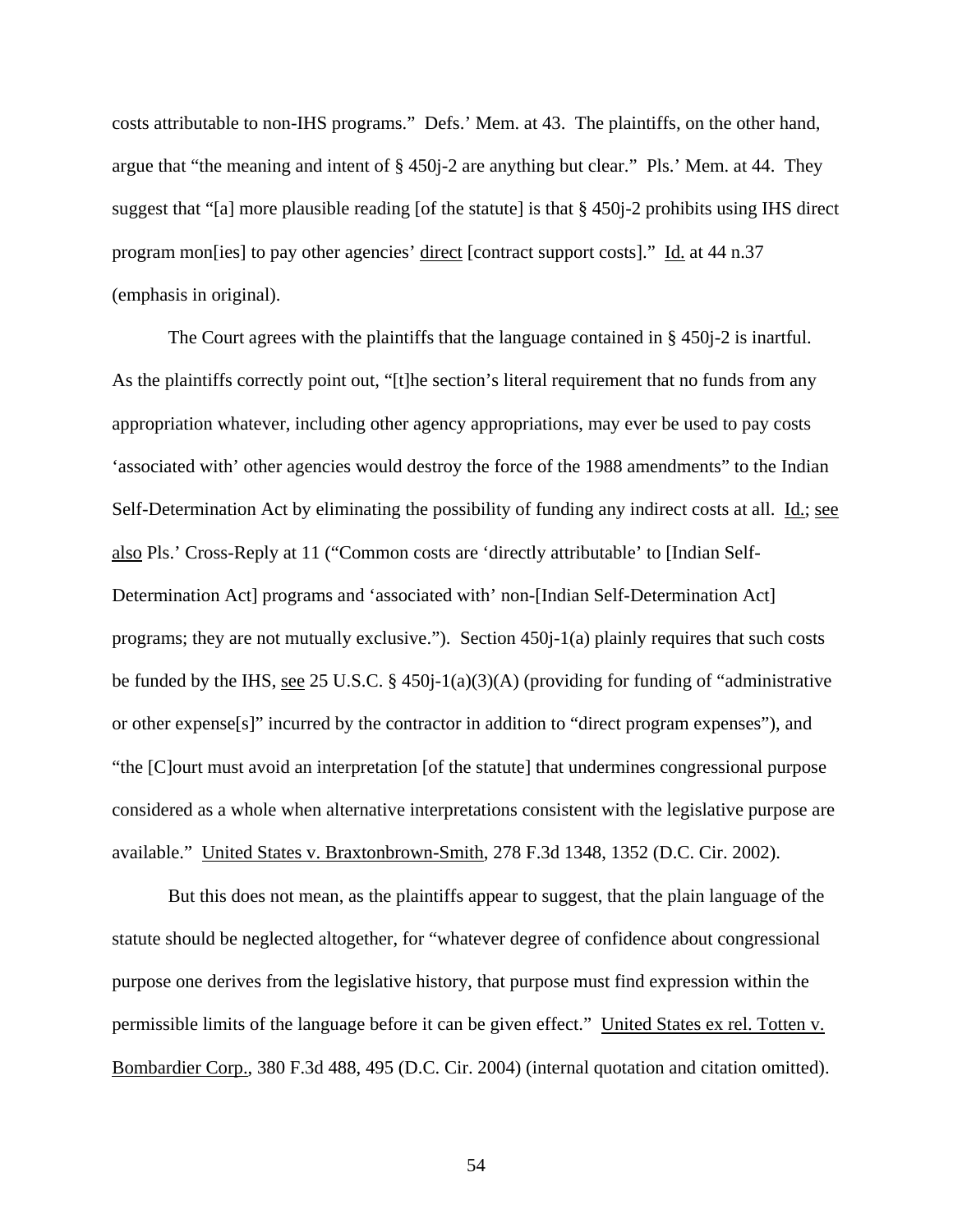Section 450j-2 explicitly states that "no funds" appropriated pursuant to the Indian Self-Determination Act shall be made available "for any contract support costs or indirect costs associated with" a contract or funding agreement between a contracting tribe or tribal organization and an entity other than the IHS. (Emphasis added.) However one might try to interpret this provision in accordance with the language of  $\S 450j-1(a)$  and the overall goals of the Indian Self-Determination Act, the explicit ban on the funding of "indirect costs associated with" non-IHS contracts or funding agreements renders the plaintiffs' proffered interpretation of the statute untenable. It simply is not possible to construe a statute that explicitly bans funding for indirect costs as somehow banning only direct costs.

Instead, the only plausible interpretation of § 450j-2 is the one favored by the defendants; i.e., that the statute prevents the IHS from paying more than its pro rata share of the indirect costs incurred by contracting tribes and tribal organizations. Section 450j-2 explicitly prohibits the funding of indirect costs "associated with" non-IHS entities, but it does not explain how an indirect cost can be "associated with" a particular entity, a point noted by the Tenth Circuit in its analysis of identical language in § 450 $j$ -1(d)(2). RNC, 112 F.3d at 1461. Given the fungibility of indirect costs, the most logical way to approximate the segregation of such costs would be to allocate the costs on a pro rata basis, which is exactly what OMB Circular A-87 is designed to do. In contrast to the plaintiffs' preferred reading of the statute, interpreting § 450j-2 to require the allocation of indirect costs in such a manner is at least not verboten under the terms of the statute, and is the best means of accomplishing the statute's apparent intent.

The defendants' interpretation of the statute also finds support in the legislative record. Specifically, in its Report on the Department of the Interior and Related Agencies Appropriations Bill, 1999, the Committee on Appropriations for the House of Representatives expressed its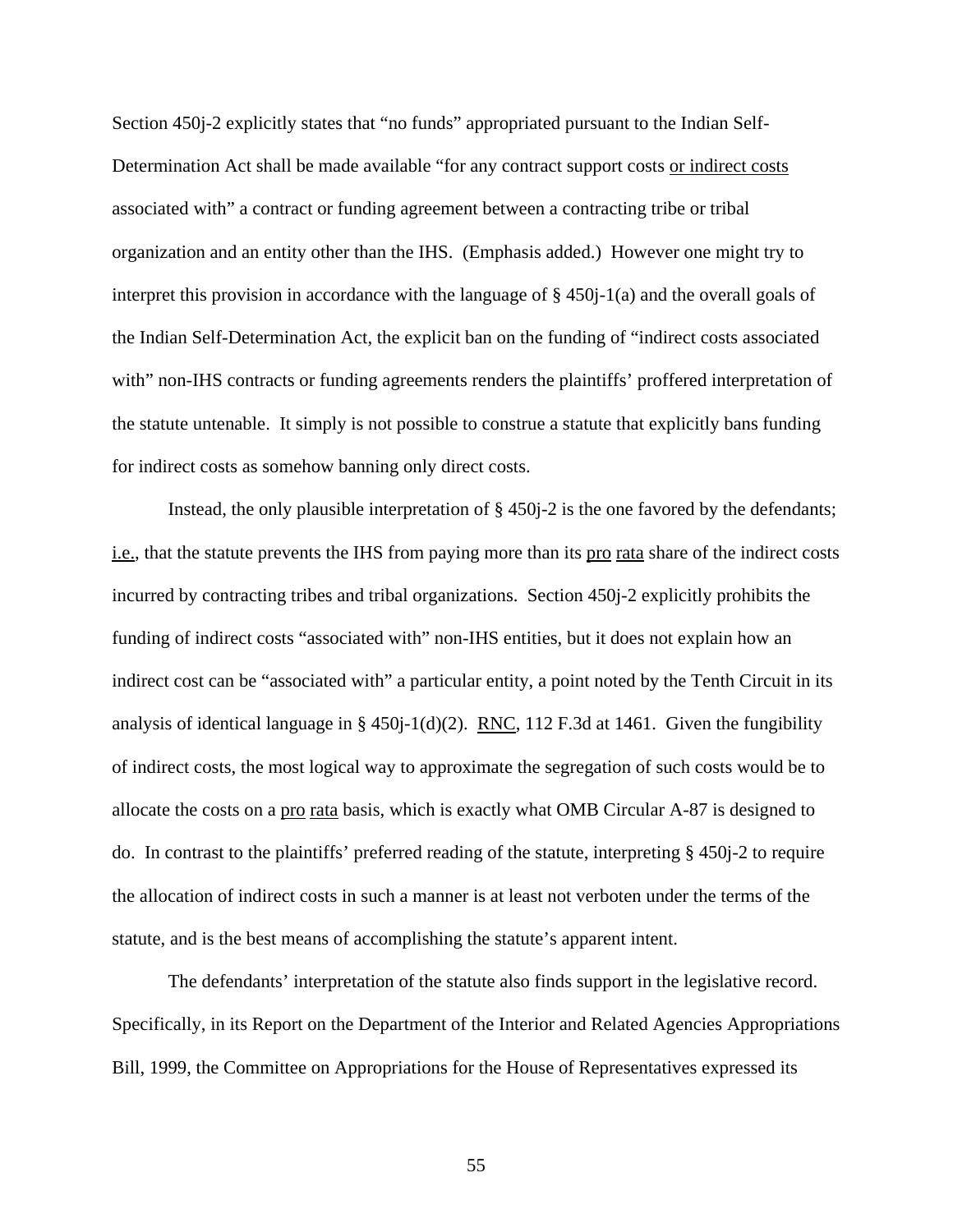"concern[] about the [RNC] settlement," as well as the "decision" made by "the court in [that] case," which the Committee believed to be "erroneous." H.R. Rep. 105-609 at 57 (1998). The Committee twice "recommended . . . specifying that IHS funding may not be used to pay for non-IHS contract support costs." Id. at 108; see also id. at 110 (same). Congress evidently agreed with the Committee's recommendation, inserting language similar to that used by the Committee in the appropriations bill enacting § 450j-2. See Omnibus Consolidated and Emergency Supplemental Appropriations Act, 1999, Pub. L. 105-277, Div. A, § 101(e), 112 Stat. 2681, 2681-280-2681-281 (1998) (enacting § 450j-2).

The plaintiffs argue in the alternative that even if the Court were to construe  $\S 450j-2$  as a direct refutation of the Tenth Circuit's holding in RNC, it cannot ascribe retroactive effect to that statute without violating the plaintiffs' contractual and constitutional rights. Pls.' Mem. at 45-46; Pls.' Cross-Reply at 10-11. This argument is beside the point. The salient question before the Court is not whether Congress repealed or amended § 450j-1(a) by passing § 450j-2—it obviously did neither, as the former statute was left intact by Congress—but whether the statute implicates the validity of the RNC court's interpretation of  $\S$  450j-1(a) in the first instance, such that it would be inappropriate for the Court to rely uncritically on that court's decision rather than assess the merits of the parties' positions itself. See Seatrain Shipbuilding Corp. v. Shell Oil Co., 444 U.S. 572, 596 (1980) (noting that "the views of subsequent Congresses . . . are entitled to significant weight" in interpreting prior legislation, "particularly . . . when the precise intent of the enacting Congress is obscure"). With respect to this latter issue, Congress's mandate that the IHS not fund indirect costs "associated with" non-IHS contracts at least calls into question the propriety of the Tenth Circuit's determination that the "full amount of need for indirect costs associated with a self-determination contract" referenced in §  $450j-1(d)(2)$  includes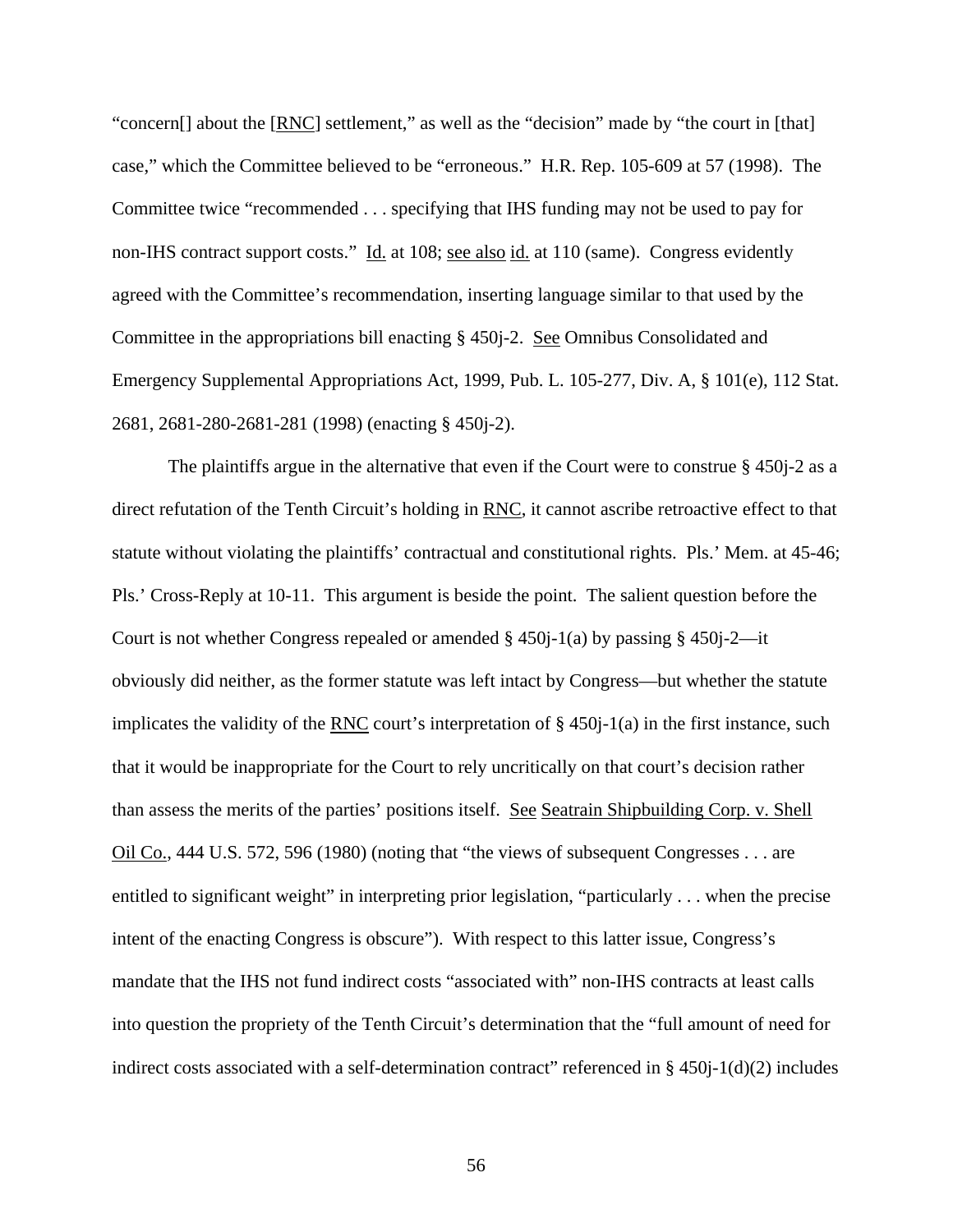costs that relate to services funded by contracts with entities other than the applicable Secretary's agency.

The Court therefore concludes that the defendants are not bound by the preclusive effects of RNC in this case. The plaintiffs' tortured reading of the statute to the contrary, § 450j-2 contemplates a funding arrangement between the IHS and contracting tribes and tribal organizations different from that identified by the Tenth Circuit in RNC. The newer statute must be considered in interpreting the provisions of § 450j-1, which forecloses blind adherence to the Tenth Circuit's decision.

#### b. Statutory construction of § 450j-1

With the issue of collateral estoppel resolved, the Court must now determine whether § 450j-1 requires that the IHS fully fund all of the plaintiffs' indirect costs or instead must fund only its pro rata share of those costs. "[The] first step in interpreting a statute is to determine whether the language at issue has a plain and unambiguous meaning with regard to the particular dispute in the case." Robinson v. Shell Oil Co., 519 U.S. 337, 340 (1997). "The plainness or ambiguity of statutory language is determined by reference to the language itself, the specific context in which that language is used, and the broader context of the statute as a whole." Id. at 341. "When [a court] find[s] the terms of a statute unambiguous, judicial inquiry should be complete except in rare and exceptional circumstances." Freytag v. Comm'r of Internal Revenue, 501 U.S. 868, 873 (1991). "However, where statutory language is ambiguous a court may resort to the canons of statutory interpretation and to the statute's legislative history to resolve the ambiguity." United States v. Awadallah, 349 F.3d 42, 51 (2d Cir. 2003) (internal quotation and citation omitted).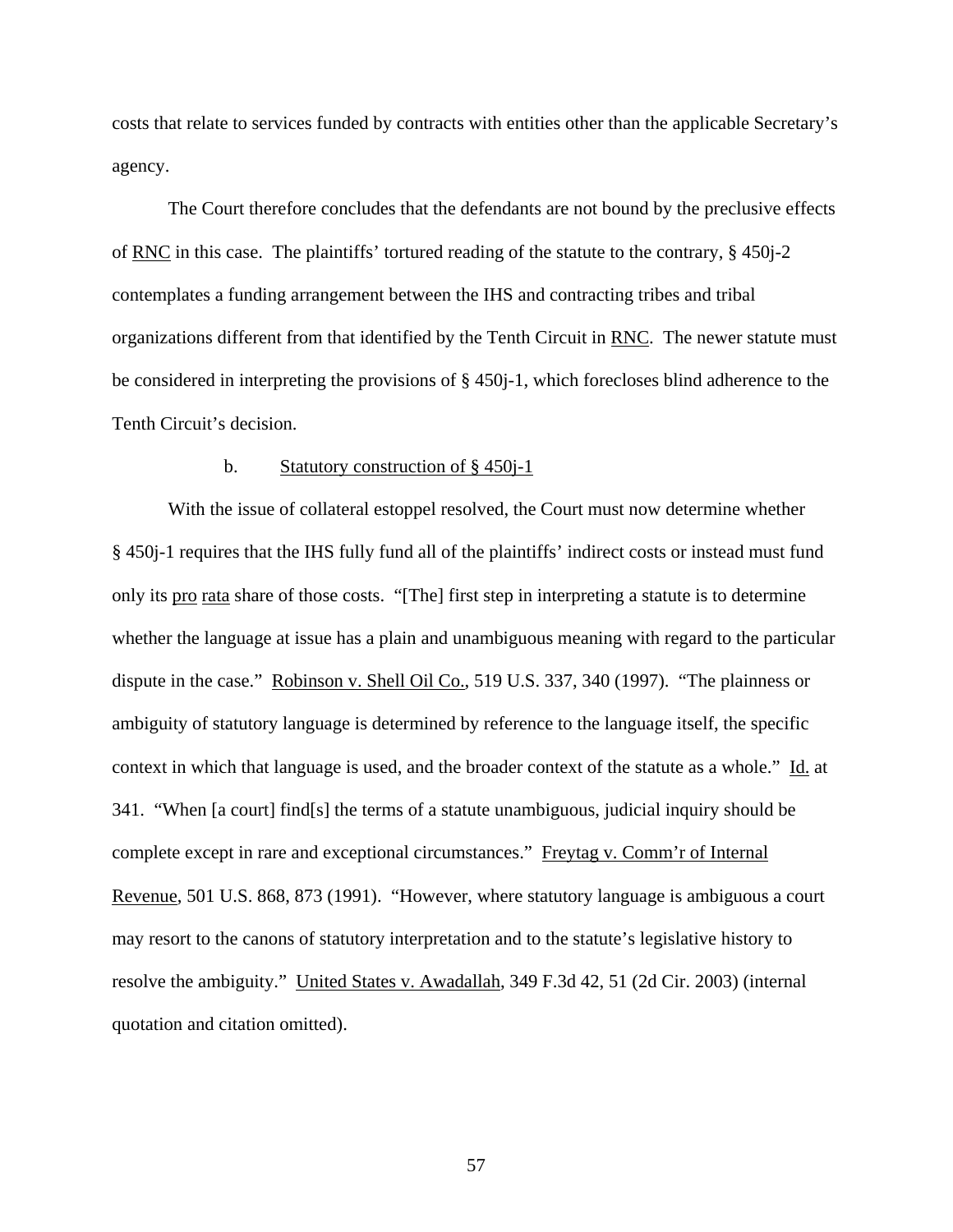Two subsections of § 450j-1 bear on the question of indirect cost funding. The first is

§ 450j-1(a), which provides in pertinent part:

(2) There shall be added to the amount required by paragraph (1) contract support costs[,] which shall consist of an amount for the reasonable costs for activities which must be carried on by a tribal organization as a contractor to ensure compliance with the terms of the contract and prudent management, but which—

> (A)normally are not carried on by the respective Secretary in his direct operation of the program; or

(B) are provided by the Secretary in support of the contracted program from resources other than those under contract.

(3)(A) The contract support costs that are eligible costs for the purposes of receiving funding under this subchapter shall include the costs of reimbursing each tribal contractor for reasonable and allowable costs of—

> (i) direct program expenses for the operation of the [f]ederal program that is the subject of the contract, and

> (ii) any additional administrative or other expense related to the overhead incurred by the tribal contractor in connection with the operation of the [f]ederal function, service, or activity pursuant to the contract, except that such funding shall not duplicate any funding provided under subsection a(1) of this section.

25 U.S.C. §§ 450j-1(a)(2)-450j-1(a)(3)(A) (emphasis added).

As the RNC court noted in interpreting a prior version of this subsection, the seminal

modifier "reasonable" is not defined in the Indian Self-Determination Act. RNC, 112 F.3d at

1461. However, in § 450j-1(d), Congress provides some clarification as to what kind of funding

can be considered "reasonable":

 (1) Where a tribal organization's allowable indirect cost recoveries are below the level of indirect costs that the tribal organizations should have received for any given year pursuant to its approved indirect cost rate, and such shortfall is the result of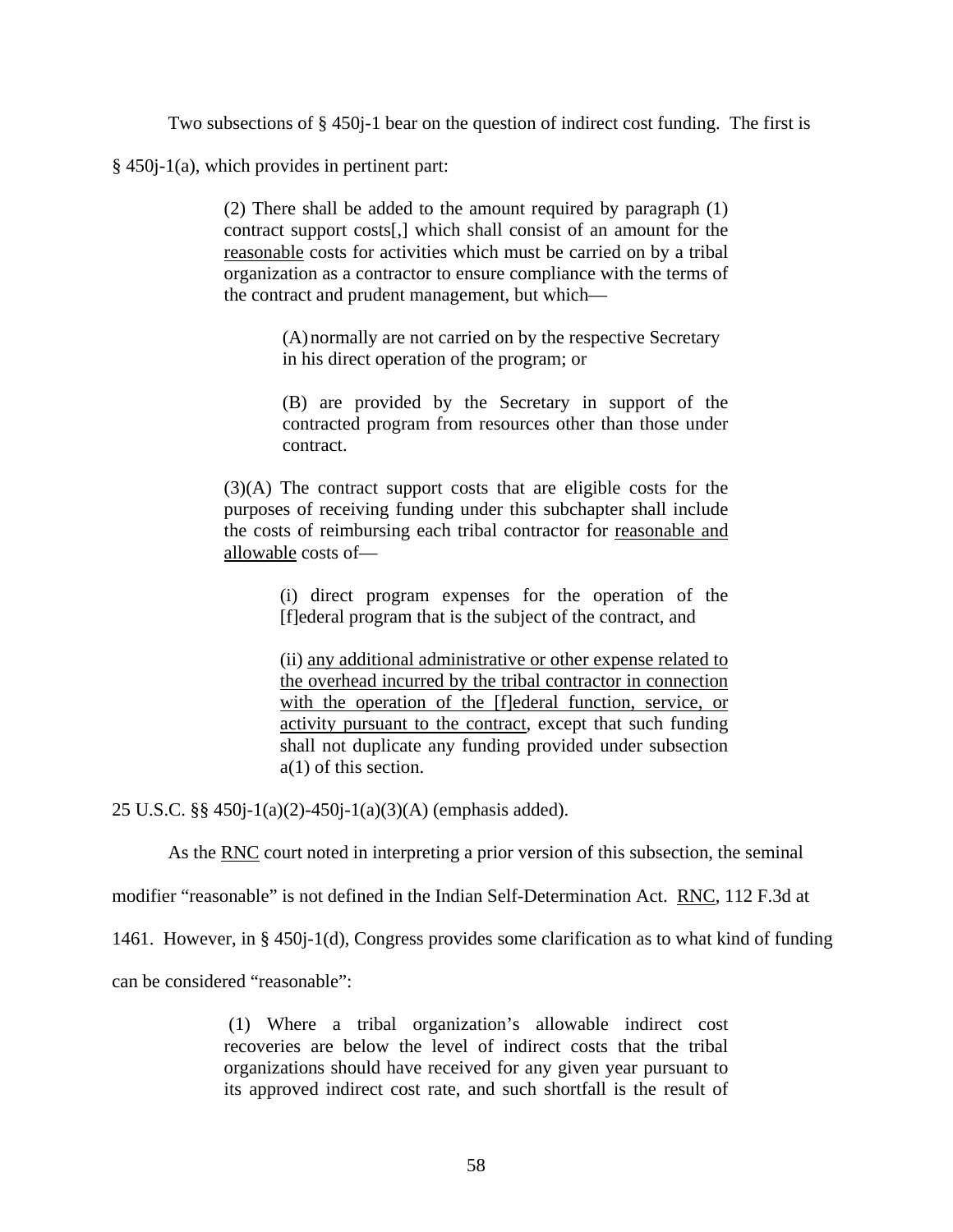lack of full indirect cost funding by any [f]ederal, [s]tate, or other agency, such shortfall in recoveries shall not form the basis for any theoretical over-recovery or other adverse adjustment to any future years' indirect cost rate or amount for such tribal organization, nor shall any agency seek to collect such shortfall from the tribal organization.

(2) Nothing in this subsection shall be construed to authorize the Secretary to fund less than the full amount of need for indirect costs associated with a self-determination contract.

(Emphasis added).

Although § 450 $j-1(d)(2)$  technically applies only to subpart  $d(1)$  of the subsection (it limits everything "in [its] subsection"), the Court infers, as the Tenth Circuit inferred in RNC, that its description of the minimum amount of indirect cost funding required of the Secretary satisfies the "reasonable [ness]" standard of § 450*j*-1(a). "Statutes must be read as a whole," United States v. Atl. Research Corp., \_\_\_ U.S. \_\_\_, \_\_\_, 127 S. Ct. 2331, 2336 (2007) (internal quotation and citation omitted), and "[i]nterpretation of a word or phrase depends upon reading the whole statutory text," Dolan v. United States Postal Serv., 546 U.S. 481, 486 (2006). It would be illogical for Congress to have described the minimum amount of funding needed for indirect costs in one part of § 450j-1 and then describe that same requirement using different language unless the two descriptions were intended to be synonymous. Interpreting the term "reasonable" in § 450 $i$ -1(a) by recourse to § 450 $i$ -1(d)(2) is the only reading of the statute that "ensure[s] that the statutory scheme is coherent and consistent." Ali v. FBI,  $\_\_\_\_\_\_\_U.S. \_\_\_\_\_J$ 128 S. Ct. 831, 837 (2008).

The Court therefore construes the requirement in  $\S$  450 $j-1$ (a) that the applicable Secretary provide funding for all "reasonable" indirect costs to mean "the full amount of need for indirect costs associated with a self-determination contract" as stated in  $\S$  450j-1(d)(2). However, this does not end the Court's inquiry, for as the RNC court recognized, "subsection (d)(2) refers to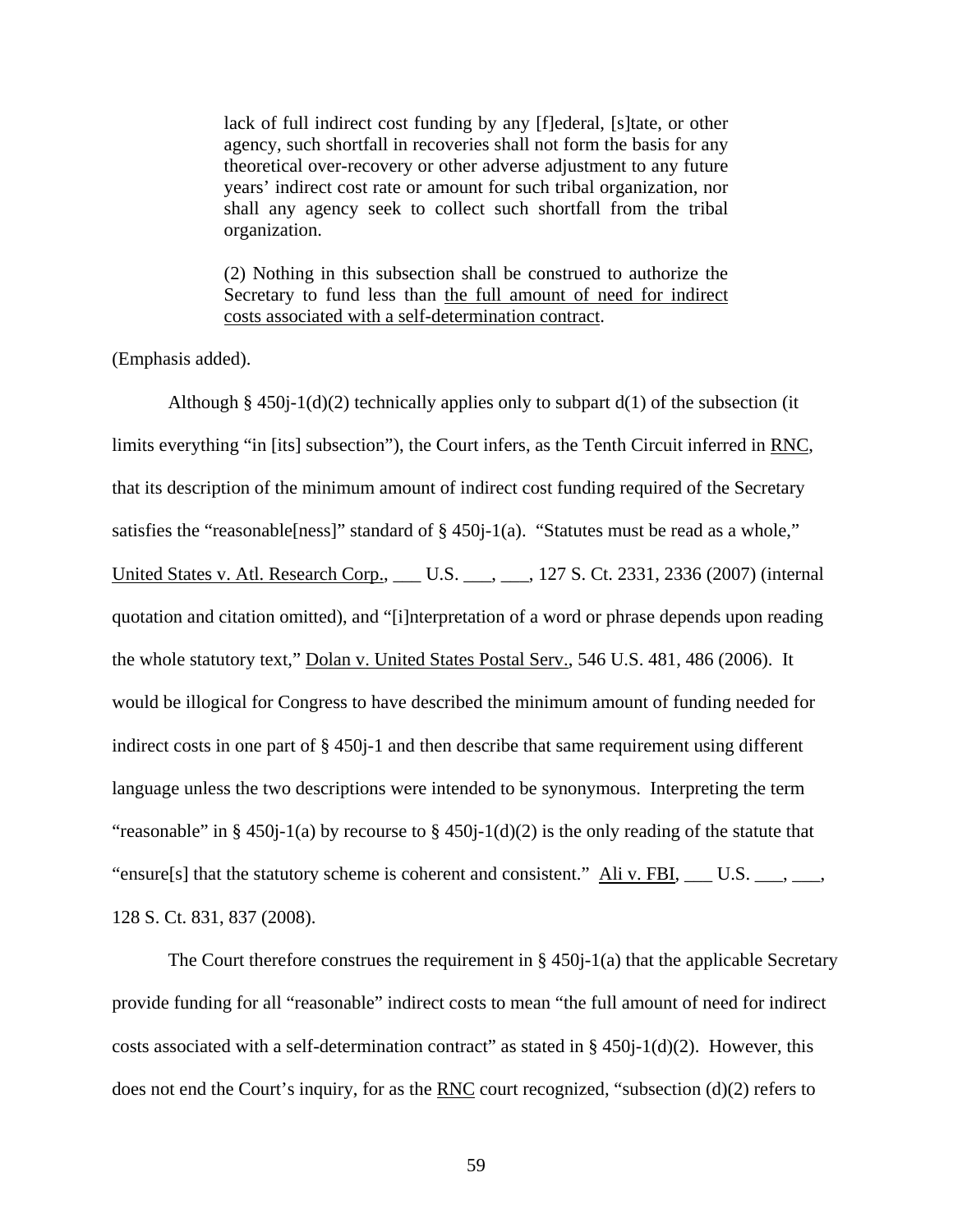indirect costs 'associated with' a self-determination contract, but fails to define 'associated with." RNC, 112 F.3d at 1461. Like § 450 $j-1$ (a), § 450 $j-1$ (d)(2) is ambiguous in this regard.

 "Typically, when a statute contains an ambiguous term, standard principles of statutory interpretation dictate that the Court defer to an agency's permissible construction of the statute pursuant to the Supreme Court's holding in Chevron U.S.A., Inc. v. Natural Res[ources] Def[ense] Council, Inc., 467 U.S. 837 [(1984)]." Indian Educators Fed. Local 4524 v. Kempthorne, 541 F. Supp. 2d 287, 264 (D.D.C. 2008). "However, the standard principles of statutory construction do not have their usual force in cases involving Indian law." Muscogee (Creek) Nation v. Hodel, 851 F.2d 1439, 1444 (D.C. Cir. 1988). In these situations, "[t]he governing canon of construction requires that 'statutes are to be construed liberally in favor of the Indians, with ambiguous provisions interpreted to their benefit.'" Cobell v. Norton, 240 F.3d 1081, 1101 (D.C. Cir. 2001) (citing Montana v. Blackfeet Tribe of Indians, 471 U.S. 759, 766 (1985)). "This departure from the Chevron norm arises from . . . principles of equitable obligations and normative rules of behavior[] applicable to the trust relationship between the United States and the Native American people." Id. (internal quotation and citation omitted). "The result, then, is that if the [statutory text] can reasonably be construed as the [t]ribe [or tribal organization] would have it construed, it must be construed that way." Muscogee, 851 F.2d at 1445 (emphasis in original).

The Court thus agrees with the Tenth Circuit that its reading of  $\S$  450 $j$ -1(d)(2) turns on the reasonableness of the plaintiffs' interpretation. RNC, 112 F.3d at 1461-62. But it is at this point that the RNC court's analysis goes awry. After dismissing the defendants' interpretation of § 450j-1 as "unreasonable," that court concluded that the interpretation of the statute offered by the plaintiffs was "reasonable and consistent with the legislative history accompanying the 1988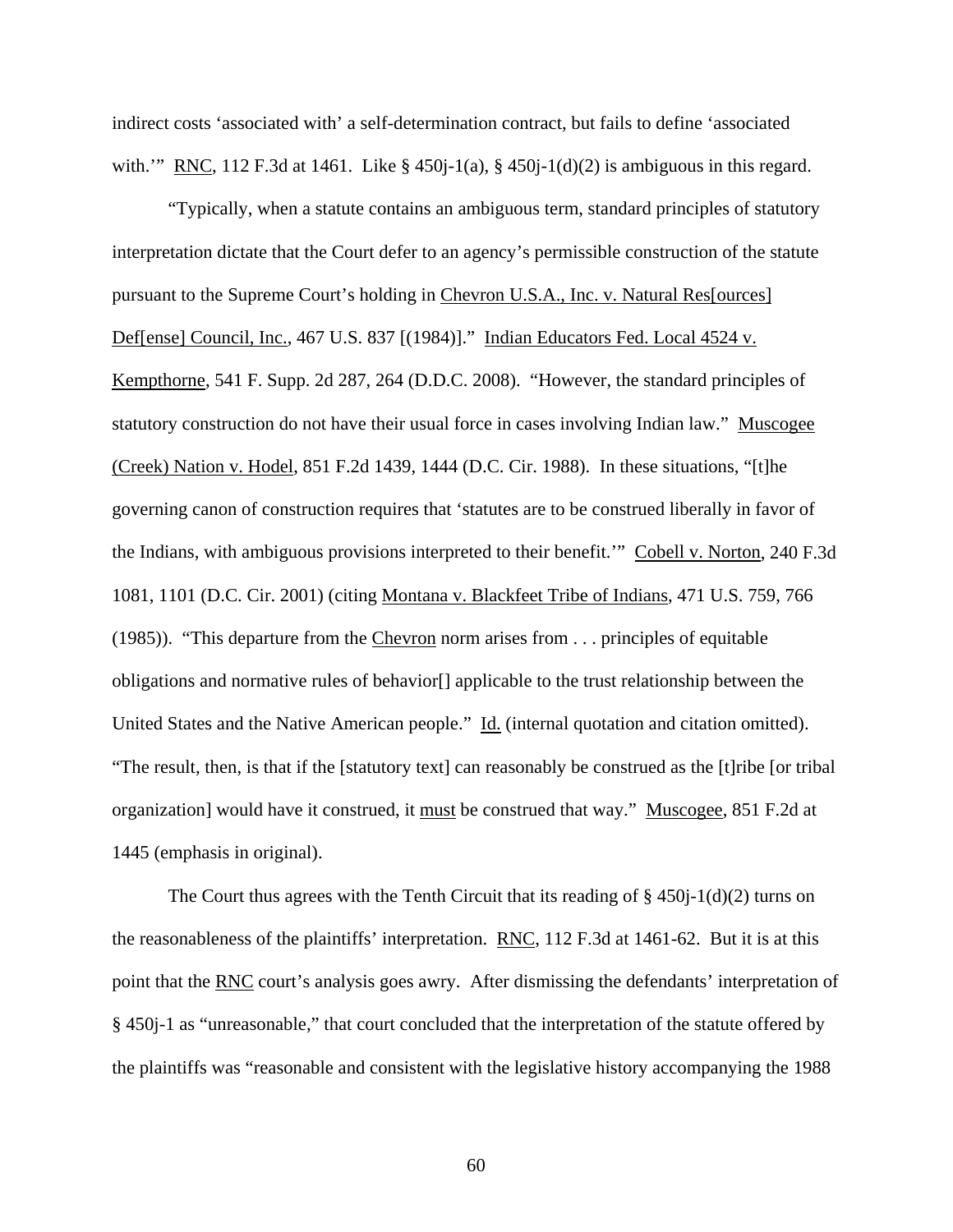amendments" to the Indian Self-Determination Act because "one of the primary concerns of Congress in enacting the amendments was the chronic under[-]funding of tribal indirect costs and the potential this under[-]funding caused for tribes to retrocede programs back to the federal government." Id. at 1462. Given this reading of the legislative record, as well as Congress's directive to the defendants "to promulgate new implementing regulations for the 1988 amendments," the court "agree[d] with [the] plaintiff[s] that the 1988 amendments to the Act mandate[d] that tribes executing self-determination contract receive full funding for all reasonable contract support costs associated with self-determination contracts." Id. at 1463.

 The Court takes issues with many of these conclusions, but its primary disagreement with the RNC court concerns the lack of specificity in the Tenth Circuit's analysis. As best the Court can discern, the Tenth Circuit, having determined that the phrases "reasonable" (in § 450 $j$ -1(a)) and "associated with" (in  $\S$  450j-1(d)(2)) were ambiguous, abandoned consideration of the text of § 450j-1 altogether, focusing instead on whether it was reasonable to assume as a general matter that Congress would have wanted the applicable Secretary to fund all indirect costs that would otherwise go unsatisfied due to the lack of indirect cost funding by other entities providing direct funds to tribes or tribal organizations. In so doing, the Tenth Circuit failed to consider whether the text of § 450j-1 could rationally sustain the interpretation proffered by the plaintiffs.

 But § 450j-1, while ambiguous, is not infinitely pliable. In particular, Congress's command in  $\S 450j-1(d)(2)$  that the applicable Secretary fully fund "indirect costs associated" with a self-determination contract" is subject to only two possible interpretations: either Congress intended for the applicable Secretary to pay for all indirect costs arising from services benefiting programs provided by self-determination contracts regardless of whether those costs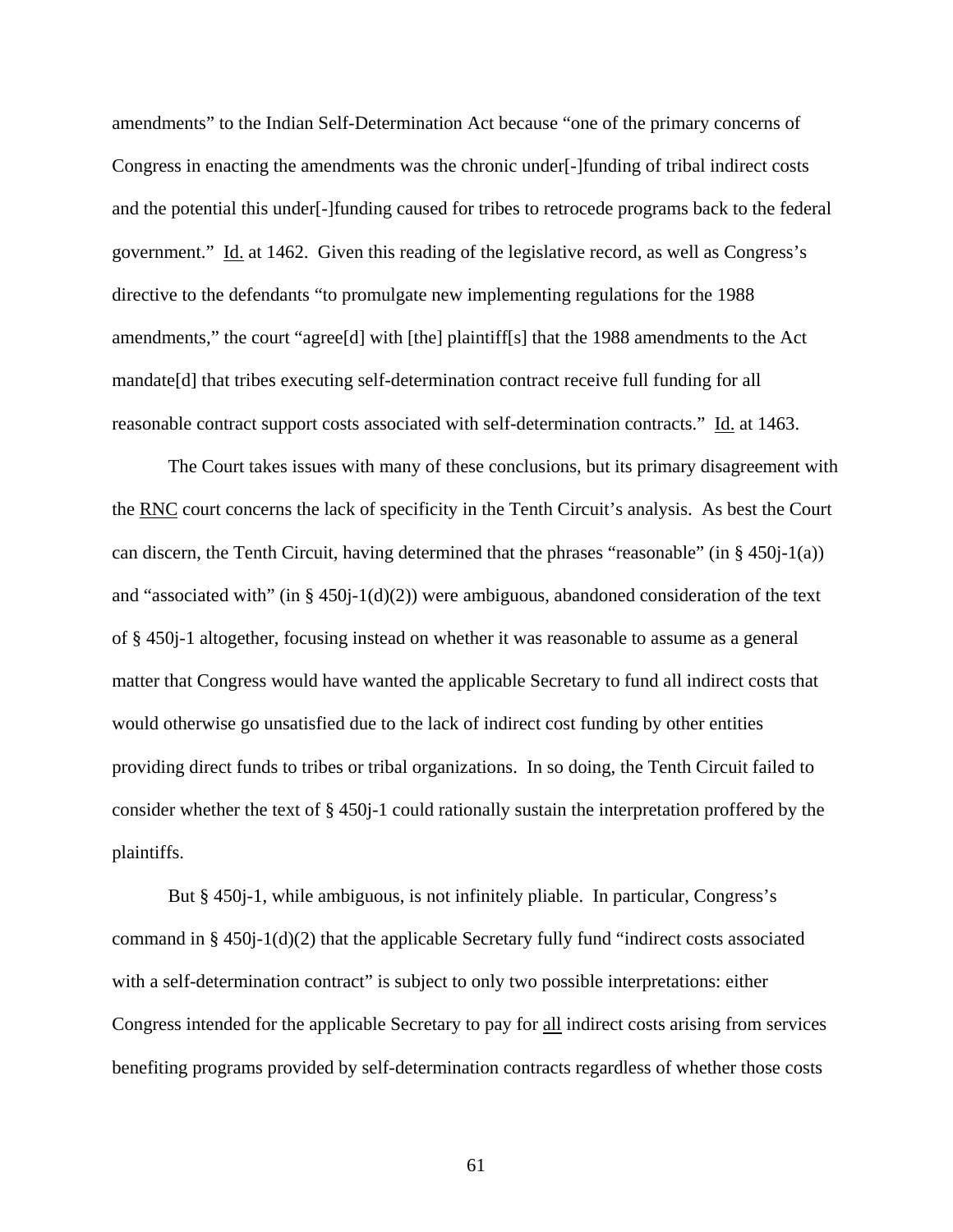were covered in whole or in part by outside funding, or it intended for the applicable Secretary to pay for indirect costs that could be attributed to the self-determination contract (as opposed to other programs funded by outside entities that also benefited from the services giving rise to indirect costs). As the Court has already explained, the only way to attribute costs of such a fluid nature is through a pro rata allocation of those costs. See supra part III.B.1.a.

 Moreover, the former interpretation does not accord with other parts of the statute. For one thing, the Act references on several occasions—and at one point even defines—the term "indirect cost rate," which is inextricably linked with the allocation of costs. See 25 U.S.C.  $§$  450b(g) (defining the term "indirect cost rate" as "the rate arrived at through negotiation between an Indian tribe or tribal organization and the appropriate [f]ederal agency"); <u>see also,</u> e.g., id. § 450h(e)(1) (authoring the applicable Secretary to provide grants to tribal contractors so that they can obtain assistance in, inter alia, "the development of cost allocation plans for indirect cost rates"); id. § 450j-1(c) (requiring that the applicable Secretary prepare and submit an annual report to Congress including "the indirect cost rate and type of rate for each tribal organization that has been negotiated with the appropriate Secretary" and "the direct cost base and type of base from which the indirect cost base is determined for each tribal organization"). Indeed, § 450j-1(d)(1) contemplates a situation in which "a tribal organization's allowable indirect cost recoveries are below the level of indirect costs that the tribal organizations should have received for any given year pursuant to its approved indirect cost rate."[20](#page-61-0) There is, of course, no point in

 $\overline{a}$ 

<span id="page-61-0"></span><sup>&</sup>lt;sup>20</sup> Section 450j-1(d)(1) is an object lesson in the perils of statutory construction. Read literally, the statute suggests that the applicable Secretary cannot count any under-payment arising from a shortfall in federal, state, or agency funding as an over-payment—a proposition that would strike most readers as self-evident. This seemingly irrational provision is understandable only when one consults the Report of the Senate Indian Affairs Committee accompanying the bill that enacted the provision, which explains that the purpose of the subsection is to prevent the Secretary from counting any self-funding by a contracting tribe or tribal organization necessary to cover a shortfall in funding from another governmental entity as a "theoretical over-recovery" when calculating future indirect cost rates. S. Rep. 100-274 at 12, 33 (1987).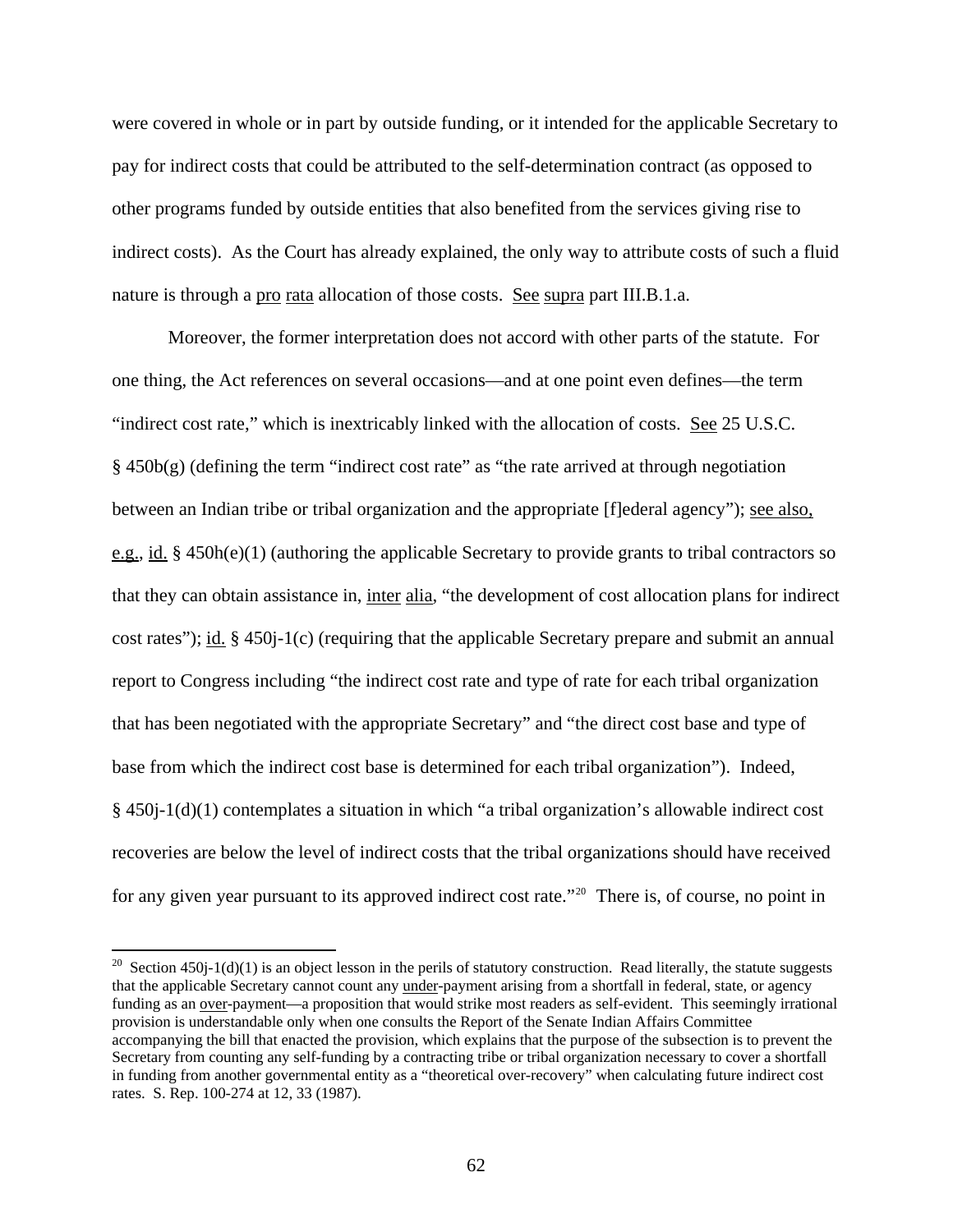having an indirect cost rate if the applicable Secretary is already obligated to pay all indirect costs under all circumstances. The provision necessarily implies a pro rata funding scheme for indirect costs. See TRW Inc. v. Andrews, 534 U.S. 19, 31 (2001) ("It is a cardinal principle of statutory construction that a statute ought, upon the whole, to be so construed that, if it can be prevented, no clause, sentence, or word shall be superfluous, void, or insignificant." (internal quotation and citation omitted)).

A broad interpretation of the phrase "associated with" in § 450 $j-1(d)(2)$  also contradicts § 450j-2, which, as the Court noted above, explicitly bars the IHS from funding "indirect costs associated with" contracts, grants, and other funding agreements with non-IHS entities. See supra part III.B.1.a. Applying the "normal rule of statutory construction that identical words used in different parts of the same act are intended to have the same meaning," Comm'r of Internal Revenue v. Lundy, 516 U.S. 235, 250 (1996) (internal quotation and citation omitted), the Indian Self-Determination Act would, under a broad interpretation of § 450j-1(d)(2), both require the IHS to pay all indirect costs incurred by a tribal contractor (under that provision) and bar the IHS from paying <u>any</u> indirect costs incurred by a tribal contractor (under § 450*j*-2). "A court must . . . interpret [a] statute as a symmetrical and coherent regulatory scheme, . . . and fit, if possible, all parts into an harmonious whole." FDA v. Brown & Williamson Tobacco Corp., 529 U.S. 120, 133 (2000) (internal quotation and citation omitted). A broad interpretation of the phrase "associated with" in the Act would have the opposite effect.

 Finally, and contrary to the RNC court's pronouncements, a broad interpretation of the phrase "associated with" finds no support in the legislative history underlying § 450j-1. The Senate Indian Affairs Committee notes in its report accompanying the 1988 amendments to the Indian Self-Determination Act that "[t]he indirect cost method is a widely accepted management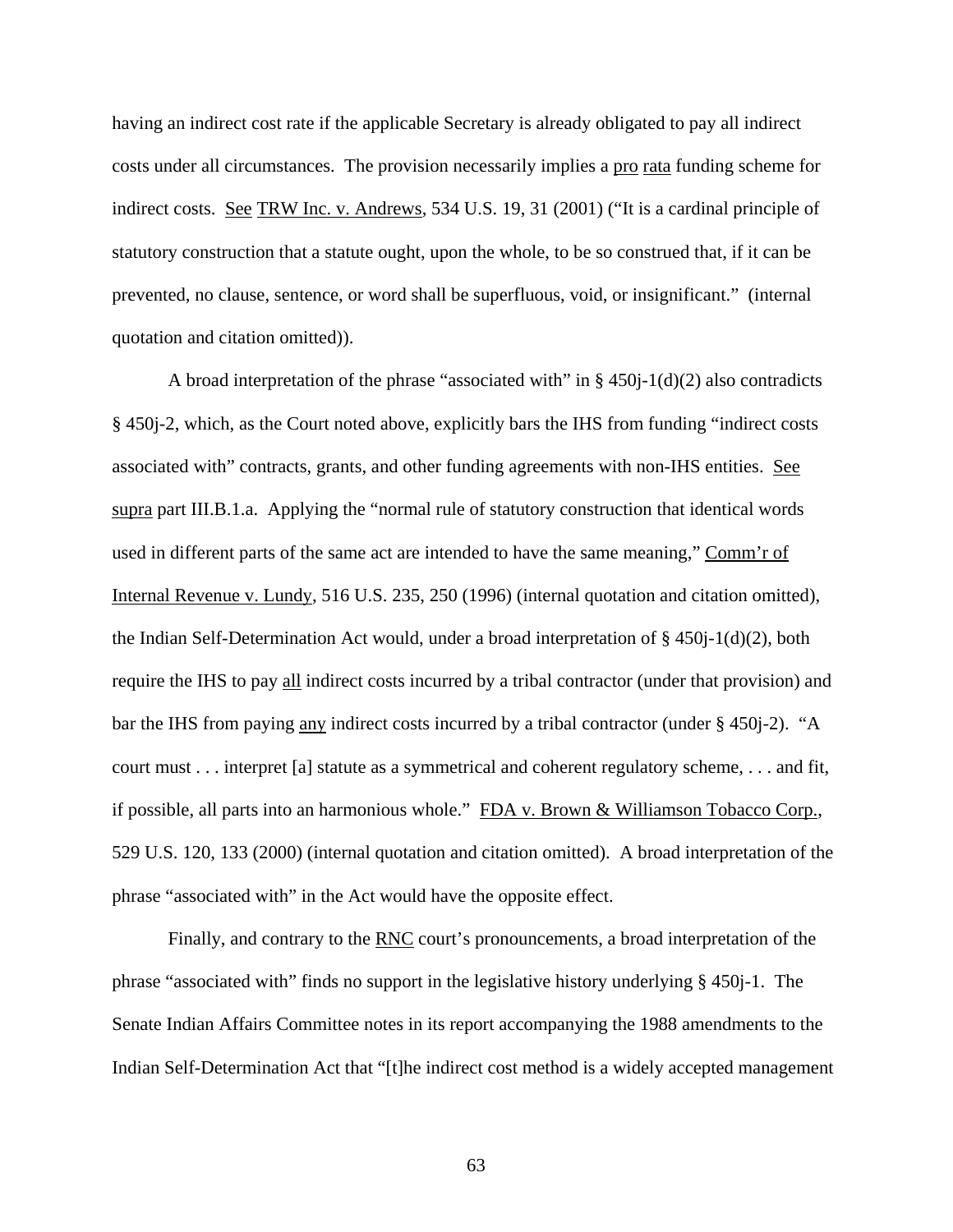tool for allocating costs common to many different programs and functions within a government entity," and that "[t]ribal indirect cost rates are negotiated and approved according to OMB guidelines by the [DOI]," S. Rep. 100-274 at 9 (1987). It expresses no concern about this practice. To the contrary, the Committee states that the intent of the legislature is "to make it absolutely clear that the Secretary of the Interior and the Secretary of Health and Human Services should fully fund tribal indirect costs associated with a self-determination contract," and that "[t]he term 'indirect costs' is used because it is associated with known management practices . . . recognized and defined in [OMB] Circular A-87," which "anticipates a variety of organizational structures, and therefore allows maximum flexibility while excluding unallowable costs," id. at 17 (emphasis added). Congress, in other words, intended to amend the Indian Self-Determination Act to clarify that the applicable Secretary was obliged to fund indirect as well as direct costs, but conceived of such funding within the context of OMB Circular A-87's pro rata methodology.

 In sum, the provisions of the Indian Self-Determination Act as well as the legislative history accompanying the 1988 amendments to the Act foreclose a broad interpretation of the phrase "associated with" in  $\S$  450j-1(d)(2). The phrase must therefore be read as limiting the amount of indirect cost funding required of the applicable Secretary to those costs attributable to the Secretary's self-determination contract with the tribal contractor, which can only be determined through the use of a cost allocation procedure such as those envisioned in OMB Circular A-87. Those costs not allocable to the Secretary need not be funded by him.

 For their part, the plaintiffs do not argue that the use of an indirect cost rate as a means of allocating funding responsibilities should be abandoned altogether. Instead, they follow the Tenth Circuit in suggesting that the Secretary must exclude any entity that provides direct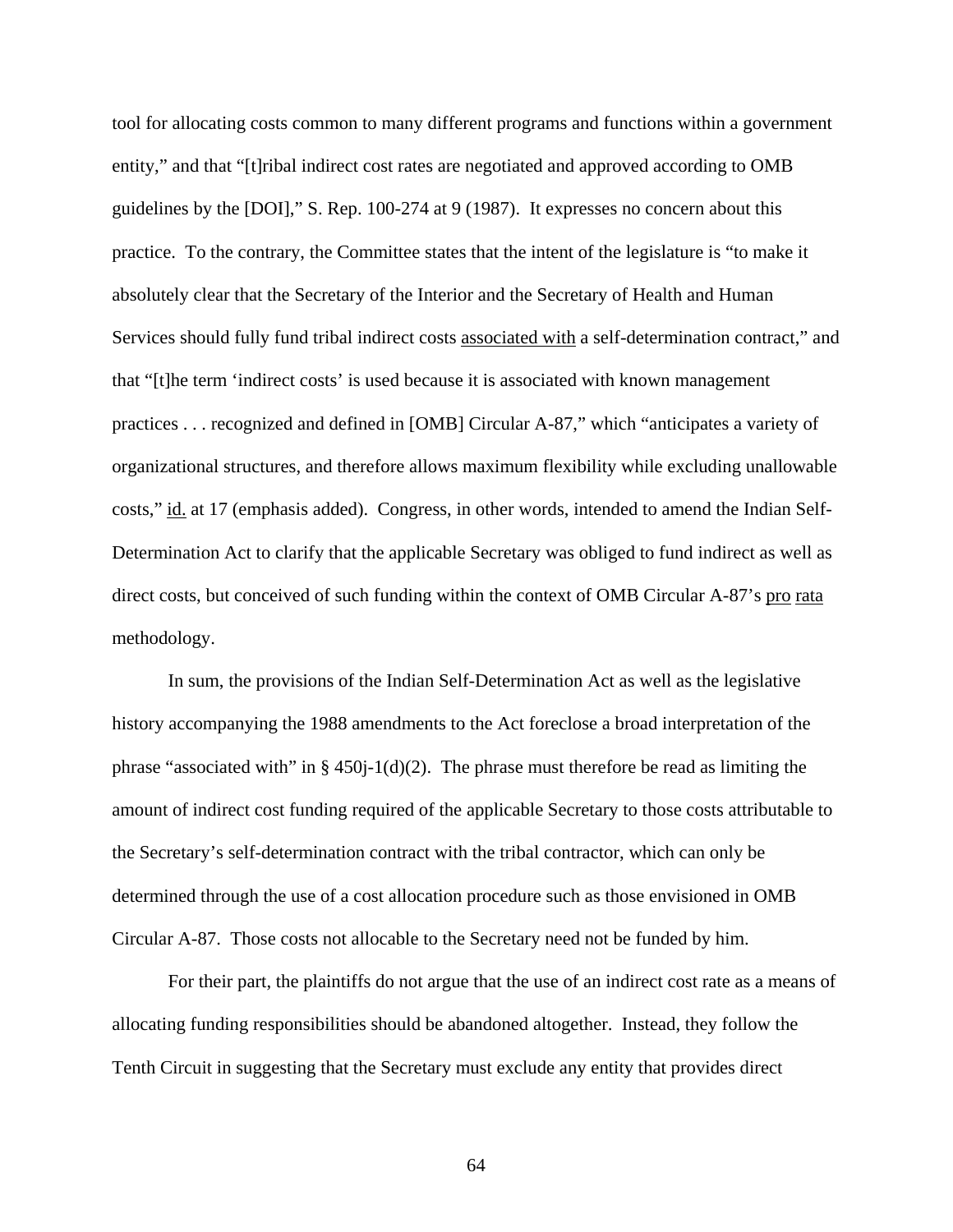funding from the indirect costs pool if that entity does not fund indirect costs even though the

programs funded by that entity would presumably benefit from those services giving rise to

indirect costs. Pls.' Mem. at 7-8. This position was explained by the Tenth Circuit as follows:

[The] defendants included in the direct costs base the funds [the] plaintiff received from the United States Department of Justice . . . . Although inclusion of these funds in the direct costs base would have been proper if those programs included funding for their apportioned share of the indirect costs pool, the uncontroverted facts indicate they did not. By including the Department of Justice funds in the direct cost base, [the] defendants effectively and knowingly reduced the amount of funding they would provide to [the] plaintiff to cover the indirect costs pool and thereby deprived [the] plaintiff of full indirect costs funding for fiscal year 1989.

RNC, 112 F.3d at 1463.

 The propriety of this assertion simply is not supported by the language of § 450j-1. The statute speaks of indirect costs "associated with" the self-determination contracts at issue, which can only mean costs arising from services benefiting the programs directly funded by the Secretary. Assuming that the phrase "associated with" implies some form of allocation of costs—an assumption the Court finds valid for all of the reasons listed above—the only way to quantify this "associate[ion]" is to consider all of the programs that benefit from the services that give rise to indirect costs, measure the amount and source of direct funding for each of those programs (or components of those programs), and allocate indirect costs in a manner proportional to that level of funding. The plaintiffs' approach would short-circuit this process by forcing the applicable Secretary to fund indirect costs in excess of that proportional share. The Secretary would, in effect, be required to fund indirect costs that are not "associated with" the self-determination contracts at issue.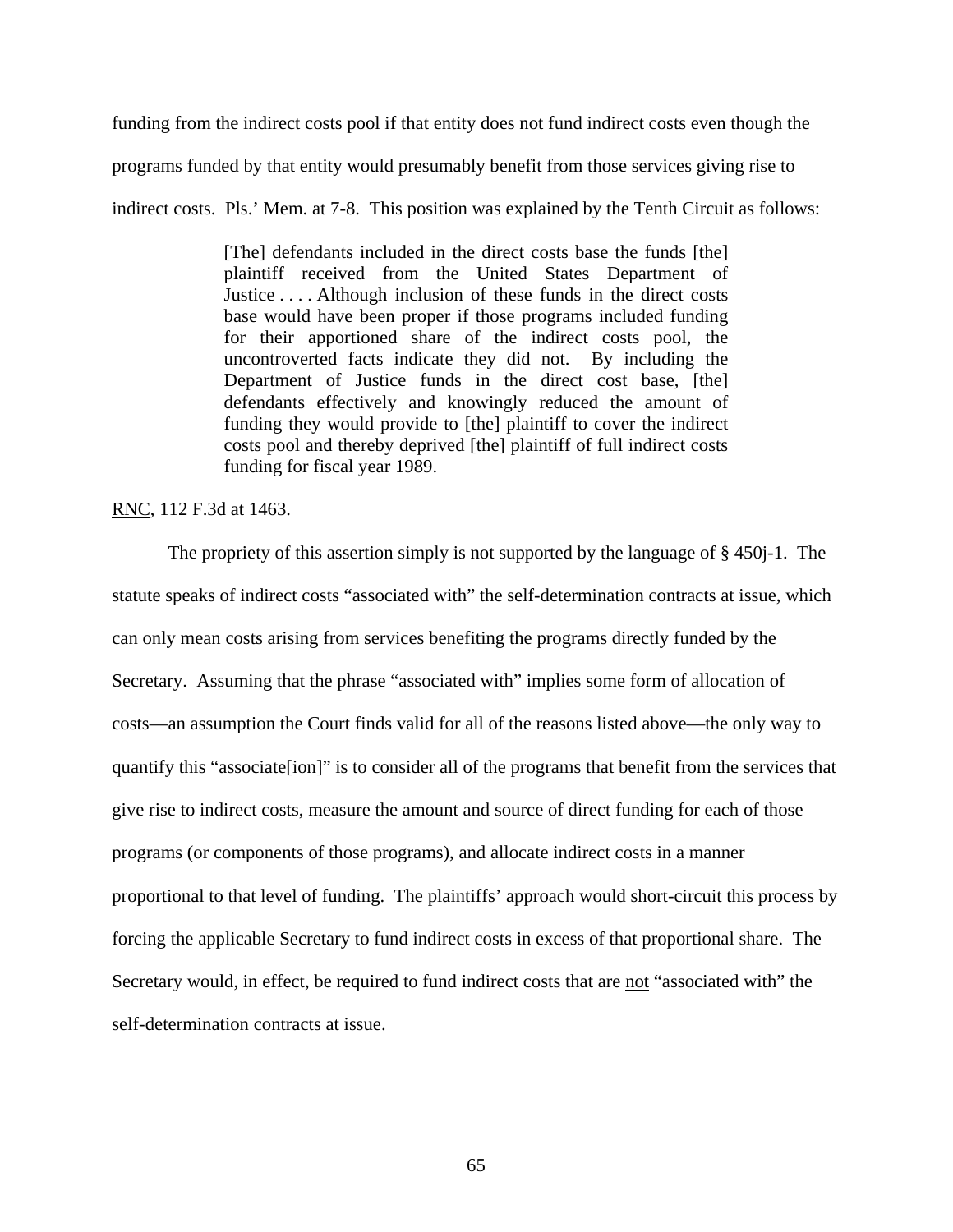Under the plaintiffs' approach, the Secretary would pay more or less depending on whether other providers of direct funding decided to contribute to indirect costs, not whether there were more or fewer providers of direct funding whose programs benefited from the services generating indirect costs. A funding requirement of that nature would bear no association whatsoever to the programs actually funded by the self-determination contracts at issue. It would simply require the Secretary to serve as a guarantor for other entities that fund direct but not indirect costs. Such a result has no basis in the text of  $\S$  450j-1(d)(2).

### c. Summary

 Canons of construction "are not mandatory rules," and "other circumstances evidencing congressional intent can overcome their force." Chickasaw Nation v. United States, 534 U.S. 84, 94 (2001). Here, the interpretation of § 450j-1 proffered by the plaintiffs would run afoul of the plain meaning of the governing statutory provision. A broader interpretation, while not afoul of the plain language of the text, would render incoherent the overall statutory scheme and ignore the intent of Congress in crafting that provision. The canons of construction in the plaintiffs' favor notwithstanding, these unreasonable interpretations must be rejected.

Instead, the only reasonable way to interpret  $\S 450j-1(d)(2)$ 's requirement that the applicable Secretary fully fund all indirect costs "associated with" a self-determination contract is to read the statute as requiring the Secretary to fully fund his pro rata share of the indirect cost pool without regard to whether other members of that pool actually provide indirect cost funding. This, in turn, means that funding indirect costs in a pro rata amount constitutes a "reasonable" amount of funding for purposes of § 450j-1(a). The plaintiffs' Rate Dilution Claim, which takes as its premise the notion that the Secretary may, under certain circumstances, owe more than a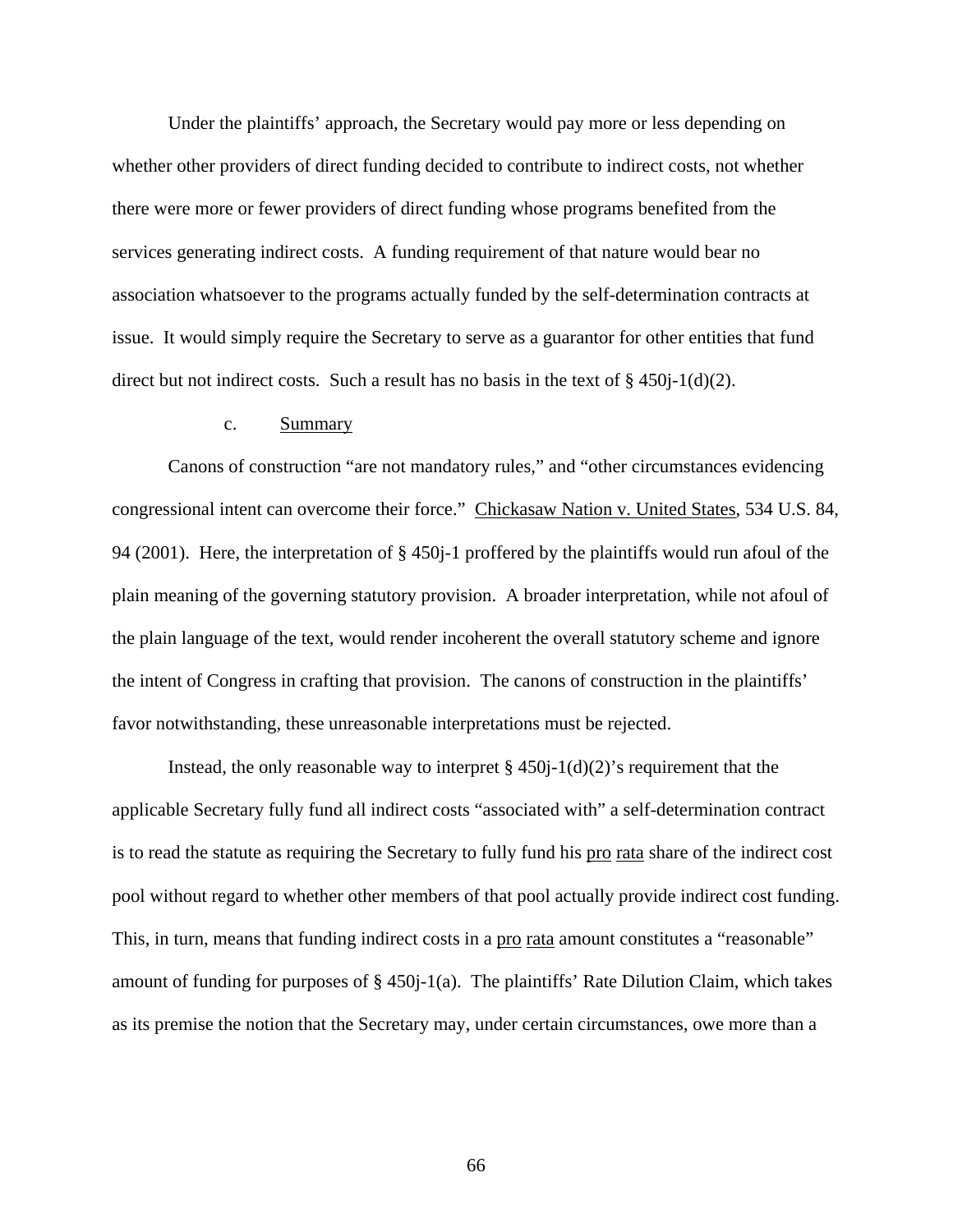pro rata portion of the indirect cost pool, must therefore be dismissed. The Court must therefore grant summary judgment in favor of the defendants on this issue.

## 2. Carry-Forward Claim

The plaintiffs' Carry-Forward Claim is an altogether different matter. The premise of this claim is not that the IHS violated the Indian Self-Determination Act by adopting the indirect cost rates crafted by the DOI using the basic indirect cost rate methodology set forth in OMB Circular A-87, but rather that the manner in which the DOI has adapted this methodology in the context of indirect cost funding for self-determination contracts is improper. Specifically, the plaintiffs take issue with the DOI's practice of "shunting most [fixed with carry-forward] underrecoveries, which would otherwise operate to increase a future year's rate and recovery to pay back for a previous year's loss, into an arbitrarily non-recoverable slot called the 'shortfalls' column, which unjustifiably excludes them from normal carry[-]forward rate calculations." Pls.' Mem. at 9. According to the plaintiffs, this practice violates the minimum funding requirement of § 450 $j-1$ (a), the ban on "theoretical over-recoveries" set forth in § 450 $j-1$ (d)(1), and the provision governing the use of surplus recoveries by tribal contractors set forth in § 450j-1(a)(4). Id. at 9-10, 22-25; Pls.' Cross-Reply at 12-13.

The Court is eager to resolve this question given the long history of this case and the prolixity of the parties' filings. Nevertheless, several reasons militate against adjudicating the Carry-Forward Claim at this time. First and foremost, the Carry-Forward Claim, though not necessarily dependent on the notion that the Secretary is statutorily required to ensure that all indirect costs are fully funded, has been articulated in a manner that assumes such an obligation exists. The Court's ruling today renders that assumption invalid. Although the Court does not anticipate that this development would change the parties' positions with respect to the Carry-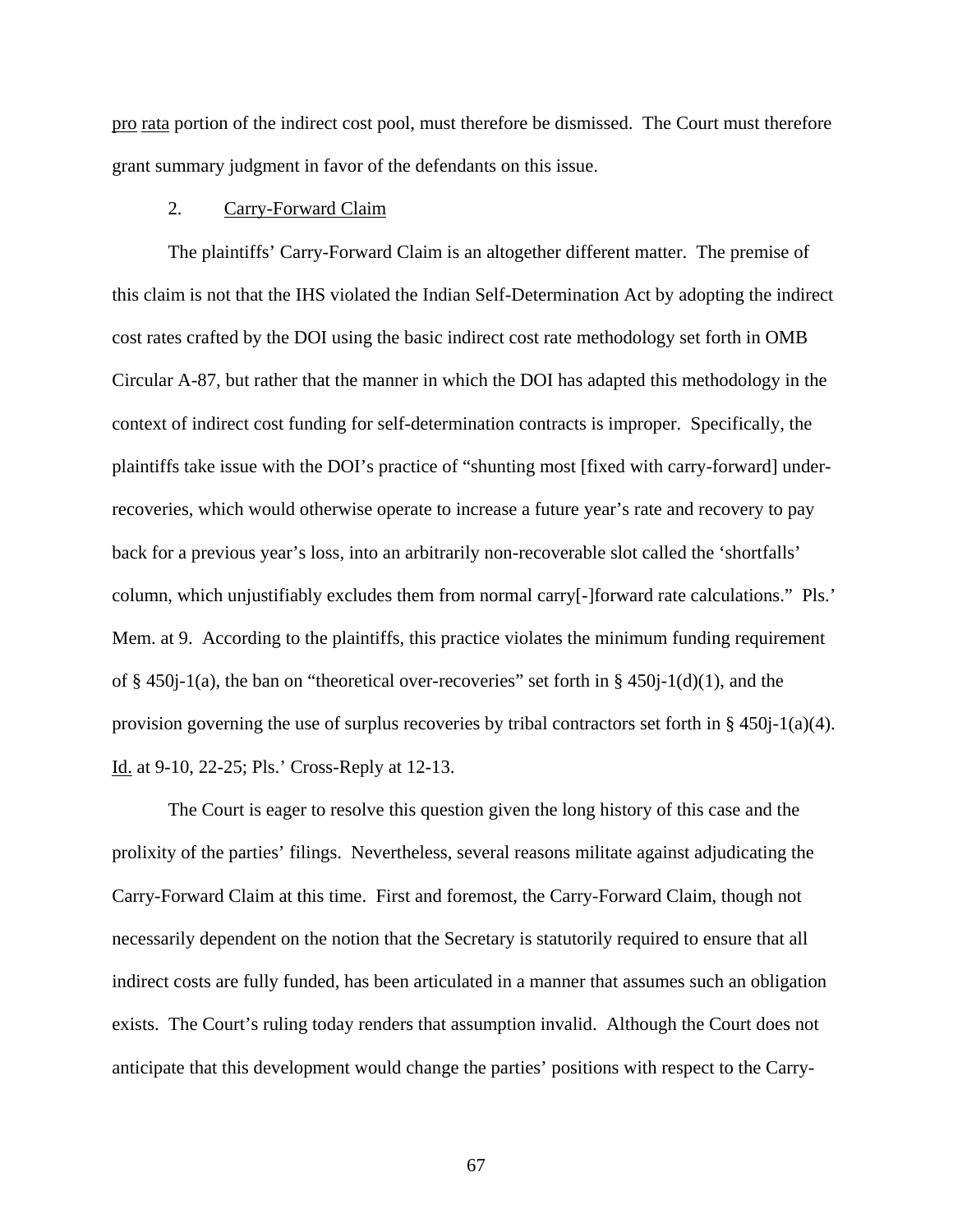Forward Claim, the parties should at least be given the chance to incorporate the Court's interpretation of the funding requirements of  $\S$  450j-1(a) into their arguments if they think that interpretation has some bearing on the merits of this claim.

Second, the Court recognizes that the Carry-Forward Claim has, to this point, been presented to it with limited discussion. For example, the Court would anticipate that the defendants' arguments regarding the effect of limits placed on congressional appropriations on the funding obligations of the IHS would have some bearing on the validity of DOI's use of a "shortfalls" column to exclude under-recoveries caused by a lack of appropriations, yet this connection is never addressed by the defendants in their memoranda of law.<sup>[21](#page-67-0)</sup> This is apparently due in part to the proliferation of accounting errors asserted by the plaintiffs in their memoranda of law for the first time, most of which have now been dismissed by the Court, see supra part III.A.2.a, and in part due to the (necessary) page restrictions on the parties' memoranda of law imposed by the Court. Regardless of the cause, the fact remains that the Carry-Forward Claim has seemingly not received adequate consideration by the parties. It is therefore necessary to direct the parties to file supplemental memoranda of law addressing this claim in greater detail.

Finally, the Court hesitates to address one asserted accounting irregularity in the DOI's fixed-with-carry-forward methodology when so many other asserted problems in that methodology remain outside the Court's purview. These issues were dismissed for technical reasons, see supra part III.A.2.a, and may yet be considered if the plaintiffs (1) present these claims (for years beyond 2003) to the IHS and (2) successfully amend their complaint to include these claims. At a minimum, the plaintiffs should be afforded the opportunity to attempt to

 $\overline{a}$ 

<span id="page-67-0"></span><sup>&</sup>lt;sup>21</sup> Indeed, it is not entirely clear from the plaintiffs' memoranda of law whether they contest the use of a "shortfalls" column to exclude under-recoveries caused by an actual lack of appropriations in the abstract or simply challenge the defendants' alleged practice of placing under-recoveries not caused by a lack of appropriations into this category.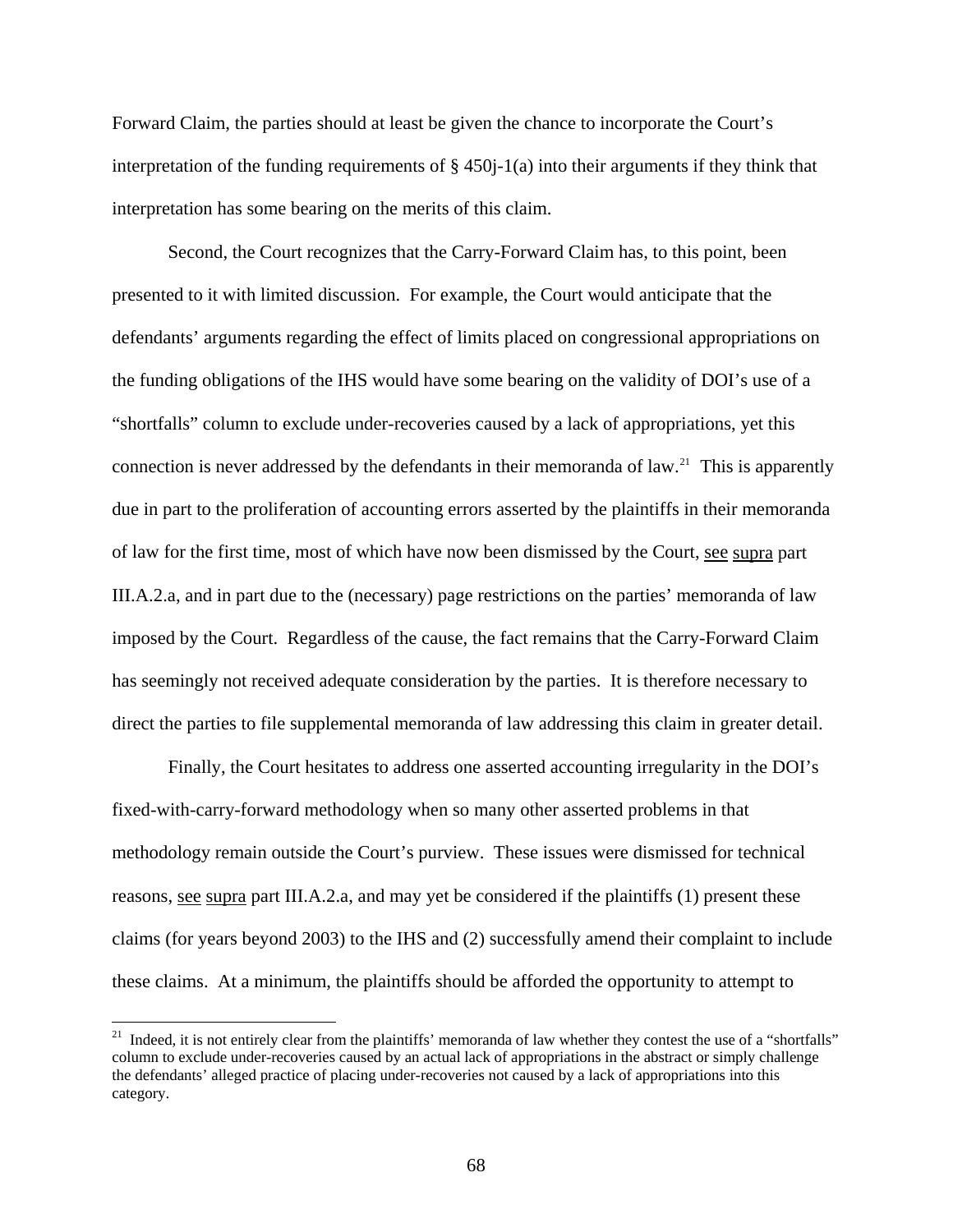consolidate any other claims they desire to pursue in one forum and in one proceeding, lest the dispute between the parties sprawl into yet another lawsuit.

# **IV. Conclusion**

For all of the reasons set forth above, the Court declines to rule on the merits of the parties' cross-motions with respect to the plaintiffs' Carry-Forward Claim at this time, and will instead require the parties to submit supplemental memoranda of law regarding that claim.<sup>[22](#page-68-0)</sup> In ordering additional briefing, however, the Court is sensitive to the demands it has already placed on the parties in this case. Further, the plaintiffs may wish to stay consideration of the issue so that they may file (and the Court may resolve) a motion for leave to file an amended complaint (presumably attempting to add the assertions of account improprieties with respect to fiscal years after 2003), a motion for reconsideration of the order accompanying this memorandum opinion, or a motion for leave to file an interlocutory appeal with the District of Columbia Circuit. The Court would be inclined to resolve motions of this nature before addressing the merits of the Carry-Forward Claim.

The Court will therefore direct the parties to file a joint status report stating their views with respect to these issues before it sets a deadline for the filing of supplemental memoranda of law. The parties should therefore indicate in that report whether they wish to stay further consideration of the parties' cross-motions regarding the Carry-Forward Claim pending the

<span id="page-68-0"></span> $22$  The Court recognizes that it has not addressed many of the arguments raised by the defendants in their memorandum of law, such as their contention that  $\S 450j-1$ (a) only requires the applicable Secretary to fund whatever amounts are decided through negotiation between the Secretary and the tribal contractor, their related contention that the plaintiffs have no valid breach of contract claim because the IHS paid the amounts promised to the plaintiffs in their self-determination contracts, and their assertions of waiver, estoppel, and an inequitable "windfall" to the plaintiffs should they succeed on the merits of their claims. The Court has intentionally refrained from addressing these arguments because it has not yet been necessary for the Court to do so, but will resolve them, if necessary, if and when it adjudicates the balance of the parties' cross-motions. Unless the parties perceive a specific connection between these arguments and the plaintiffs' Carry-Forward Claims that has not been previously discussed, the parties need not and should not address the merits of these arguments in their supplemental memoranda of law. The Court will presume that they have incorporated their prior arguments on these issues by reference in their supplemental memoranda of law unless informed otherwise.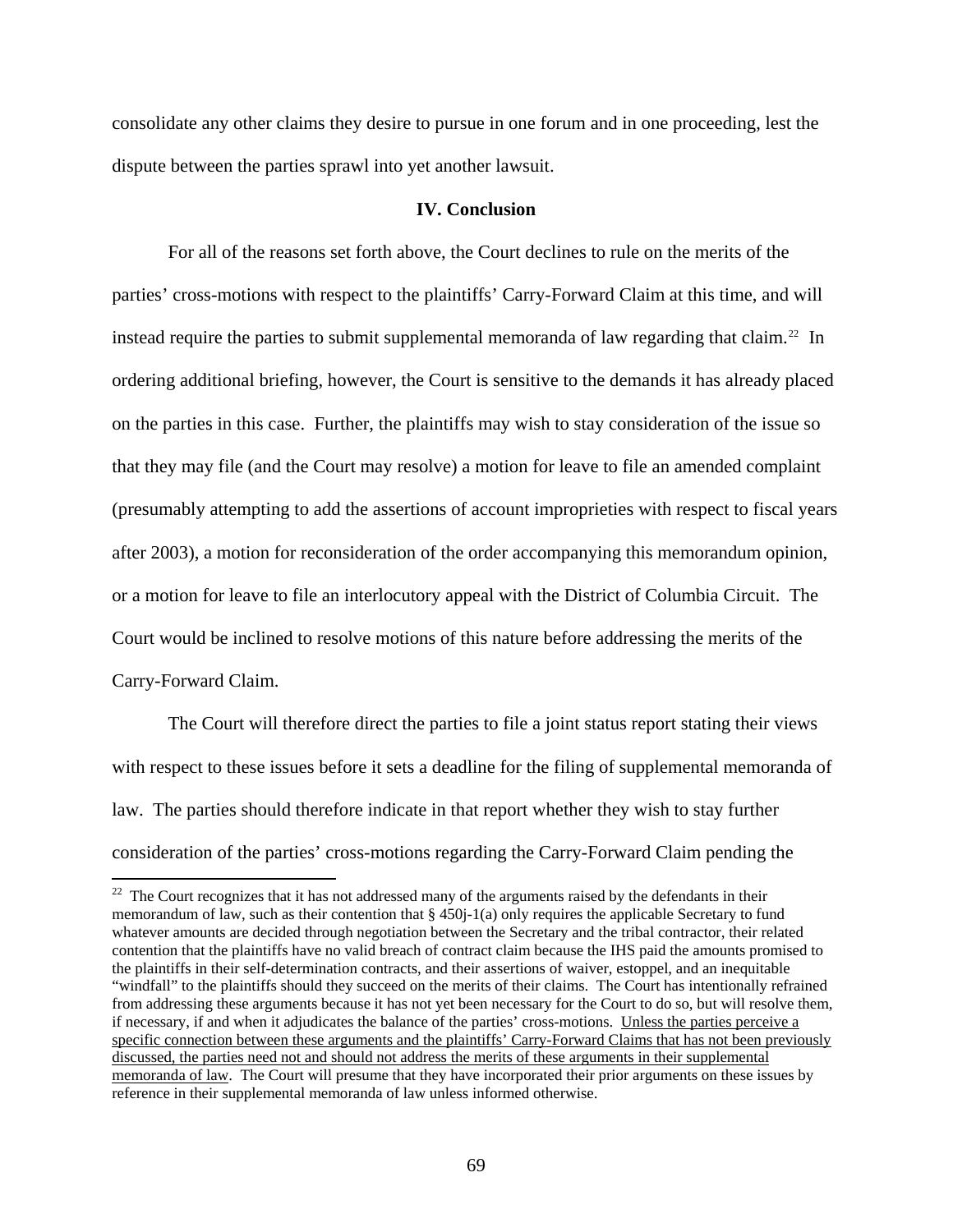resolution of other anticipated motions by the plaintiffs or the defendants. If that is their desire, they should provide a joint proposed briefing schedule for their anticipated motions. If not, they should provide a joint proposed briefing schedule for (1) the defendants' supplemental memorandum of law in support of their motion for summary judgment on the Carry-Forward Claim, (2) the plaintiffs' supplemental memorandum of law in opposition to the plaintiffs' motion and in support of their cross-motion for partial summary judgment on the Carry-Forward Claim, (3) the defendants' consolidated supplemental reply in support of their motion for summary judgment and opposition to the plaintiffs' cross-motion for partial summary judgment, and (4) the plaintiffs' supplemental reply memorandum in support of their cross-motion for summary judgment.

As for the claims actually addressed in this memorandum opinion, for the reasons set forth above, the Court will dismiss the plaintiffs' claims for damages against Secretary Kempthorne as well as those claims not properly presented to the IHS or to this Court. Finally, the Court will grant summary judgment in the defendants' favor with respect to the plaintiffs' Rate Dilution Claim.